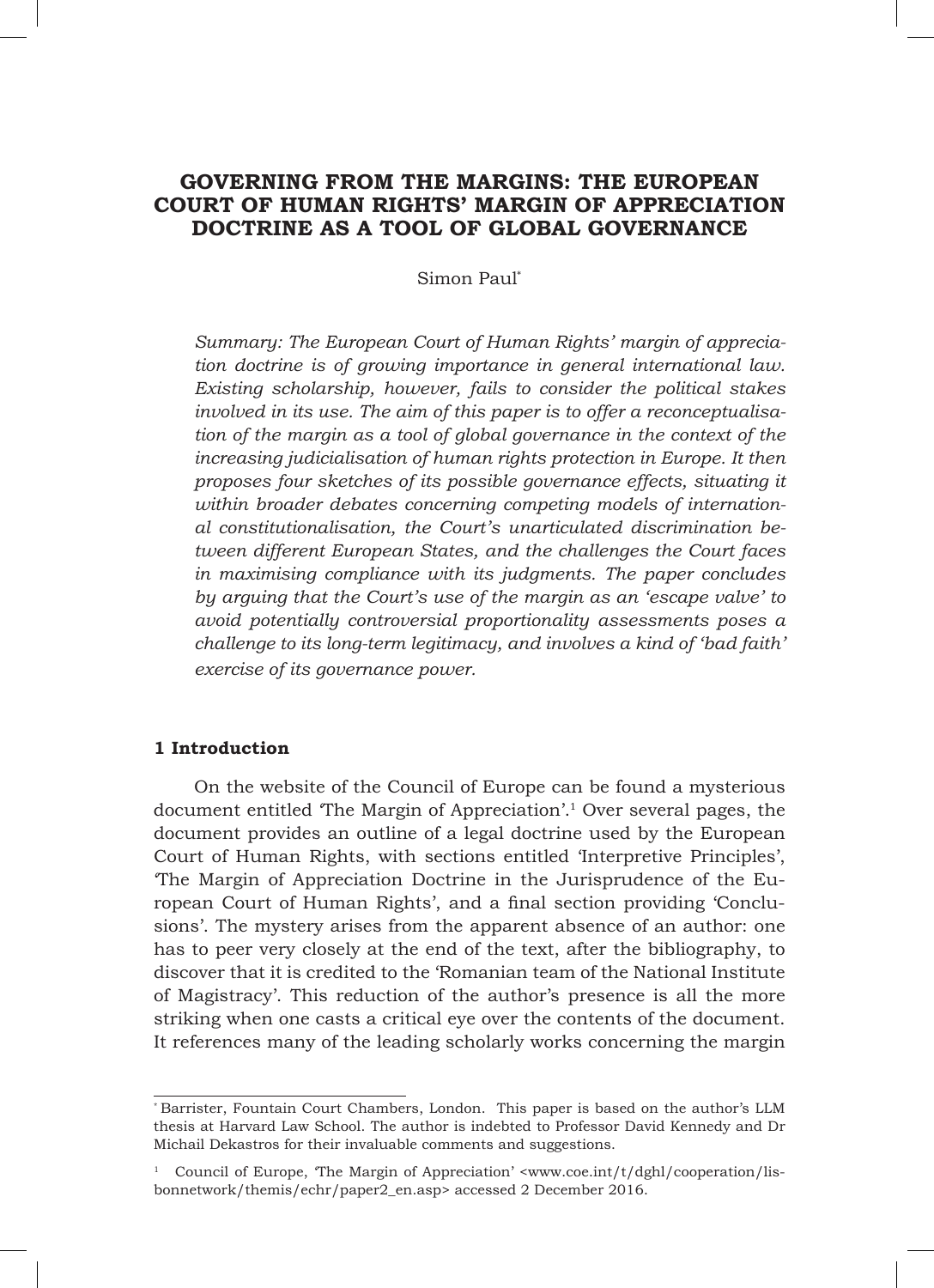of appreciation, a body of scholarship rich in disagreement. Yet the tone of the document itself is clear: as the margin of appreciation is an 'inherent and permanent phenomenon under the Convention' there must exist 'principled criteria' for its application, and the purpose of the study is to 'identify and explain them'.<sup>2</sup>

Are we to take this as a statement of the settled view of the European Court of Human Rights as to the margin of appreciation, perhaps as an expression of its self-image? Its presence on the Council of Europe website, and the authorless quality of it, suggests we might. Yet a closer look reveals that, if this is a self-image, then it is a confused one. For in the same paragraph that the document asserts the 'inherent and permanent' nature of the margin of appreciation, there also sits another claim. That the '*process* of realizing a "uniform standard" of human rights protection must be gradual because the entire legal framework rests on the fragile foundations of the Member States' (emphasis added). Thus, in a single paragraph, we have an unfolding process, an identifiable mission, alongside an 'inherent and permanent phenomenon' that seems at odds with that goal. The juxtaposition of these two statements suggests a nightmarish image: of an institution with a clear destination, which it is condemned never to reach, like a boat propelled by oarsmen rowing in opposite directions.

But perhaps the document is not supposed to represent the views of the Court at all. It is, after all, found on the website of the Council of Europe, a body composed of the states who appear as litigants in the Court, and whose victories routinely depend on the margin of appreciation. Yet this understanding might lead us to treat with suspicion its claims of 'permanence' and 'inherency', and also the search for 'principled criteria'. For, as the document itself concedes (again, in the same paragraph), the margin of appreciation gives the Court the 'flexibility' to avoid 'damaging confrontations' between it and the Member States. A sceptical reader might question whether this doctrine avoids damaging confrontations, or merely settles them in favour of the State. We might also question whether the search for a principled basis is fundamentally at odds with the demand for flexibility, and whether the claims made in the document are as uncontroversial as its authorless quality suggests, or in fact represent the victory of one oarsman in this never-ending struggle.

The purpose of this paper is to consider the margin of appreciation in light of this institutional conflict. It will be suggested that the margin of appreciation can be seen as a symptom of the governance dilemma that arises from two different sets of commitments inherent in the European Court of Human Rights: its foundation in a treaty-based system,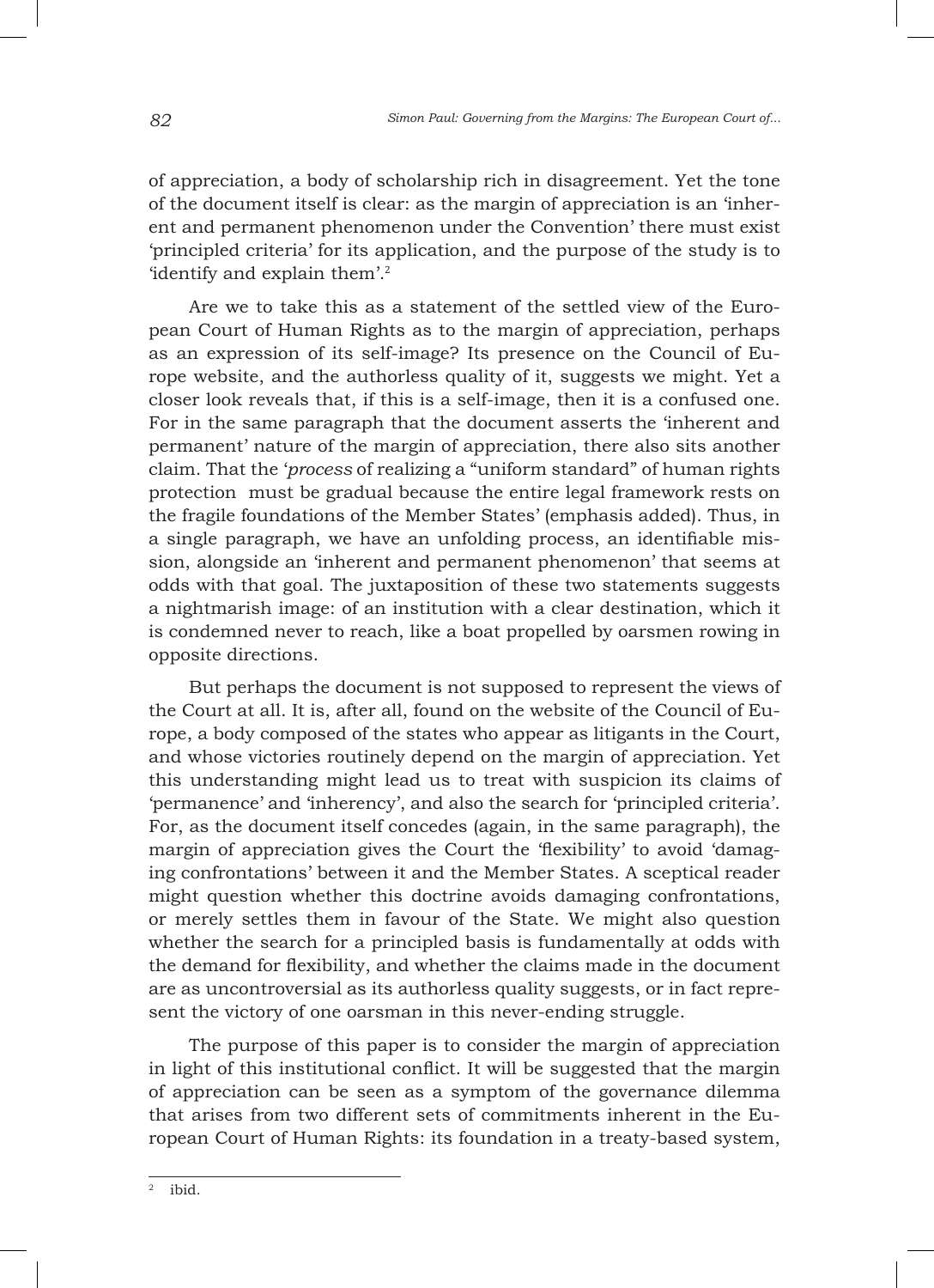#### *CYELP 12 [2016] 81-118 83*

reflecting public international law's regard for sovereign States, and the transnational universalism of human rights. The aim will be to suggest that whilst the margin of appreciation is not 'inherent', this conflict is. The margin itself as a solution to that conflict is contingent, yet over time it has acquired the aura of necessity. This paper seeks to diminish, or at least question, that aura, by considering the governance effects of the margin of appreciation.

The paper proceeds as follows. In the first section, a brief introduction to the doctrine will be offered, followed by an assessment of the current state of scholarship. This suggests that there is a lacuna in the scholarly work: whilst many theorists seek to defend or critique the margin of appreciation, there has been no attempt to assess its governance effects. Then some of the key justifications for the doctrine, and attempts to found it on a 'principled basis', will be considered. It will be argued that the common justifications fail to provide such a principled basis, and as such a reconceptualisation of the doctrine as a 'tool' will be suggested. This leads to the further question: what, or whom, is it a tool *for*? What are the political stakes involved in the use of the margin of appreciation? Who wins, and who loses, by the existence of this judicial tool?

The remainder of the paper attempts to answer this, by offering four sketches of the effects of the margin of appreciation reconceptualised as a governance tool. None of these are supposed to be conclusive, but all, it is hoped, will suggest ways of thinking about the margin of appreciation that might lead to a different assessment of it. The first sketch argues that the margin of appreciation can be seen as taking a stake in the clash between two different visions of international constitutionalisation: the post-statist model, and the traditional nation-state trajectory. It will be argued that the margin of appreciation reverts constitutionalising capacity back to the nation-state, aiding in the capture of the processes of constitutionalisation by public institutions using human rights norms. The second sketch views the margin of appreciation as an aspect of the Court's unarticulated discrimination between Member States, arguing that its inconsistent use *vis-à-vis* different States reflects the tension between the teleology of human rights and the regard for the sovereignty of its members arising from the treaty-based system. The third sketch situates the margin of appreciation in the context of the Court's challenge of ensuring compliance with its judgments. It suggests that the margin of appreciation, somewhat counter-intuitively, is used by the Court as a way of avoiding issuing costly judgments against States, so as to build up compliance respect that it can later cash in, aiding the steady expansion of its governance power.

The final section considers the relationship between the margin of appreciation, proportionality and balancing of rights. It argues that the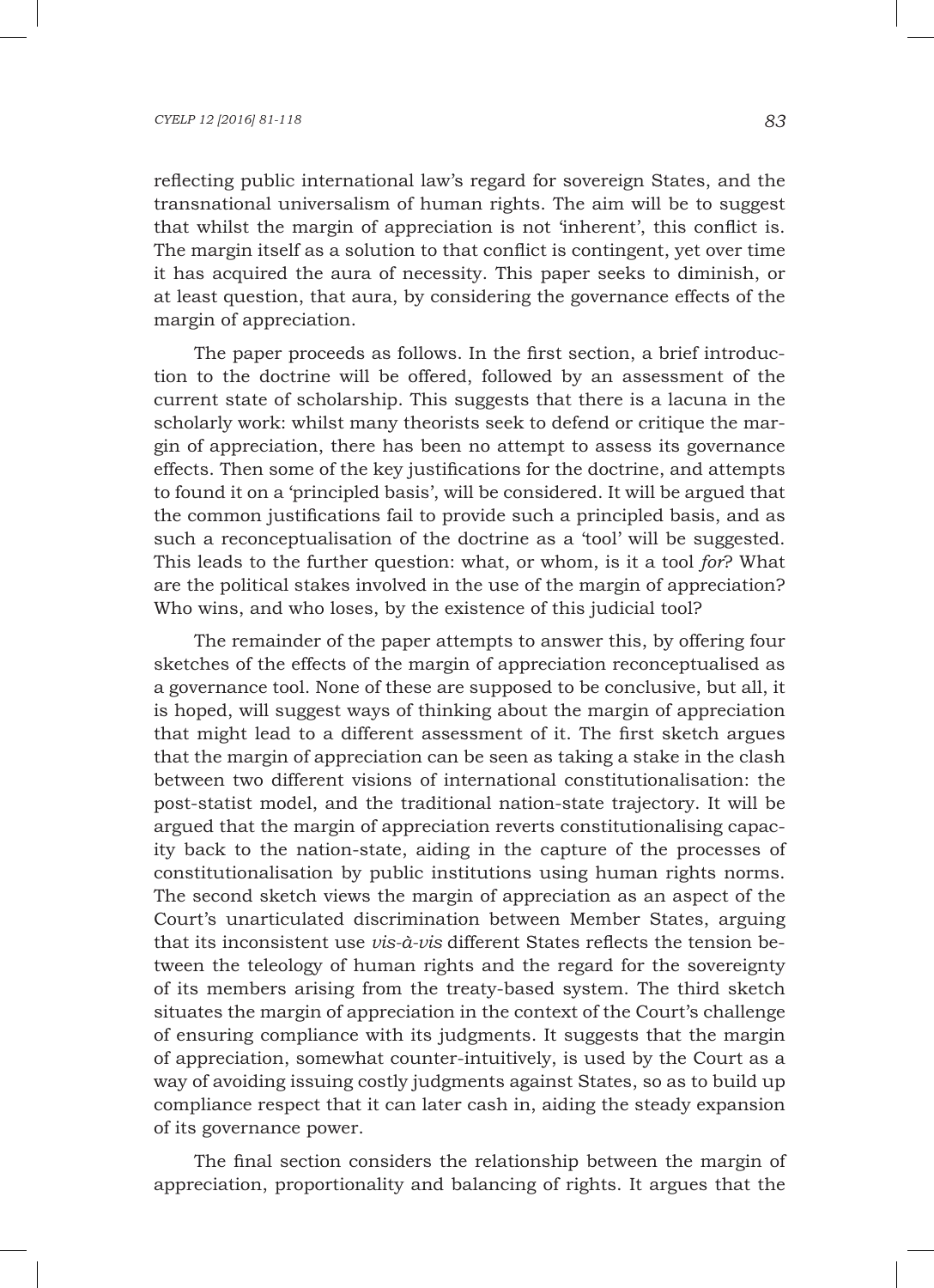margin of appreciation enables the Court to give the impression of avoiding taking a stake in issues of conflict and distribution. Yet, the analysis suggests, this is a false impression, as when the Court deploys the margin it cannot help taking such a stake. It is then argued that this suggests a problem for the Court's legitimacy and effectiveness, and that a better approach might be for the Court to rely more on its own assessments of proportionality and balancing of interests. An understanding of the political stakes involved in such a development would require a more complete theory of the 'politics of separation of powers', considered in the context of an inter-governmental human rights court. Various avenues for future research are suggested.

The paper finishes by concluding that, although the margin of appreciation is here to stay, it is by no means 'inherent' or 'permanent', but is the result of specific doctrinal choices, which represent the victory of one aspect of the Court's identity over another. Although the two oarsmen of universalist human rights and statism are in a constant struggle, the paper seeks to show that the margin of appreciation cannot provide a solution to that problem. It is a symptom of it, and to pretend that it is necessary is to mask the political stakes that accompany the use of such a tool, and disguise alternative paths for European governance that might handle those stakes differently.

## **2. The margin of appreciation: flexible tool or principled basis?**

### *2.1 Origins and current scholarship*

The margin of appreciation refers to the latitude the European Court of Human Rights sometimes gives to national authorities, whether legislative, administrative or judicial, in implementing the human rights guarantees under the European Convention. It first appeared in the Court's judgments in the context of article 15, which enables States to derogate from their duties under the Convention in times of 'war, or other public emergency threatening the life of the nation'.3 The State was granted a 'certain margin of appreciation' in determining whether such circumstances had arisen.<sup>4</sup> The genealogy of the doctrine can be traced through martial law, and the jurisprudence of the French *Conseil d'État*, and other continental administrative review bodies.<sup>5</sup> In a series of judgments, beginning with *Handyside v United Kingdom* in 1976, the Court extended

<sup>3</sup> Convention for the Protection of Human Rights and Fundamental Freedoms, art 15 (adopted 4 November 1950, entered into force 3 September 1953) UNTS 221.

<sup>4</sup> *Greece v United Kingdom* App no 176/56 (European Commission of Human Rights, 1958) para 136.

<sup>5</sup> Howard C Yourow, *The Margin of Appreciation Doctrine in the Dynamics of European Human Rights Jurisprudence* (Martinus Nijhoff Publishers 1996).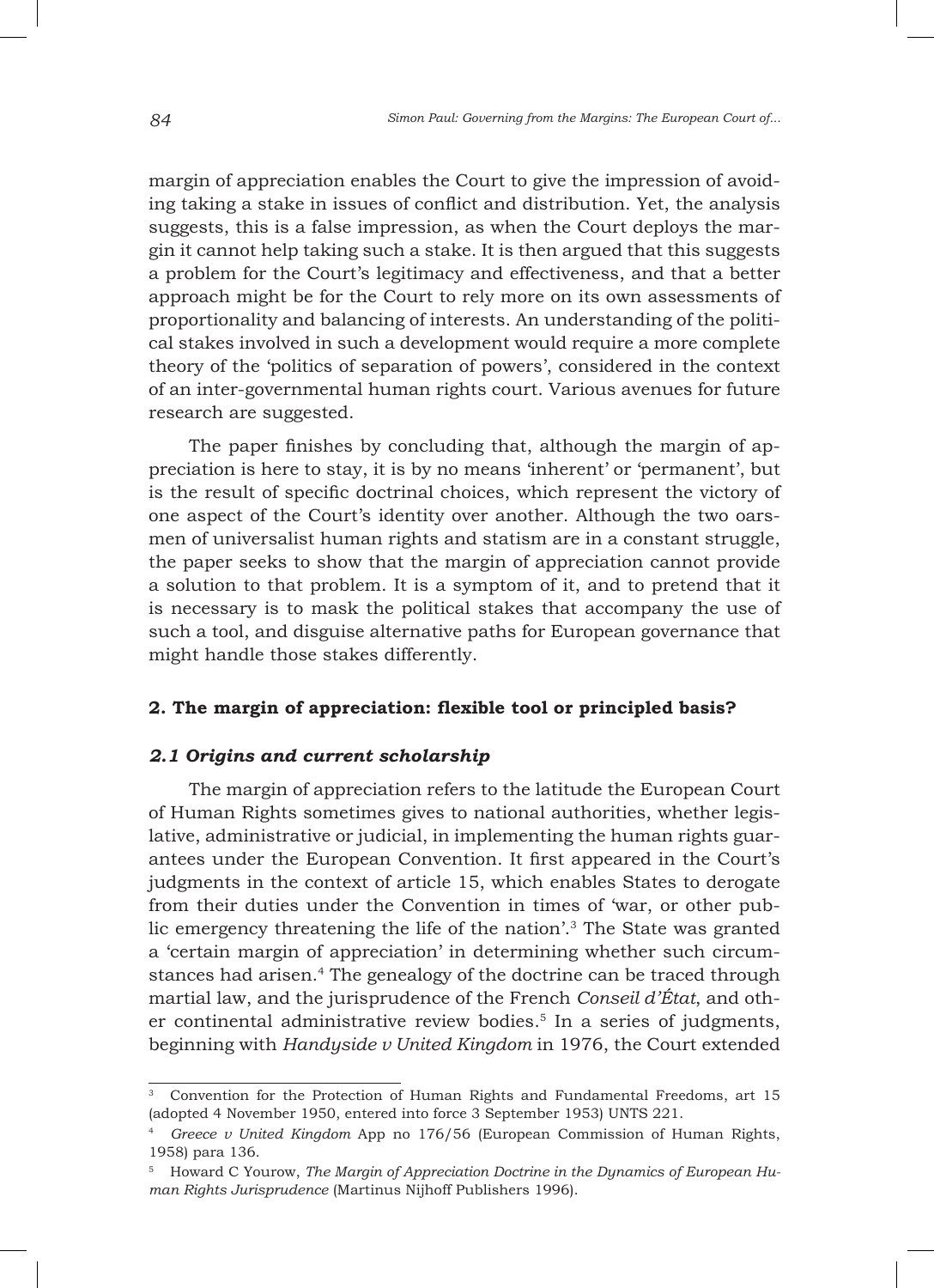the use of the doctrine to the 'personal freedoms' of articles 8-11.<sup>6</sup> It has since become a central feature of the Court's jurisprudence, and potentially applicable to any claim.

The concept is also gaining traction beyond the European Court of Human Rights. It has been suggested that it should be adopted by ICSID Tribunals as an all-purpose standard of review in investor-state claims<sup>7</sup> and as a general principle of international law that should be recognised by the ICJ.8 It has also found its way into the jurisprudence of other international human rights mechanisms, where the United Nations Human Rights Committee has employed it implicitly, and the Inter-American Court of Human Rights expressly referred to the judgments of the European Court in using it. $9$  At the same time, the concept has started to appear in the judgments of the Court of the Justice of the European Union, albeit in limited circumstances (and it is often referred to as an 'area of discretion' instead).<sup>10</sup>

The margin of appreciation thus has significance beyond the peculiarities of the European Convention system. However, since its inception it has been one of the most controversial aspects of the Court's jurisprudence, and has generated much scholarship. $11$  One recent monograph seeks to defend the margin as a judicial doctrine, by building on some of the justifications hinted at in the judgments, and using insights from the philosophy of practical reason to argue that it is a 'second-order reason' that the Court can take into account when deciding cases.<sup>12</sup> Likewise, other contemporary theorists seek to cast the doctrine in its best light, by distinguishing between the different ways it is used by the Court, and offering normative arguments to support these different uses.13 At the same

<sup>6</sup> *Handyside v United Kingdom* (1979-80) 1 EHRR 737, paras 47-49.

<sup>7</sup> William W Burke-White and Andreas von Staden, 'Private Litigation in a Public Sphere' (2010) 35 Yale J Intl L 283.

<sup>8</sup> Yuval Shany*,* 'Toward a General Margin of Appreciation Doctrine in International Law?' (2005) 16 European J Intl L 907.

<sup>&</sup>lt;sup>9</sup> Ondir Bakircioglu, 'The Application of the Margin of Appreciation Doctrine in Freedom of Expression and Public Morality Cases' (2007) 8 German L J 711, 713.

<sup>10</sup> James A Sweeney, 'A "Margin of Appreciation" in the Internal Market: Lessons from the European Court of Human Rights' (2007) 34 Legal Issues of Economic Integration, 27, 33.

<sup>11</sup> The canonical works are Yourow (n 5)*,* and Yutaka Arai-Takahashi, *The Margin of Appreciation Doctrine and the Principal of Proportionality in the Jurisprudence of the ECHR* (Intersentia 2002).

<sup>12</sup> Andrew Legg, *The Margin of Appreciation in International Human Rights Law* (OUP 2012). Legg argues that the margin of appreciation is a judicial practice of assigning weight to a respondent State's reasoning in a case based on three factors: democratic legitimacy, common practice of states, and expertise.

<sup>&</sup>lt;sup>13</sup> See George Letsas, 'Two Concepts of the Margin of Appreciation' (2006) 26 Oxford Journal of Legal Studies 705, 706, for an attempt to distinguish between two ways the Court uses the margin: a 'substantive' use, whereby it is used to address the relationship between individual freedom and collective goals, and a 'structural' use, where the margin of ap-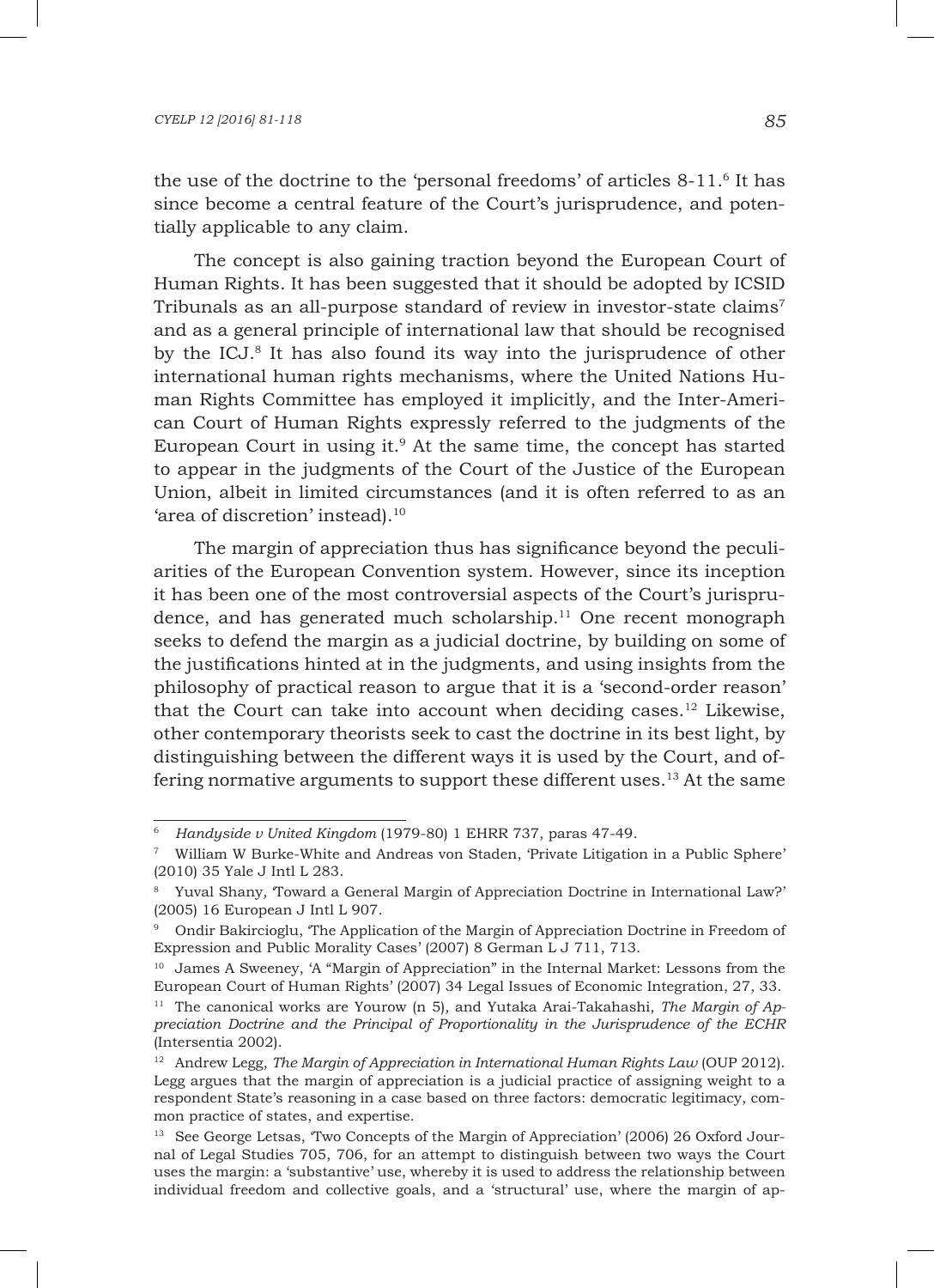time, critique has tended to centre on the abstract theoretical inconsistency between the universalism of human rights and the accommodation of national differences, or the challenge to the rule of law posed by the *ad hoc* use of the doctrine.<sup>14</sup>

This paper differs, in that it seeks to move the debate away from a purely doctrinal or theoretical critique, by viewing the margin of appreciation as the expression of a governance dilemma, arising from the challenge of judicialising the project of international human rights via a treaty-based system. As such, it is presumed that the margin of appreciation not only has specific governance effects that are worth studying in their own right, but that its close relationship to the fundamental institutional conflict at the heart of the European Court makes it a useful prism through which to assess the Court's activities as a whole. This paper, then, seeks to contribute to three broad areas of literature. First, work in global governance seeking to position institutions such as the European Court of Human Rights within the discourse.15 Second, specific doctrinal debates concerning the status of the margin of appreciation in the jurisprudence of the European Court of Human Rights.16 Third, work in the new field of critical approaches to human rights, which seeks to treat human rights as an intellectual and practical project of governance that can and ought to be critiqued in politically contestable terms.<sup>17</sup>

preciation involves addressing the limits or intensity of review of the Court arising from its basis as an international tribunal.

<sup>&</sup>lt;sup>14</sup> See, for example, CS Feingold, 'The Doctrine of Margin of Appreciation and the European Convention on Human Rights' (1977) 53 Notre Dame Law 90; Rosalyn Higgins, 'Derogations under Human Rights Treaties' (1978) 48 British Yearbook of International Law 281, 296- 315; Anthony Lester, 'Universality versus Subsidiarity: A Reply' (1998) 1 European Human Rights Law Review 73; Eyal Benvenisti, 'Margin of Appreciation, Consensus and Universal Standards' (1998) 31 New York University Journal of International Law and Politics 843; and Douglas Lee Donoho, 'Autonomy, Self-Governance and the Margin of Appreciation' (2001) 15 Emory Intl L Rev 391. Jeffrey A Brauch, 'The Margin of Appreciation and the Jurisprudence of the European Court of Human Rights: A Threat to the Rule of Law' (2005) 11 Columbia J Intl L 113, argues that the lack of clear principles governing the use of the margin pose a threat to the rule of law. It is worth noting that wholesale calls for the removal of the doctrine have receded in the critical literature, and instead attempts to reconstruct and defend dominate.

<sup>&</sup>lt;sup>15</sup> See David Kennedy, 'The Mystery of Global Governance' (2008) 34 Ohio Northern University L Rev 827; and Jeffrey L Dunoff and Joel P Trachtman (eds), *Ruling The World: International Constitutionalism And Global Governance* (CUP 2009). It is, of course, an open question whether the Court can be regarded as an institution of global governance as such; see, for example, James W Nickel, 'Is Today's International Human Rights System a Global Governance Regime?' (2002) 6 The Journal of Ethics 353, for the argument that it is not. However, for the purposes of this paper it matters little whether the label of *global* governance is correctly applied. What matters is, as will hopefully be shown, that doctrines such as the margin of appreciation have transnational governance effects, at the very least in the European constitutional space.

<sup>16</sup> See nn 9-11.

 $17$  This field can be traced to an article by David Kennedy, The International Human Rights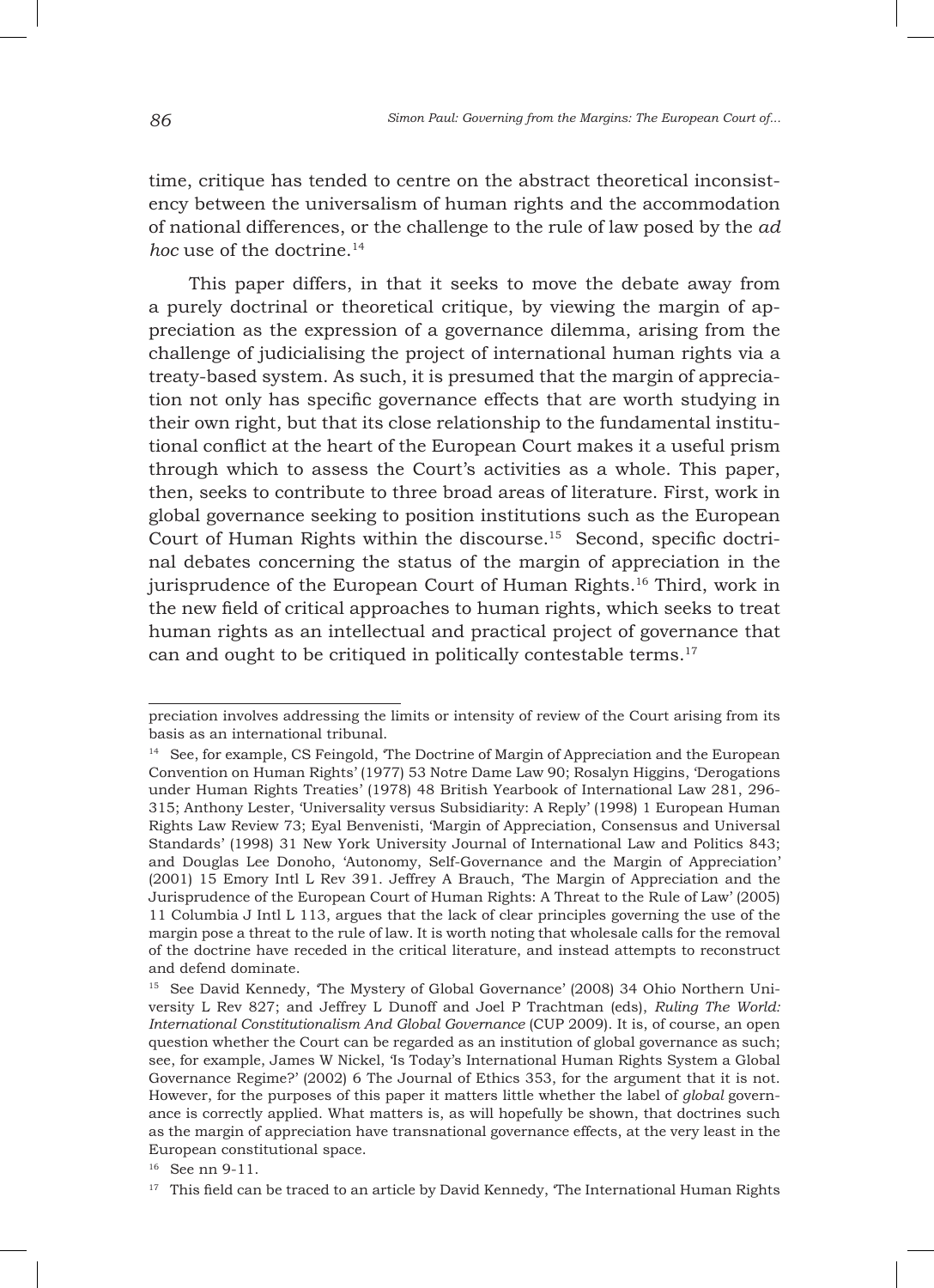That said, before moving to consider the governance effects of the margin of appreciation, it is important to understand why its characterisation as a 'tool' rather than a doctrine *per se* is apt.18 Of course, to a large extent the difference between legal doctrines and tools is rhetorical. All doctrines contain gaps and ambiguities that are susceptible to critical attack, and some of the most enduring judicial tropes (say, 'reasonableness' standards) sit far along the spectrum of vagueness. Yet the rhetorical difference is an important one. 'Doctrine' suggests that the particular legal device in question has a coherence and completeness that justifies its enduring presence in judgments. It suggests that practitioners will be able to orient themselves around it, that its use is neither arbitrary nor unpredictable, and that the reasons given for deploying the doctrine are those that really motivated its use.<sup>19</sup> Tool', on the other hand, suggests that the legal device is being used to fulfil some function in addition to the reasons given for it in the text of the judgment.<sup>20</sup> It invites a sceptical

Movement: Part of the Problem?' (2002) 15 Harvard Human Rights Journal 101. See R Dickinson and others (eds) *Examining Critical Perspectives on Human Rights* (CUP 2014) for an updated article by Kennedy with responses, and in particular, Stephen Wheatley, 'The Construction of the Constitutional Essentials of Democratic Politics by the European Court of Human Rights following Sejdic and Finci' (ibid) for the argument that the European Court of Human Rights exercises a strong governance function when it elaborates the scope and content of ECHR obligations (Wheatley's striking example is the case of *Sejdic and Finci*  where the Court held that a provision of Bosnia and Herzegovina's constitution was incompatible with art 14 of the Convention). In JM Beneto and D Kennedy (eds), *New Approaches to International Law* (TMC Asser Press 2013), Frédéric Mégret offers an overview of the current status of the critique of international human rights, in his contribution, 'Where Does the Critique of International Human Rights Stand? An Exploration in 18 Vignettes' (ibid, 3).

<sup>&</sup>lt;sup>18</sup> However, even defenders of the margin suggest this distinction is important. For example, Legg (n 12) 13, devotes part of his monograph to arguing that the margin of appreciation (and deference more generally) ought to be regarded as doctrines, in the same way that 'fair, just and reasonable' in the context of English tort law is – as both provide an 'amorphous set of standards'.

<sup>&</sup>lt;sup>19</sup> This distinction naturally embodies legal scepticism that is familiar from legal realist and critical legal studies modes of analysis. However, for the purposes of this paper it is unnecessary to accept the theoretical assumptions of these discourses at large. No position is being taken on the question of whether all legal doctrines are best explained by looking for an ideological or sociological explanation. Instead, regardless of what position one takes on these fundamental questions, the suggestion is merely that the margin of appreciation is used in a way that lends itself to particular scepticism, and that this in turn reveals something interesting about the conflicting strands of the Court's institutional identity.

<sup>&</sup>lt;sup>20</sup> The application of the concept of a tool to the margin of appreciation is not entirely novel, nor is the extent of my critique of the justifications given for it. It was described by Judge Malinverni in *Lautsi v Italy* as a 'a tool that needs to be handled with care' (see *Lautsi v Italy* (2011) 54 EHRR 3 (GC), dissenting opinion of Judge Malinverni, joined by Judge Kalaydjieva on page 1, quoted in Dean Spielmann, 'Allowing the Right Margin: The European Court of Human Rights and the National Margin of Appreciation Doctrine: Waiver or Subsidiarity of European Review?' (2012) 14 Cambridge Yearbook of European Legal Studies 381, 383). It has been argued that it is a 'practical tool enabling the Court to evade its responsibilities' (Paul Mahoney, 'Marvellous Richness of Diversity or Invidious Cultural Relativism?' (1998) 19 Human Rights Law Journal 1), and leading practitioners at the Court have criticised its unpredictability, lack of legal certainty and potential for abuse (see Lester (n 14)).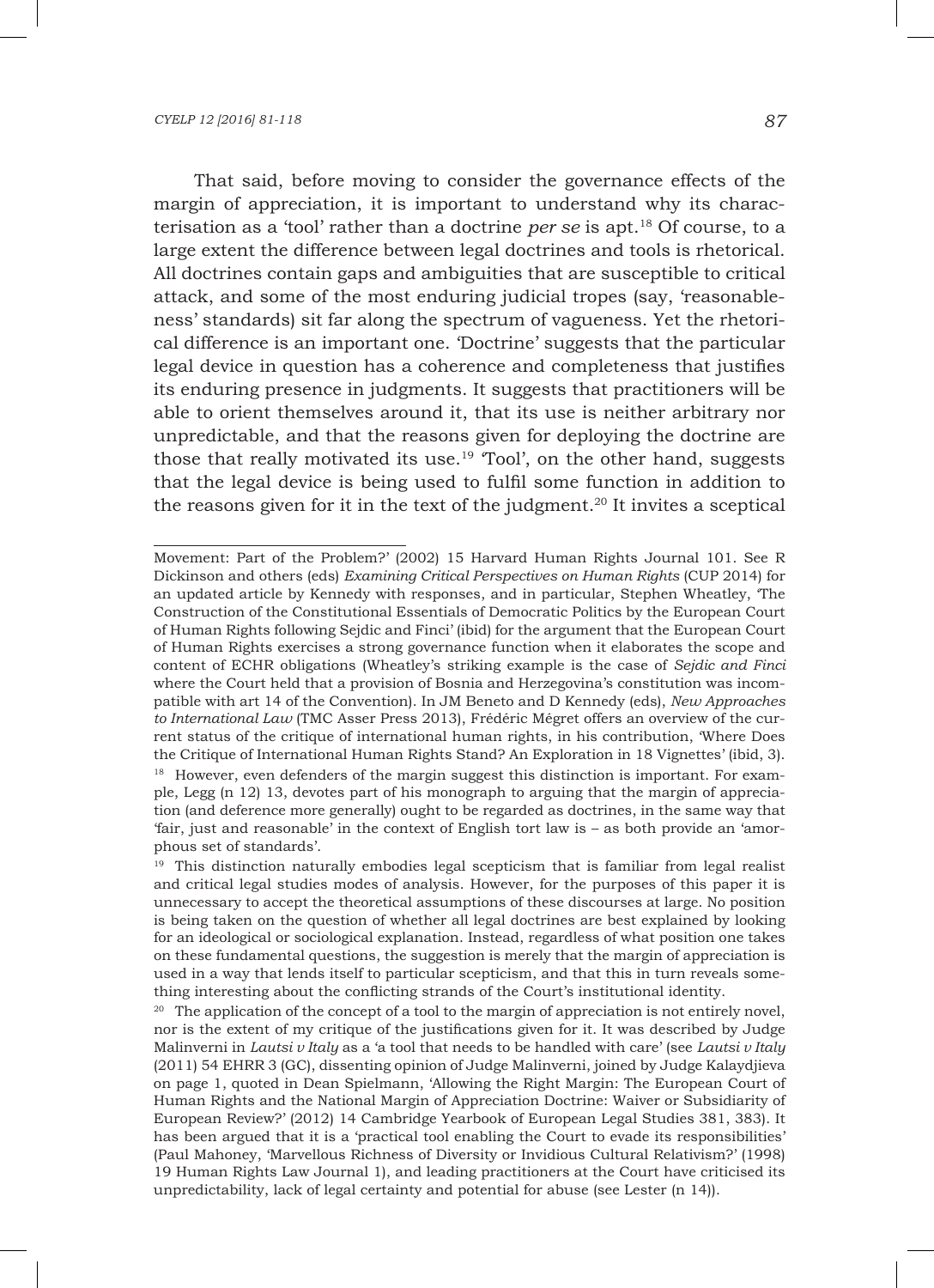inquiry into the politics of its varied uses, as it invites such scepticism even from those for whom such critiques are exceptional. The positioning of the margin of appreciation as a canon of the Court's interpretive techniques is all the more striking when one considers that some of the most vehement objections have come from the bench itself.<sup>21</sup> What is the origin of this opposition? The following section provides three bases on which the reasons given for justifying the use of the margin are invariably unsatisfying, for want of clarity. The aim is to suggest that opposition to the margin of appreciation need not be ideologically motivated, but can arise from frustration with the paucity of reasoning employed in its use, and the subsequent costs this may impose on legal certainty and the Court's legitimacy.

# *2.2 Three flexible uses: inconsistent use of state practice, natural kind reasoning and ad hoc reliance on expertise*

This part of the paper proposes three aspects of the Court's use of the margin of appreciation that suggest it is being used more as a 'flexible tool' than on a principled basis. All three of these refer to reasons given by the Court for setting a wide or narrow margin of appreciation. It is important to note that in many cases this is the decisive moment. While there are exceptions, the general rule is that when the Court grants the State a wide margin, this precedes a ruling in favour of the State. 22 When the State is granted a narrow margin, the applicant usually succeeds.<sup>23</sup> The factors that contribute to the setting of the margin, then, are of crucial importance.

<sup>&</sup>lt;sup>21</sup> See, for example, Judge De Meyer's dissent in  $Z \nu$  Finland: '[it is] high time for the Court to banish that concept from its reasoning. It has already delayed too long in abandoning this hackneyed phrase and recanting the relativism it implies.... The empty phrases concerning the State's margin of appreciation... are unnecessary circumlocutions, serving to illustrate that States may do anything the Court does not consider incompatible with human rights' (*Z v Finland* (1998) 25 EHRR 371. Spielmann (n 20) 392-394 provides further examples of judicial criticism of particular uses of the margin.

<sup>&</sup>lt;sup>22</sup> See *Hirst v United Kingdom (No 2)* (2006) 42 EHRR 41 for an example of a case in which the State was granted a wide margin of appreciation, yet the impugned practice was still held to have fallen outside 'any acceptable margin of appreciation', attracting much criticism. In section 3.2 below, it is suggested that this peculiar use arose from a tension between the Court's commitment to recognising consensus and State practice, and its clear preference for the practice of certain States that are in greater conformity with its image of an ideal liberal democratic society.

<sup>&</sup>lt;sup>23</sup> See *Lautsi v Italy* (n 20), dissenting opinion of Judge Malinverni, on page 1, 'Where the court decrees that the margin of appreciation is a narrow one, it will generally find a violation of the Convention; where it considers that the margin of appreciation is wide, the respondent state will usually be "acquitted"'. This is analogous to the distinction between 'rational basis', 'strict scrutiny' and 'intermediate' review in US constitutional law. As in the case of the margin, it has been argued that these standards of review involve a spectrum. See Richard H Fallon Jr, 'Strict Judicial Scrutiny' (2007) 54 UCLA L Rev 1267, 1294-96, 1330-30, for the argument that the strict scrutiny standard involves 'important commonalities' with proportionality assessments, such as those used by the European Court.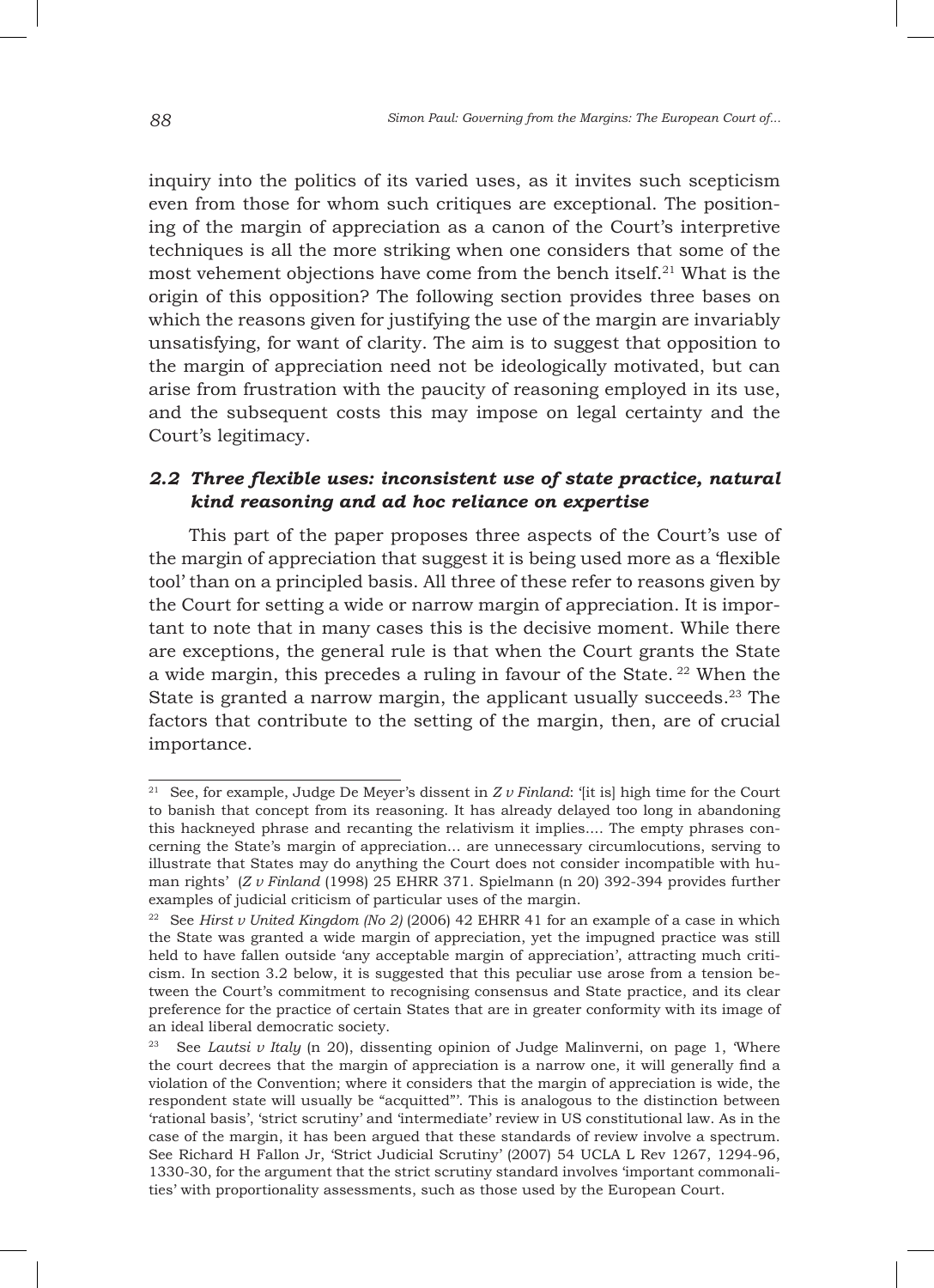The most common justification for setting the width of the margin of appreciation is the existence or non-existence of consensus among the Member States, either as to the relevant importance of the interest at stake, or how best to protect it.<sup>24</sup> This justification has found support in many scholarly defences of the margin, as being necessary in light of the treaty-based origins of the Court, and its commitment to interpreting the Convention as a 'living instrument'.25 Whatever normative position one takes on this justification, it is clear that it represents a feature of the jurisprudence that can lead to a decisive outcome.

Yet it is striking how little attention is paid in the judgments to this profoundly important moment in each case. Whether or not there is sufficient or inconsistent consensus is, according to the Court, *the* decisive moment – as from this follows either a wide (the State wins) or narrow (the State loses) margin of appreciation. But despite this, there have been no attempts to systematically establish criteria that might aid practitioners to determine both when consensus is present, and when consensus counts decisively.26 For example, in *Dickson v UK*, a case concerning the compatibility with the Convention of providing artificial insemination facilities for prisoners, more than half the States allowed the practice, yet this was insufficient to make restricting it a breach of the applicant's article 8 rights.27 By contrast, in *Hirst (No 2) v United Kingdom*, a case concerning restrictions on the rights of prisoners to vote in democratic elections, seven other States exhibited the same practice as the UK in automatically disenfranchising incarcerated prisoners, and eight States imposed more extensive restrictions on the rights of prisoners.28 Despite this, the Court held that the UK's practice was a violation of the appli-

<sup>&</sup>lt;sup>24</sup> See *Dickson v UK* (2008) 46 EHRR 41, para 78: 'Where, however, there is no consensus within the Member States of the Council of Europe either as to the relative importance of the interest at stake, or how best to protect it, the margin will be wider. This is particularly so, where the case raises complex issues and choices of social strategy: the authorities' direct knowledge of their society and its needs means that they are in principle better placed than the international judge to appreciate what is in the public interest'.

 $25$  See Legg (n 11) ch 5, and Yukata Arai-Takahashi, 'The Margin of Appreciation Doctrine: A Theoretical Analysis of Strasbourg's Variable Geometry' in *A Follesdal*, B Peters and G Ulfstein (eds), *Constituting Europe: The European Court of Human Rights in a National, European and Global Context* (CUP 2013). However, see Benvenisti (n 14) for the criticism that relying on consensus is illegitimate as it results in a breach of the Court's duty as a human rights organ.

<sup>&</sup>lt;sup>26</sup> See Brauch (n 14) 135 for the argument that the lack of clarity concerning the European consensus standard represents a threat to the rule of law, as it is 'not an effective predictor as to how the court will resolve any particular case'.

<sup>27</sup> *Dickson v United Kingdom* (n 24).

<sup>28</sup> *Hirst (No 2) v United Kingdom* (n 22). See section 3.2 'The margin of appreciation and the Court's unarticulated discrimination between Member States', below, for further analysis of this case.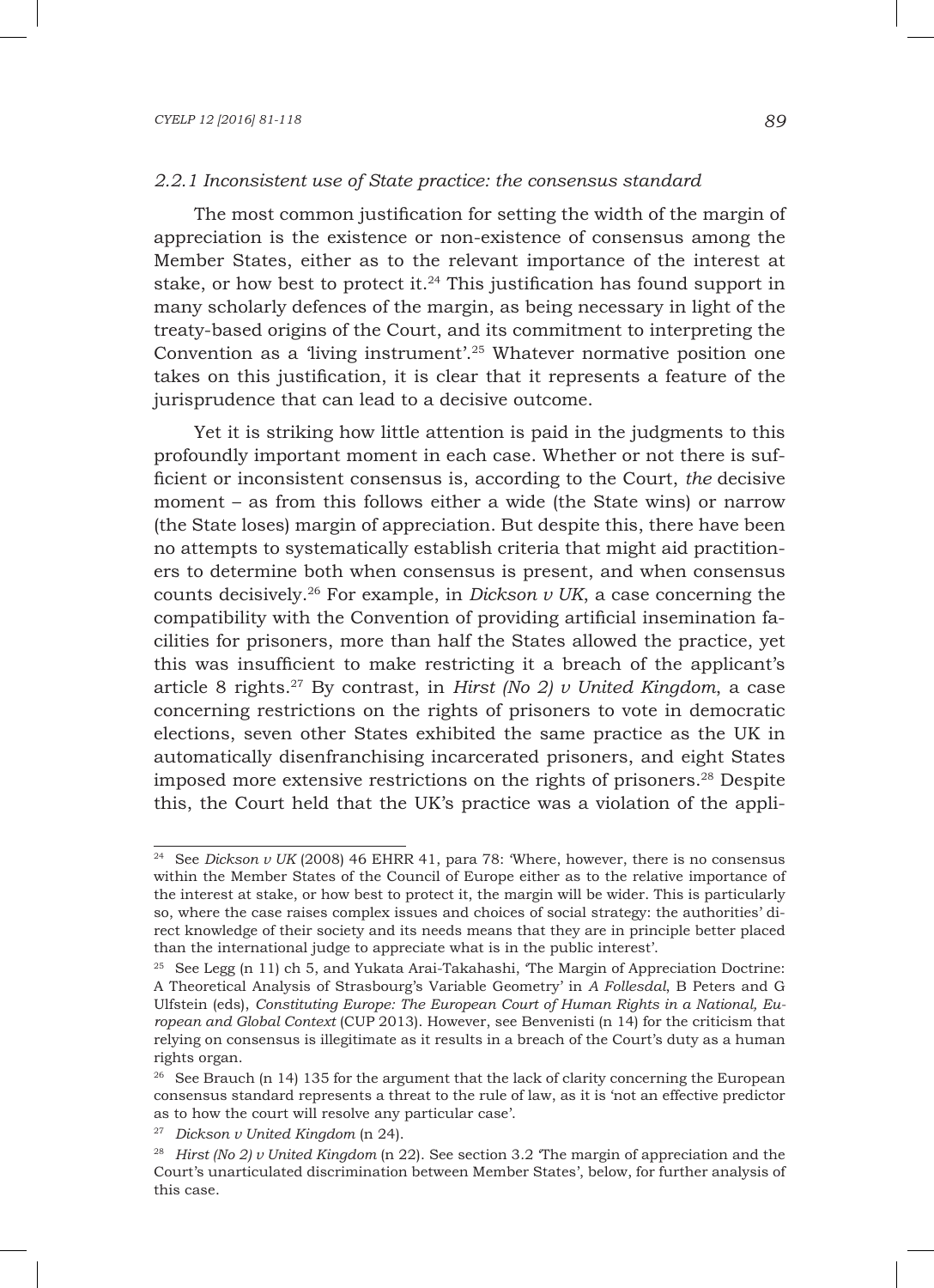cant's rights under article 3 Protocol 1.29 Likewise, in *Handyside*, the Court held that there was no uniform European consensus on morals, and therefore the UK's practice in restricting publication of a book was consistent with its Convention obligations, despite the fact that the book was freely available across Europe.<sup>30</sup> The case law is replete with examples of the standard being used in *ad hoc* and sometimes contradictory ways, with no explanation of why it is decisive in some cases, and yet is not even relied on in others.31

The consensus standard thus fails to provide a principled basis for the Court's use of the margin of appreciation. The Court sometimes analyses systematically the practices of various Member States to support a finding of consensus – but on other occasions, it fails to do so, or disregards such findings, even when presented by the applicant. The Court's unwillingness to apply this aspect of the test in a systematic way suggests that the requirement for flexibility is prioritised over the search for a principled basis. That the practice of European States via consensus could fail to provide such a basis is unsurprising when one considers the countervailing claims of human rights, which suggest that the practice of some States, those with stronger traditions of respecting human rights, must count for more than that of others. This arises from the tension at the heart of the European Court, and its twin commitments to the ideas of a treaty-based system composed of formally equal States, and the transnationalism of human rights, which essentially undercuts this equality. As a principled basis for the margin of appreciation, then, the consensus standard is unlikely to succeed and its *ad hoc* use contributes to the perception of the margin as a tool, invoked for other reasons than the justifications found in the text of the judgments. $32$ 

<sup>29</sup> *Hirst (No 2) v United Kingdom* (n 22) para 41.

<sup>30</sup> *Handyside v United Kingdom* (n 6) 57.

<sup>31</sup> Brauch (n 14) 145, 'a "European consensus" provides no predictability for decisions. It does not tell individuals or governments when a state action becomes a Convention violation'. Yourow (n 5) 79 also criticises the consensus standard as failing to offer full reasoning for the Court's determination of the presence or absence of a consensus: 'The problem with the standard, as set out in the opinions, starting with *Belgian Linguistics*, is that the style of sparse opinion writing allows for only a very rare exposition of the components of the consensus. The Court, as here, simply states that a consensus of member states national law and practice exists, and leaves its conclusion unsupported by discussion, example or reference of any kind to any specific national law or practice!'

<sup>&</sup>lt;sup>32</sup> The enlargement of the Convention system and the accession of Eastern European States with weaker traditions of human rights protection following the collapse of the Soviet Union pose an obvious challenge to this justification for the margin of appreciation that the jurisprudence has failed to accommodate in a principled way. See section 3.2 'The margin of appreciation and the Court's unarticulated discrimination between Member States' below.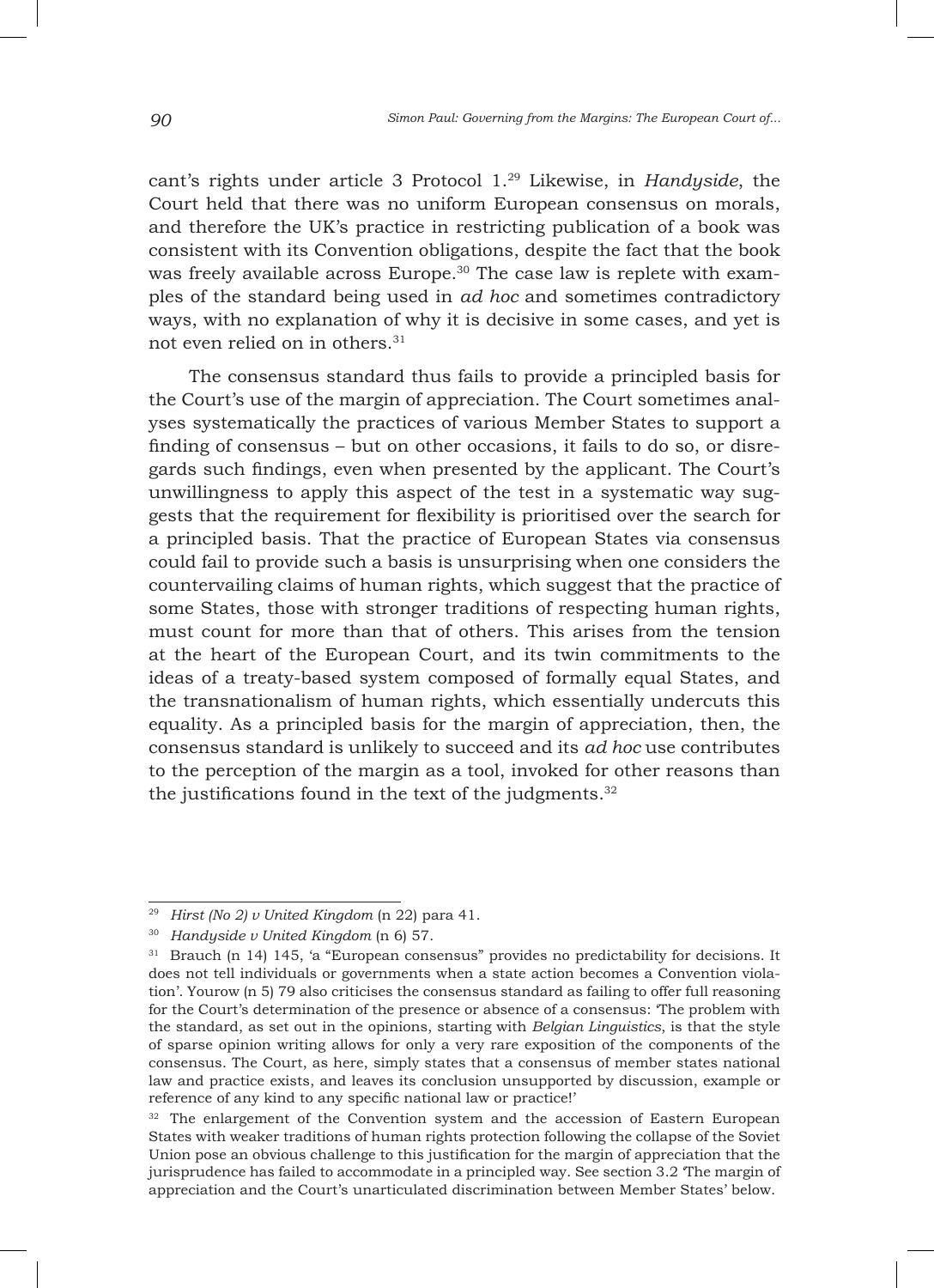#### *2.2.2 Reliance on natural kind reasoning*

The second problematic technique the Court uses to set the margin of appreciation may be described as an over-reliance on 'natural kind' reasoning. This critique is based on an idea found in the philosophy of the social sciences.33 'Natural kinds' are concepts that are so basic that they correspond straightforwardly with features of the natural world, and as such they can be said to 'carve nature at its joints'.34 The idea is that the Court sometimes asserts an analytical category that it argues is relevant to the dispute, then claims that that category entails either a necessary absence of consensus justifying a wide margin, or a subjectmatter that is best left to the discretion of Member States. Yet the Court is being asked to determine whether the specific government act in question constitutes an unjustified interference with a Convention right, not the relationship between an abstract analytical category and the concept of consensus. There is thus a circularity present that suggests an unwillingness to engage in a detailed analysis of the interests at stake.

For example, in freedom of expression cases, the State often seeks to justify its infringement of a right based on the 'public morals' exception in article 10(2), which permits States to interfere with the right for the 'protection of public morals', to the extent that the interference is 'necessary in a democratic society'.35 Thus the key question the Court is often asked to determine is whether the respondent State is justified in invoking the public morals exception, or whether the restriction on freedom of expression is justified for the protection of public morals.

<sup>&</sup>lt;sup>33</sup> See Jerry A Fodor, 'Special Sciences: (or: the Disunity of Science as a Working Hypothesis)' (1974) 28 Synthese 97.

<sup>&</sup>lt;sup>34</sup> The origins of this phrase date back to Plato in his 'Phaedrus' 265e, where in a discussion of systems of classification Socrates says, 'The second principle is that of division into species according to the natural formation, where the joint is, not breaking any part as a bad carver might' (see Plato, *Phaedrus* (Robin Waterfield tr, Oxford World's Classics 2003). In Alexander Bird and Emma Tobin, 'Natural Kinds' in Edward N Zalta (ed), *The Stanford Encyclopedia of Philosophy* (Spring 2016), the concept is explained as follows: 'Mill's descriptivism implies that for each natural kind term there is an associated set of properties such that for some item to be a member of that natural kind, it should possess those properties – these are properties that describe the kind in question… someone who understands the term adequately will grasp *a priori* that something falls under the kind term if and only if it satisfies that description. For example, as mentioned above, Kant held the view that it is *a priori* that something falls under the kind term *gold* only if it is a yellow metal…' <http:// plato.stanford.edu/archives/spr2016/ebtries/natural-kinds/> accessed 30 May 2016.

<sup>&</sup>lt;sup>35</sup> European Convention on Human Rights (n 3) art  $10(2)$ : The exercise of these freedoms, since it carries with it duties and responsibilities, may be subject to such formalities, conditions, restrictions or penalties as are prescribed by law and are necessary in a democratic society, in the interests of national security, territorial integrity or public safety, for the prevention of disorder or crimes, for the protection of health or morals, for the protection of the reputation or rights of others, for preventing the disclosure of information received in confidence, or for maintaining the authority or impartiality of the judiciary'.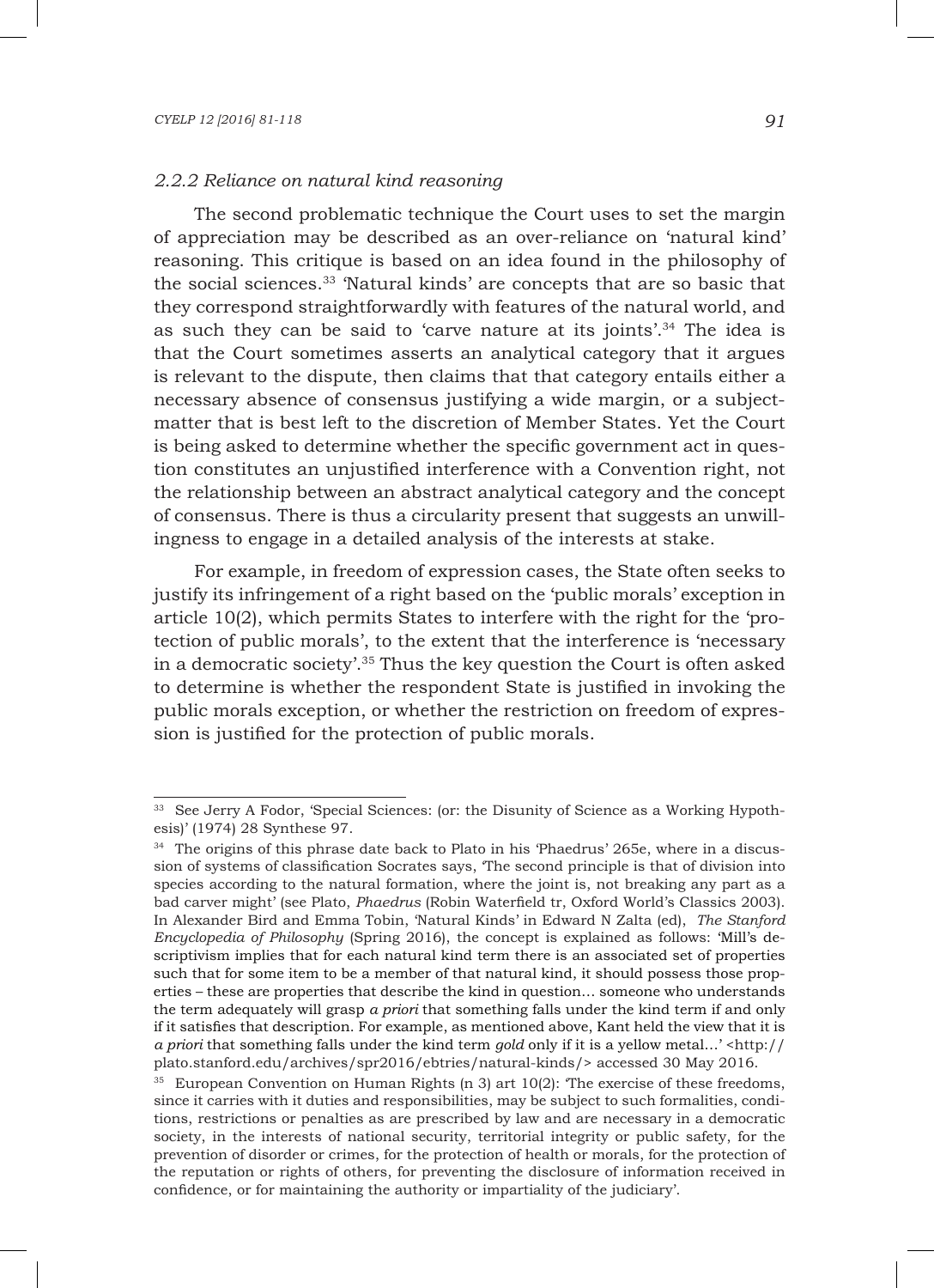Yet the approach the Court takes is simply to assert that 'it is not possible to find in the domestic law of the Contracting States a uniform European conception of morals', and then to proceed to set a wide margin of appreciation.36 It thus accepts the States' assertion of the public morals exception as though 'morality' were a natural kind, yet without conducting any systematic investigation into the actual practices of the relevant Member States. The Court simply asserts that the issue is a moral one, and then proceeds to state that, because it is a question of morality, morality is an area in which there is necessarily no European consensus, and thus the margin of appreciation is very wide, and so the practice is legitimated.

This can be contrasted to *Dudgeon v United Kingdom*, a case concerning the criminalisation of homosexual acts in the UK. Here, the Court took the opposite approach, and whilst accepting that the question was one of morality, held that there was a European consensus reflecting the *particular* practice of homosexual acts. Likewise, in *Dickson*, the Court asserted the natural kind of a 'particularly important facet of a person's existence or identity', and argued that where such a facet is at stake the State's margin of appreciation will be very narrow.37 Yet it is hard to imagine, in the context of a breach of a Convention right, a circumstance which is *not* such a particularly important facet. For example, why in cases involving derogations on the grounds of national security, where the State seeks to justify restrictive measures such as extended detention without trial periods, is the margin wide, despite the fact that the interests in question are undoubtedly important? Surely the very question the Court is being asked to determine, in both cases, is the content of categories such as 'public morals' or 'particularly important facets of a person's existence or identity'.

The Court's technique in such cases can be characterised as follows: the assertion of a vague analytical category, as though it were a natural kind, with no attempt to articulate the boundaries of that category, accompanied by the assertion that there is a necessary connection between that category and the width of the margin, from which flows the inevitable result of the case. This again suggests an instance in which the margin of appreciation is being wielded as a flexible tool, and as a

<sup>36</sup> *Handyside v United Kingdom* (n 6) para 48. In this case, this led the Court to find that it was within the House of Lords' margin of appreciation to find that restricting publication of the *Little Red Book* was necessary for the protection of public morals, despite the fact that it had already been published in other European States and was freely available across Europe.

<sup>37</sup> *Dickson v United Kingdom* (n 24) para 78: 'Accordingly, when a *particularly important facet of an individual's existence or identity* is at stake (such as the choice to become a genetic parent), the margin of appreciation accorded to a State will in general be restricted' (emphasis added).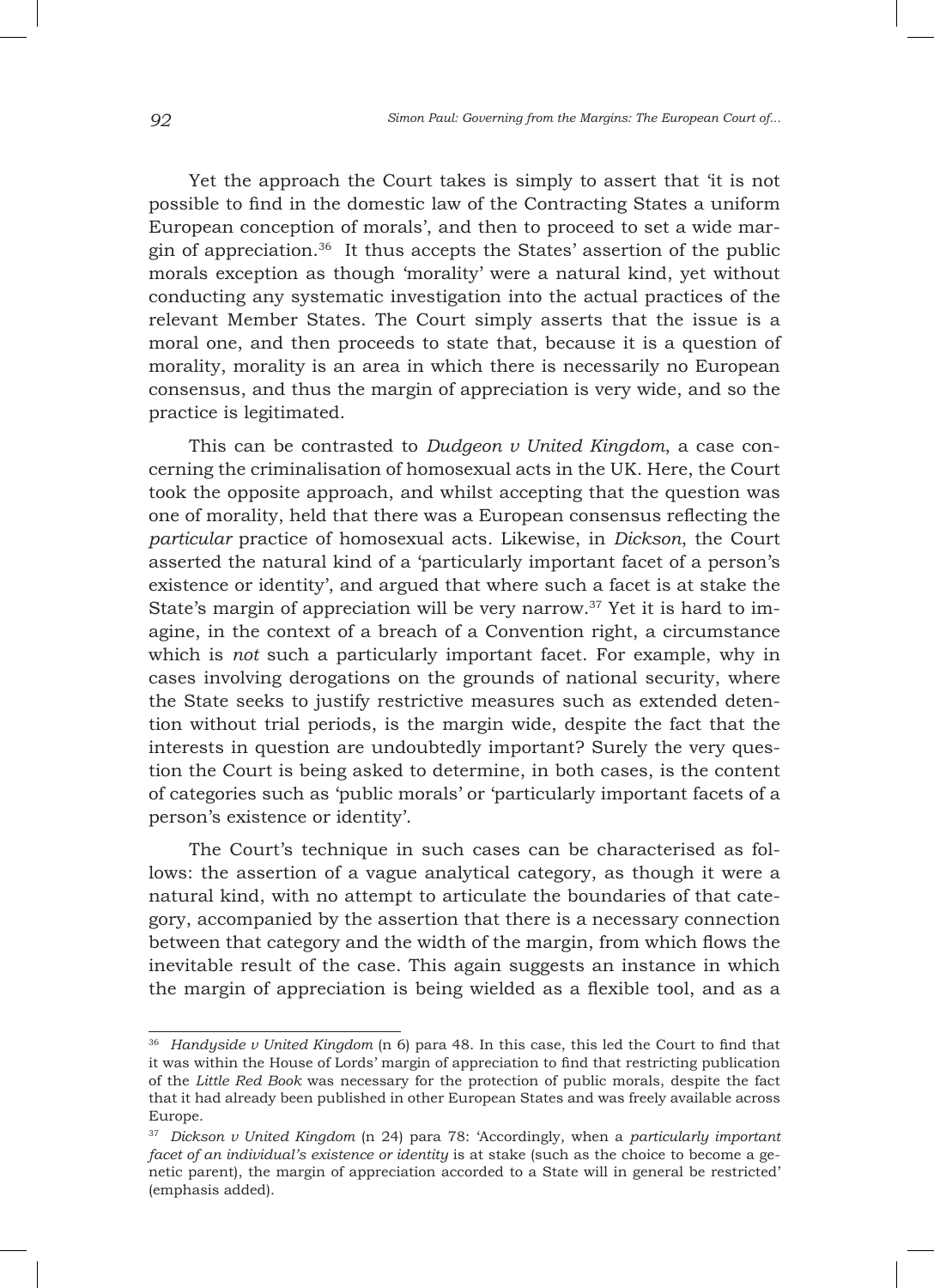substitute for detailed reasoning as to the importance of the interests at stake $38$ 

### *2.2.3 Ad hoc reliance on expertise*

Another common justification the Court relies on in allowing the State a wide margin of appreciation is the superior 'expertise' of the national authorities.39 The idea is that the national authorities, especially in circumstances when there is no European consensus (although it is unclear how these two ideas are connected) are better placed to assess the factual or legal circumstances of the case.40 The Court sometimes uses evocative, though opaque, language such as 'by reason of their direct and continuous contact with the vital forces', State authorities are 'in principle' better placed than the international judge to give an opinion on the exact content of those requirements.<sup>41</sup> This principle has a powerful intuitive appeal, and one that has found support from scholars who defend the margin of appreciation. Yet, if true, it is not clear what relevance it should have to the outcome of a case. For, if true, it is true of every case, all of which involve striking a balance between conflicting rights and interests, yet only in some cases is the margin set widely, and only in some is the 'expertise' argument relied on.

Likewise, the importance of this contact is never explained. If the role of the Court included determining factual issues, the superior expertise of the national authorities might be more obvious. Yet the Court is an international human rights tribunal, and in every case its task is the same: it inevitably involves the balancing of different rights, either against one another, or some public interest justification. If the national authorities are better placed to make such determinations then this would seem to deprive the Court of its function – and it is difficult to see why the argument should apply in some cases, but not in others.

<sup>38</sup> See Section 4 below "Judicial rulership and the politics of separation of powers' for the argument that if the margin is being used as an avoidance mechanism for dealing with a particularly controversial question, then such an approach is bound to fail, as when using the margin the Court cannot help but take a stake in the substantive conflict and render a decision with decisive legal effect in favour of the State practice.

<sup>39</sup> See Legg (n 12) ch 6 for a thorough analysis of the Court's jurisprudence on expertise, and an attempt to categorise the different situations in which this is relied on.

<sup>40</sup> See *Dickson v United Kingdom* (n 12) para 78: 'This is particularly so where the case raises complex issues and choices of social strategy: the authorities' direct knowledge of their society and its needs means that they are in principle better placed than the international judge to appreciate what is in the public interest. In such a case, the Court would generally respect the legislature's policy choice unless it is "manifestly without a reasonable foundation." There will usually be a wide margin accorded if the State is required to strike a competing balance between private and public interests or Convention rights'.

<sup>41</sup> *Handyside v United Kingdom* (n 6) 48.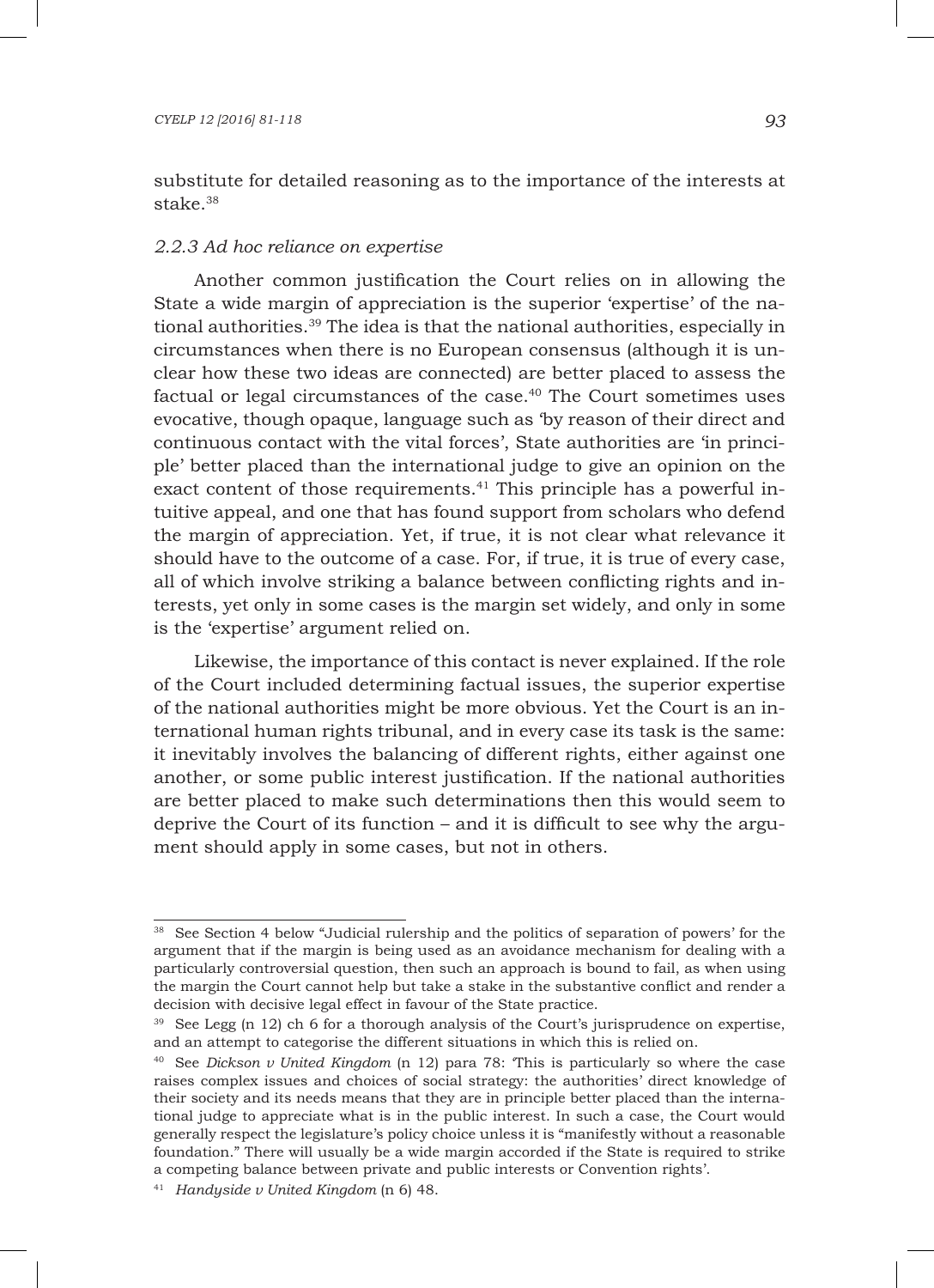The absence of deep analysis and *ad hoc* usage of the expertise justification again suggest that the margin of appreciation operates more as a discretionary tool than a doctrine deployed on a principled basis. Yet regarding it as a tool for the Court to 'evade its responsibilities' diverts attention away from a full consideration of its effects.<sup>42</sup> For when the margin of appreciation is used, it renders the outcome of a case decisively in favour of one party, in a manner that can have far-reaching effects within the States concerned, leading to changes in legislation, or even constitutional amendments.43 As such, neither the attempt to reify the margin of appreciation as a doctrine operating on a principled basis, nor its reduction to an *ad hoc* and arbitrary affront to the rule of law, is satisfactory. Both approaches seem to ignore the crucial governance effects of the use of such a tool. The following sections offer sketches of how we might begin to think about the margin of appreciation in these terms.

### **3 Governance effects of the margin of appreciation**

# *3.1 The politics of the margin of appreciation qua capture of the international constitutionalisation process*

One way of identifying the political stakes involved in international human rights adjudication, and the governance effects of the Court's use of the margin of appreciation, is to situate it in the context of broader debates concerning international constitutionalisation. This section begins by setting out this context, identifying the European Court of Human Rights as one possible actor among many in a process of generating constitutional norms that have a widespread effect. It is suggested that the political stakes in human rights adjudication involve the clash between alternative visions of constitutionalisation: the traditional nation-state model, and other approaches, such as that of systems theory, which are more accommodating of norm generation outside the reach of States. These political stakes arise from substantive issues being framed as human rights issues in the first place. It is argued that a governance effect of the margin of appreciation is to take a stake in this conflict, by capturing issues as 'human rights issues' and reverting regulatory authority back to the State, away from private actors.<sup>44</sup>

 $42$  Mahoney (n 20).

<sup>43</sup> Wheatley (n 17) 157-161.

<sup>44</sup> This section can be seen in the context of broader debates concerning the legitimacy of public and private models of regulation in global governance, such as, for example, Matthias Goldmann, 'A Matter of Perspective: Global Governance and the Distinction between Public and Private Authority (and Not Law)' (25 January 2015) <http://ssrn.com/ abstract=2260293> accessed 2 December 2016. For the purposes of this paper, it is not necessary to argue in favour of public or private authority *per se* in global governance. The suggestion is merely that such a conflict does exist, and that the margin of appreciation has the effect of taking a stake in it.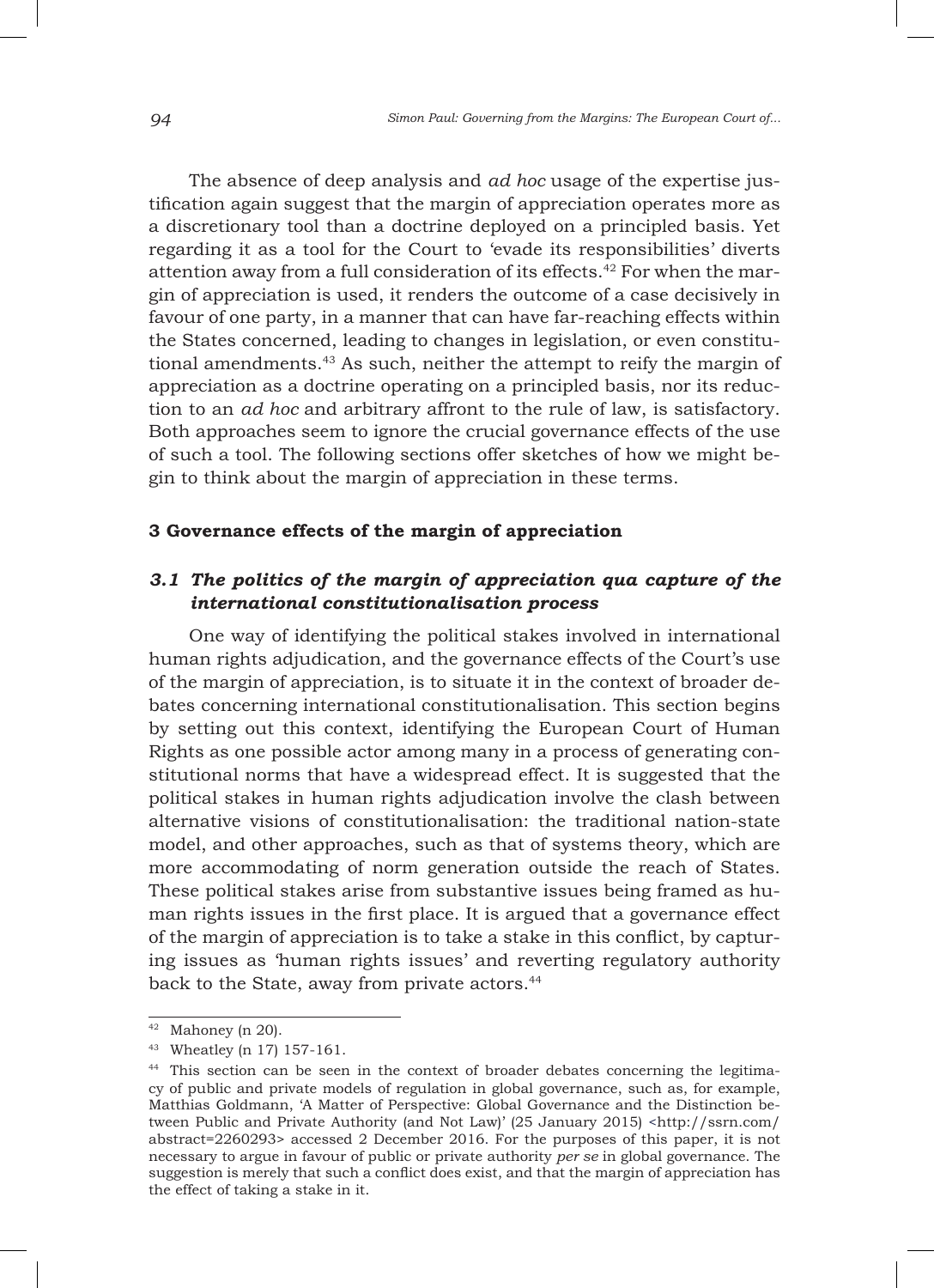Scholars of international law and global governance have in recent years responded to the phenomena of a proliferation of regulation covering a variety of spheres of activity, and a disaggregation of rule-making power among both private and public actors and institutions.45 In Kennedy's striking phrase, the world is 'covered in law', and the task of identifying *who* generates the background rules which structure much of modern commercial, social and public activity is an essential step in identifying (and thus contesting) how law is used to wield power in contemporary global governance.46 The stakes involved in acquiring and maintaining such regulatory power, then, are high, and an analysis of international human rights adjudication via the European Court must be able to situate it within this broader context.<sup>47</sup> Whilst the role of the European Court in the generation of constitutional norms has been considered, this has mainly occurred via an analysis of the Court's 'dialogue' with public domestic institutions.<sup>48</sup> This paper differs in that it seeks to assess the politics of the margin of appreciation in terms of

<sup>45</sup> For example, Martti Koskenniemi argues that existing public international law doctrines of treaty interpretation offer the means for resolving clashes of regulatory capacity: see 'Fragmentation of International Law: Difficulties Arising from Fragmentation and Diversification of International Law' (18 July 2006, Report of the International Law Commission, 58th Session 1 May - 9 June and 3 July - 11 August 2006, UN Doc. A/CN.4/7.702). Gunther Teubner and Andreas Fischer-Lescano, 'Regime Collisions: The Vain Search for Legal Unity in the Fragmentation of Global Law' (2004) 25 Michigan. J Intl L 999 suggest that disaggregation and legal pluralism is the inevitable result of an international society organised into discrete sectors, and offer a sceptical view about the prospect of international harmonisation of legal norms. Benedict Kingsbury and others, 'Forward: Global Governance as Administration – National and Transnational Approaches to Global Administrative Law' (2005) 68 Law & Contemporary Problems 1 introduce the prospect of a global administrative law as resolving the potential legitimacy crisis of disaggregation of regulatory power. David Kennedy suggests a focus on the experts who generate these rules, whether in public or private institutions, as a means of rediscovering the politics of the 'background rules' of global governance. See David Kennedy, 'The Julius Stone Memorial Address 2004 at the Julius Stone Institute of Jurisprudence, University of Sydney: Challenging Expert Rule: The Politics of Global Governance' (2005) 27 Sydney L Rev 5.

<sup>46</sup> Kennedy (n 45) 3: 'In our world, power lies in the capillaries of social and economic life. Myriad networks of citizens, commercial interests, civil organisations and government officials are more significant than interstate diplomacy'.

<sup>&</sup>lt;sup>47</sup> That law can have such a global governance effect can be seen by the renewed focus on the European Union's power to export legal norms around the world. For example, Slaughter and Burke-White argue that the EU exerts power over States by offering a new model of international norm generation that focuses on a close interaction with the Member States, encouraging them to develop domestic law in accordance with ends that are specified inter-governmentally. See Anne-Marie Slaughter and William Burke-White, 'The Future of International Law Is Domestic (or, the European Way of Law)' (2006) 47 Harvard Intl L J 237. Likewise, Bradford suggests that the EU's global power is frequently underestimated, as its 'Brussels Effect' has a strong capacity to force other states to adopt its own regulatory standards when entering into trade agreements: see Anu Bradford, 'The Brussels Effect' (2012) 107 Northwest University L Rev 1.

<sup>&</sup>lt;sup>48</sup> See Anne-Marie Slaughter, 'Judicial Globalization' (2000) 40 Virginia J Intl L 1103 for an example.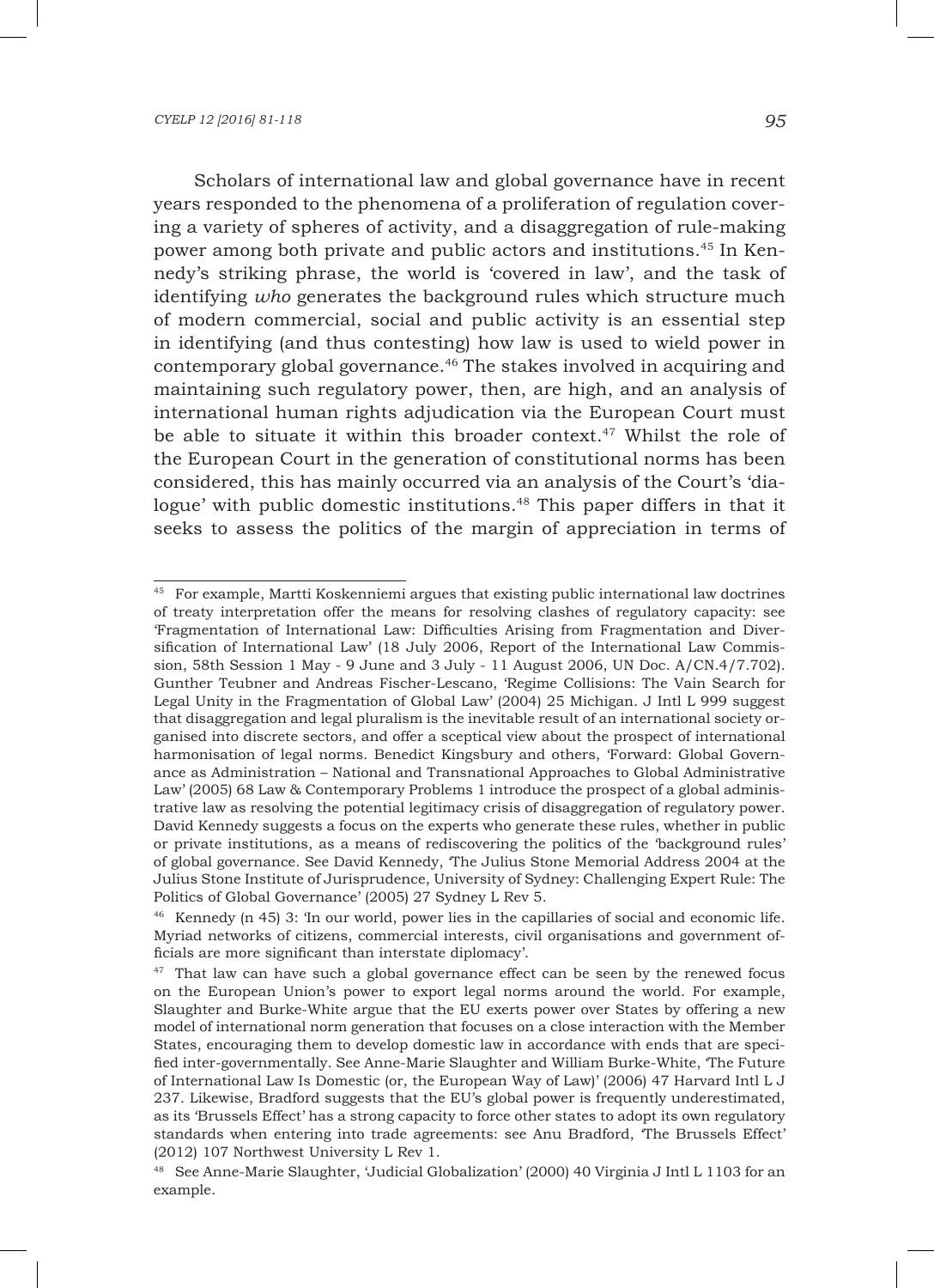broader processes of constitutionalisation among both private and public actors.

One way of understanding this potential clash is by assessing the role of the European Court in light of what might be termed 'post-statist' models of international constitutionalism, of which Teubner's 'societal constitutionalism' and 'systems theory' offer a prominent example.49 Under these models, international society can be seen as divided into a discrete set of functionally differentiated autonomous social systems, which compete to occupy the same regulatory space, in a process occurring both inside and outside the context of the nation-state.<sup>50</sup> As such, it is easy to see how the European Court of Human Rights clashes with such a model. It is closely aligned with the traditional trajectory for developing constitutional norms, via the public institutions of its Member States. But there is no reason *a priori* why the emerging constitutional norms of this trend of constitutionalisation ought to be generated by this trajectory of domestic legislature, domestic court, and international human rights court.<sup>51</sup> Indeed, this would involve normative assumptions about the function of the nation-state that ought not to be conceptualised as somehow logically connected with the process of constitutionalisation. Such a model is highly contingent, and carries with it costs and benefits, which ought to be assessed as part of understanding the politics of international human rights adjudication.

It follows that framing an issue as a human rights issue and bringing it within the scope of the European Court's jurisdiction can have the effect of increasing the Court's (and thus that of the Member States with whom the Court is in dialogue) constitutionalising capacity at the expense of the autonomous sub-fields of international society.52 This process is

<sup>49</sup> See Gunther Teubner, 'Societal Constitutionalism: Alternatives to State-Centered Constitutional Theory' in Christian Jeorges and Inger-Johanne Sand (eds), *Transnational Governance and Constitutionalism* (Hart 2004); and Teubner and Fischer-Lescano (n 45).

<sup>50</sup> Teubner (2004) (n 49) 5: 'The constitution of world society comes about not exclusively in the representative institutions of international politics, nor can it take place in a unitary global constitution overlying all areas of society, but emerges incrementally in the constitutionalisation of a multiplicity of autonomous subsystems of world society'.

<sup>&</sup>lt;sup>51</sup> Of course, there are a variety of political theory arguments one could produce in support of this model, perhaps founded primarily on its comparative democratic, or other, legitimacy (see A Follesdal, JK Schaffer and G Ulfstein (eds), *The Legitimacy of International Human Rights Regimes: Legal, Political and Philosophical Perspectives* (CUP 2015) for various attempts to develop legitimising arguments in this context). The purpose of this section is merely to suggest that the triumph of one model is accompanied by costs and benefits that ought to be assessed, not taken as a base-line presumption.

 $52$  Teubner (n 49) provides the example of internet freedom, which he supports with this striking quote from the Declaration of Independence of Cyberspace: 'Governments of the Industrial World, you weary giants of flesh and steel... the global social space we are building to be naturally independent of the tyrannies you seek to impose on use. You have no moral right to rule us nor do you possess any methods of enforcement we have true reason to fear'.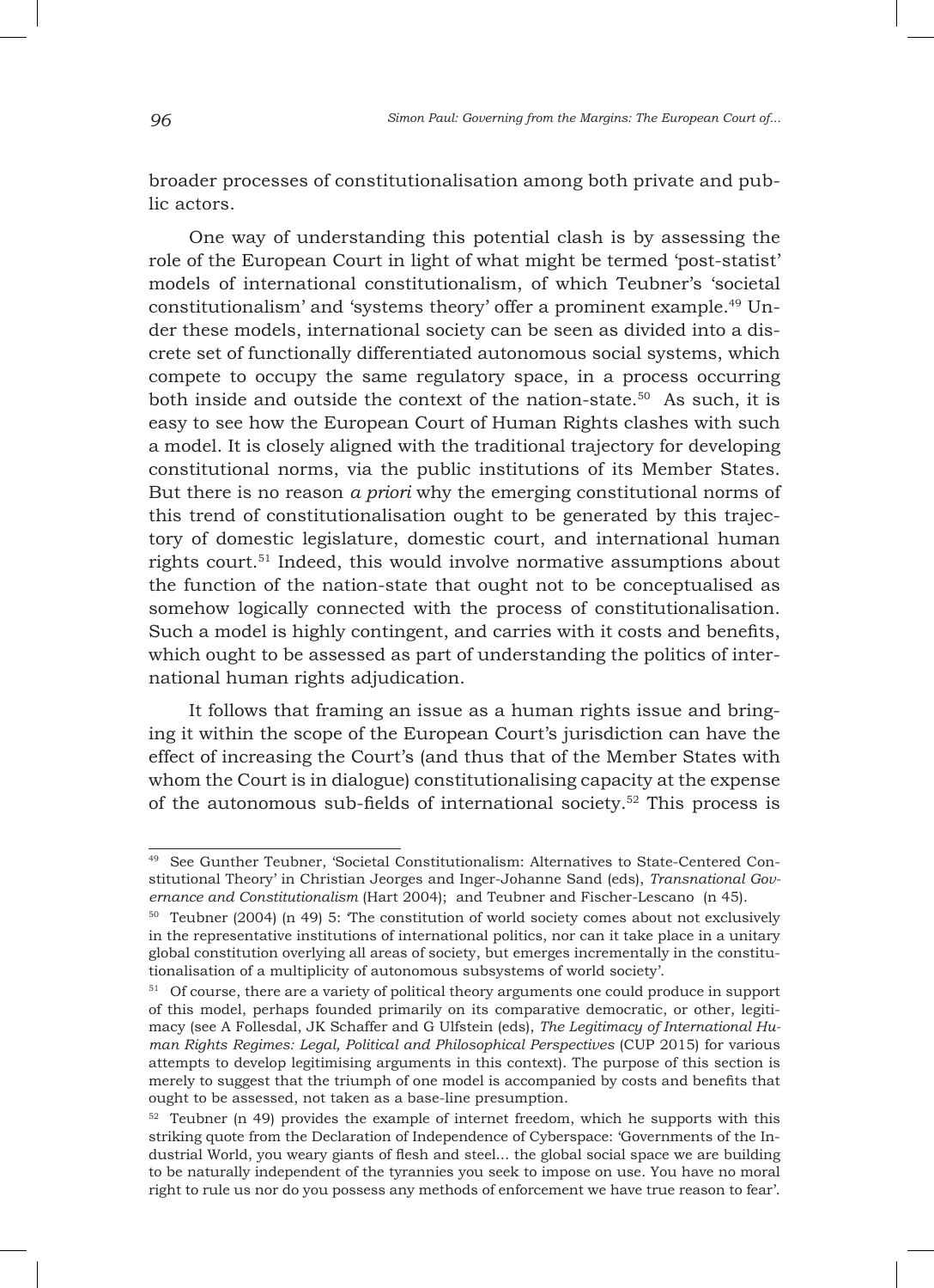facilitated by certain essential features of human rights adjudication in the Convention context: the substantive minimalism of the rights in the treaty text, making them flexible tools for advocates to apply to a broad variety of situations; the Court's 'living instrument' approach, whereby it interprets the Convention in light of modern day circumstances to constantly expand the scope of its protection; the doctrine of 'horizontal effect', whereby Convention rights can impose obligations on private actors governing their interactions with one another; and the possibility of the Court interpreting a Convention right as entailing a 'positive obligation' for States to bring about conditions for its realisation.<sup>53</sup>

We can see examples of this clash in innovative, autonomous spheres of the international economic and commercial order, such as international commercial arbitration.<sup>54</sup> To imagine how a clash might occur in this context, suppose that in a domestic court in a Convention state an advocate raises the article 6 argument that some aspect of an arbitration deprived the client of the right to a fair trial.<sup>55</sup> Suppose the matter proceeds

<sup>&</sup>lt;sup>53</sup> The 'living instrument' approach is analysed in Letsas (n 13). An example of the 'horizontal effect' of Convention rights can be seen in the UK in cases such as *Campbell v MGN* (per Baroness Hale, paras 132-135), where art 8 jurisprudence from the European Court led to the development of a general tort of invasion of privacy in English law, thus affecting the rules that govern the extent to which a group of private actors (the press) could regulate itself (*Campbell v MGN* [2004] UKHL 22). An example of the Court recognising the 'positive obligations' on Member States to develop their laws so as to generate better conditions for the protection of Convention rights can be found in the art 9 (freedom of thought, conscience and religion) jurisprudence. See Jean-François Akandji-Kombe, *Positive Obligations Under the European Convention on Human Rights* (Human Rights Handbook no 7, 2007) <www. echr.coe.int/LibraryDocs/DG2/HRHAND/DG2-EN-HRHAND-07(2007).pdf> accessed 30 May 2016.

<sup>54</sup> International commercial arbitration is a dispute mechanism premised around the ideas of party autonomy. Insofar as possible, it is supposed to sit outside the context of nation-state regulation, so as to avoid litigants being disadvantaged by the imposition of foreign laws in cross-border disputes: see Tibor Varady, John J Barcello III and Arthur T Von Mehren, *International Commercial Arbitration: A Transnational Perspective* (5th ed, West 2012) 2.

<sup>&</sup>lt;sup>55</sup> There are multiple examples of this occurring, both in the context of the enforcement of arbitration awards and irregularities in the arbitration proceeding itself. See, for example, *Regent Company v Ukraine* App no 773/0 (ECtHR 2008) where Ukraine was held to have violated art 6 by refusing to enforce an arbitral award; *Stran Greek Refineries v Greece* (1995) 19 EHRR 293, where legislation retroactively invalidating an arbitration award was found to be a breach of art 6; and in a recent Paris Court of Appeal case, where the Court held that arbitral tribunals are not exempt from applying the right of access to justice, as delimited by art 6 and the Convention jurisprudence: see Cour d'appel [CA] [regional court of appeal] Paris, 1e ch, 17 Nov 2011, no 09/24158, quoted in Jaroslav Kudrna, 'Arbitration and Right of Access to Justice: Tips for a Successful Marriage' (2013) New York University Journal of International Law Online Forum <http://nyujilp.org/wp-content/uploads/2013/02/ Jaroslav-Kudrna-Arbitration-and-Right-of-Access-to-Justice-NYU-JILP-Feb-2013.pdf> accessed 30 May 2016. There, examples suggest that whilst the European Court can constrain States' ability to interfere with the arbitration process via prevention of enforcement, at the same time it can use art 6 to interfere with that independence by increasing their power to regulate the conduct of arbitral proceedings.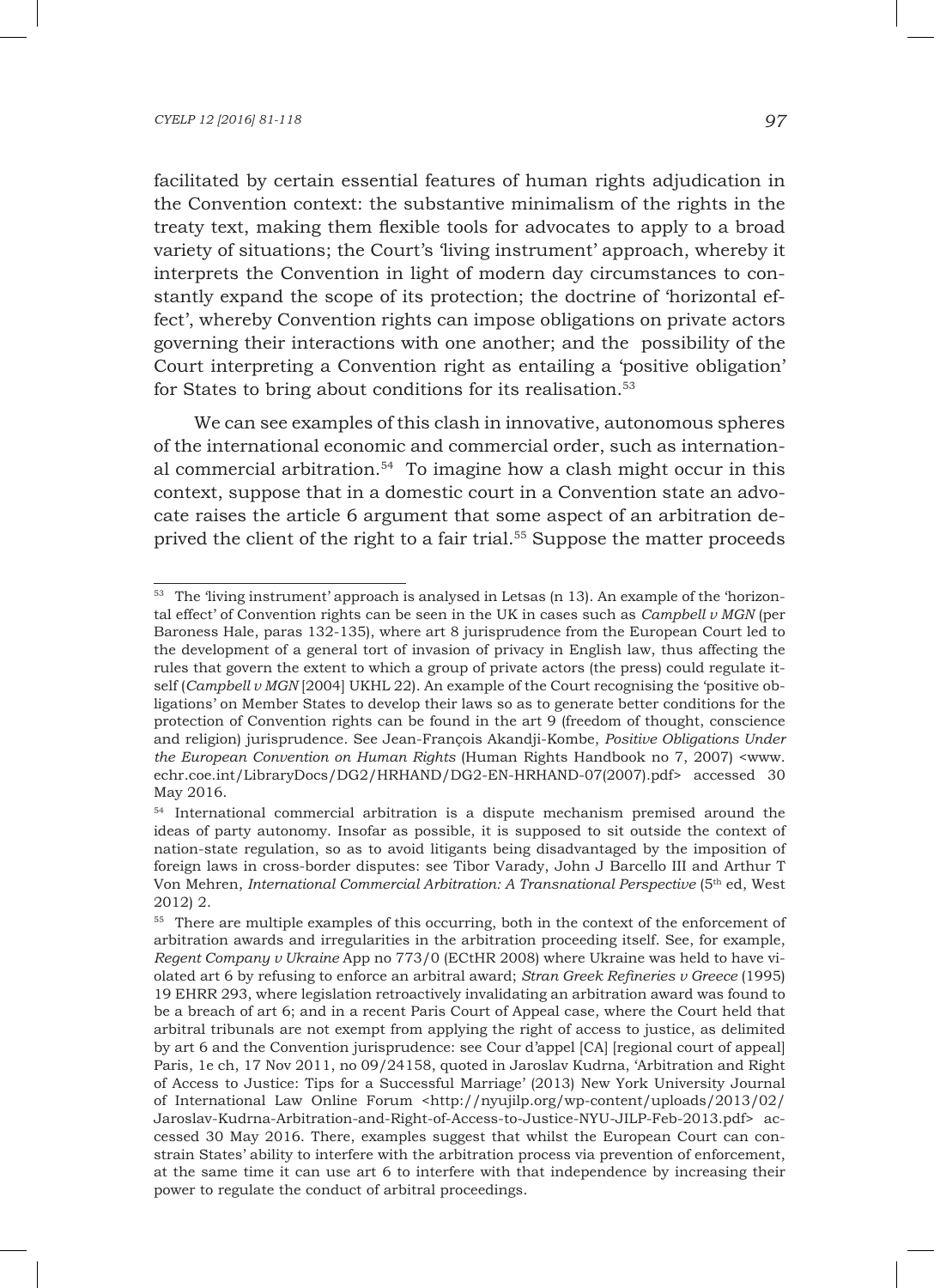to the European Court, and the bench is persuaded by the argument. The Court then generates case law about the circumstances in which that aspect of international commercial arbitration proceedings breaches article 6. This jurisprudence then filters down into the national legal orders, not just in the respondent State, but through the Convention system at large, and has a constitutionalising effect that impinges upon the autonomy of the field of international commercial arbitration.

Thus the political stakes in international human rights adjudication can be described as capture of the constitutionalisation process. This is an aspect of the politics that is often missed, as for practitioners and theorists working from within the field of human rights it is hard to identify the framing of an issue as a human rights one as *political* at all. Yet the politics lie in the fact that it shifts power to certain institutions (both the European Court itself and the public institutions of the Member States), and towards those groups that might be better able to mobilise its architecture in pursuit of their own interests.56 And this capture takes a stake in the unfolding process of international constitutionalisation, by favouring the traditional nation-state model over new approaches such as 'systems theory' and 'societal constitutionalism', which recognise the legitimacy of autonomous, transnational groups in generating constitutional norms outside that context. What role, then, does the margin of appreciation play in this? If this is a key aspect of the politics of international human rights, does the margin favour one path of international constitutionalisation, or is it a neutral tool, the effects of which depend upon the particular circumstances?

One *prima facie* response might be to regard the margin as a means of limiting the Court's jurisdiction. The identification of the margin of appreciation with other doctrines of deference, and the justification based on the relative 'expertise' of the State body, suggest that we ought to regard its effect as imposing a limitation on the constitutionalising capacity of human rights.<sup>57</sup> However, further consideration suggests that its

<sup>56</sup> The ability of NGOs to mobilise the institutional architecture of the European Court of Human Rights has been analysed in detail by Rachel Cichowski, in 'Civil Society and the European Court of Human Rights' in Jonas Christoffersen and Mikael Rask Madsen (eds), *The European Court of Human Rights: Between Law and Politics* (OUP 2011). Most striking is her finding that there is a 'mobilization-litigation' dynamic that has led NGOs to increase their capacity to mobilise the European Court of Human Rights to pursue their social policy goals, suggesting the possibility of capture of the Court itself by groups best able to use it. It is also worth commenting that these groups may not be equally distributed across the Member States, suggesting that states with more developed civil society organisations might exert greater control over the development of European human rights jurisprudence than States with less strong civil society traditions.

<sup>57</sup> See Legg (n 12) ch 6 for an analysis of the expertise justification, suggesting that the greater expertise of national decision-makers is a less controversial factor for the Court to take into account when deciding whether to grant the state a wide margin of appreciation.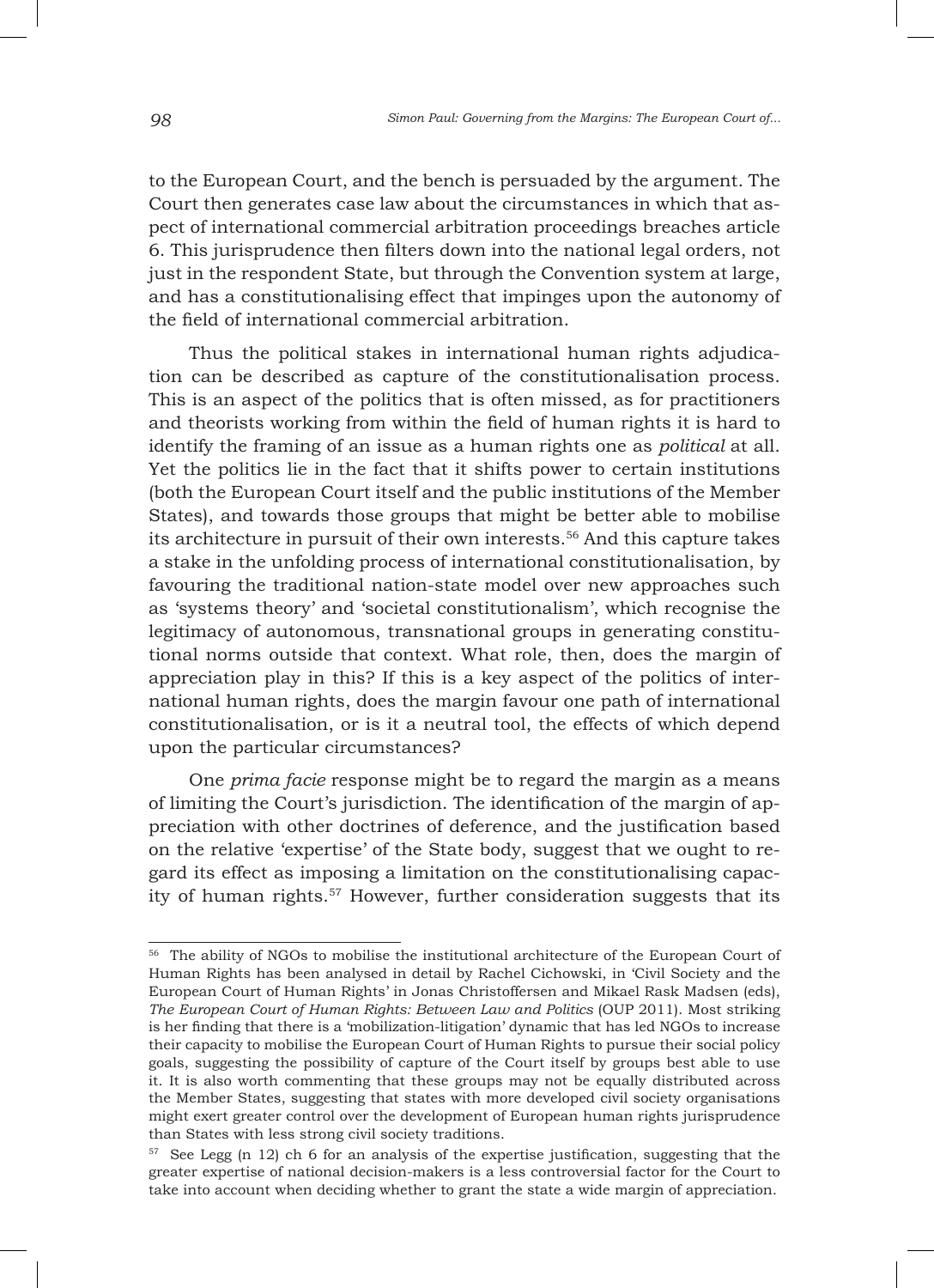governance effect is more nuanced. For when the Court grants the State a wide margin of appreciation, it does not rule that it has no jurisdiction over the substantive matter. Indeed, the other institutional characteristics outlined above (the minimalist nature of human rights norms, and the Court's 'living instrument' interpretive approach) suggest a phenomenon of ever increasing scope of application. What tools, then, does the Court have to limit this expansion of its capacity? The margin of appreciation is not such a tool, as the effect of a wide margin is not to render the issue one outside the scope of human rights. Rather, even when the Court defers to the Member State, it resolves the issue decisively in favour of the State's interpretation of its *human rights* obligations *vis-à-vis* the substantive issue. It has a legal effect, and generates human rights case law around the substantive issue that can be used by future litigants to expand or limit the scope of the right, thus reverting constitutionalising capacity over the underlying field back to the State, and exporting it to other Member States via the jurisprudence of the European Court.

As such, one way of analysing the political stakes involved in international human rights adjudication is by assessing the costs and benefits of framing an issue as a human rights issue, in light of different potential paths of constitutionalisation. The margin of appreciation is not neutral in this conflict, but takes a stake, by reverting constitutionalising capacity back to the Member States, even where the Court grants the State a wide margin of appreciation. An understanding of the governance effects of the margin of appreciation, then, would involve a detailed examination of the costs and benefits of the politics of nation-state models of regulation. To what extent do they impinge on the autonomy of private actors? Are some groups, or even states, better able to mobilise this institutional machinery than others? The answers to these questions might aid in assessing the margin of appreciation in light of other doctrinal possibilities for limiting the Court's jurisdiction, and its compatibility with other key aspects of the institutional and jurisprudential context, such as the remarkable flexibility of human rights norms, and the Court's commitment to interpreting the Convention as a 'living instrument'.

# *3.2 The margin of appreciation and the Court's unarticulated discrimination between Member States*

The European Court of Human Rights has been criticised for discriminating against some members by issuing harsher judgments against newly joined or developing States compared to the original Western European members from stronger liberal democratic traditions.58 The purpose

<sup>58</sup> See Shai Dothan, 'Judicial Tactics in the European Court of Human Rights' (2011) 12 Chicago J Intl L 115, 116. Of course, this difference in treatment poses significant challenges for measurement. However, Dothan offers several different examples to support the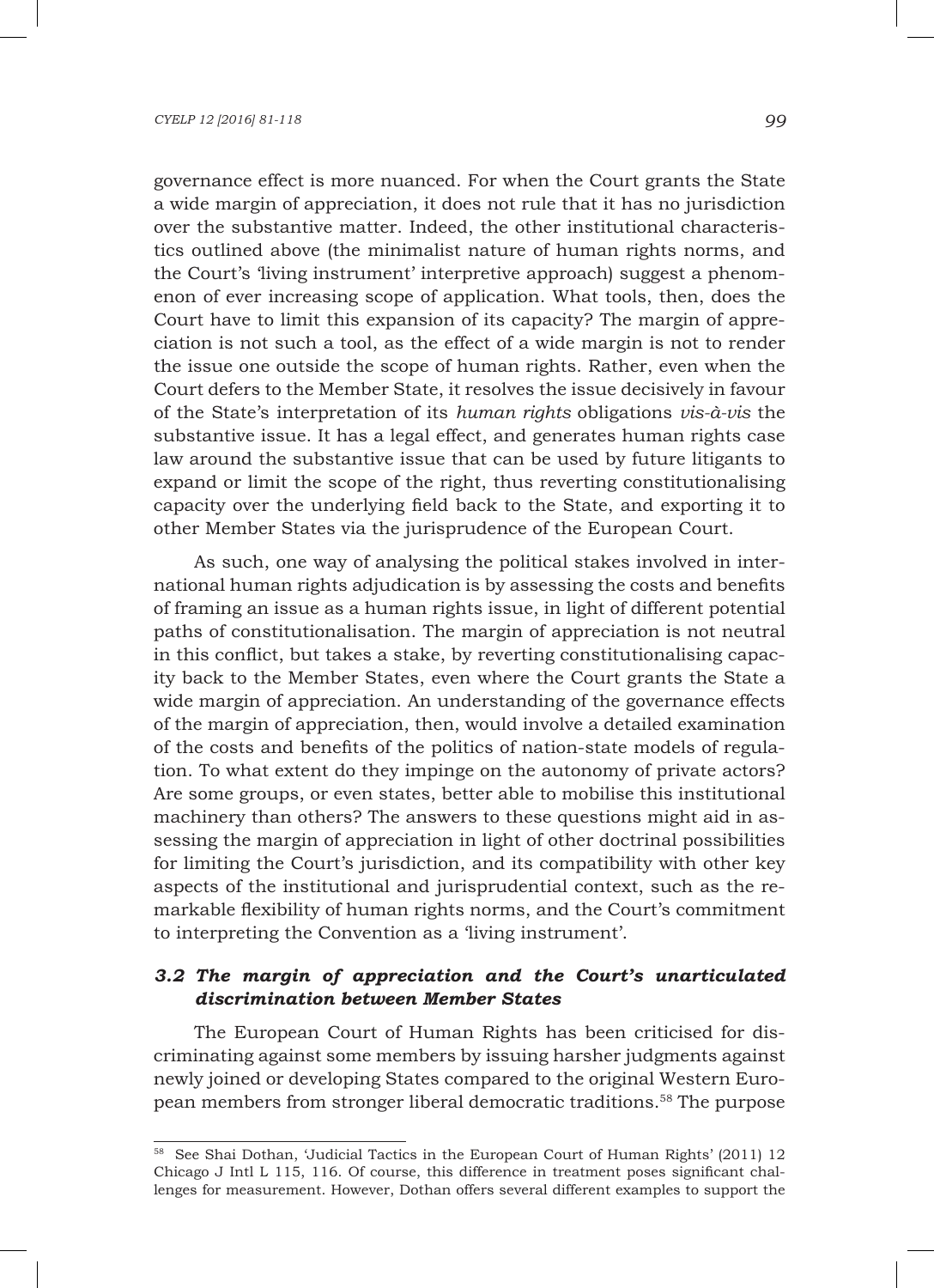of this section is to assess the use of the margin of appreciation in light of this critique. It is suggested that an alternative way of thinking about this criticism is via the inconsistent use of the 'consensus standard' for setting the margin of appreciation. It will be argued that this inconsistent use is unsurprising, as the unarticulated discrimination arises from a tension between the two aspects of the Court's institutional identity that pull in opposite directions: the teleological claims of universal human rights, and the strong association of those claims with liberal democratic traditions, against the formal commitment to equality of Member States arising from the treaty-based system. The case of *Hirst v United Kingdom* (concerning restrictions on prisoners' voting rights) is provided as an example of how this institutional conflict poses a challenge for the margin of appreciation, and led to an application of it that has attracted much criticism.59 It is argued that the strange result in this case can be explained by the Court's unarticulated discrimination between Member States, and its preference for the practice of States from strong liberal democratic traditions.

As mentioned above, the Court's finding that there is a presence or absence of European consensus on a particular practice can be the

claim of differing treatment. He compares the Court's behaviour towards Russia and England, arguing that the Court has mounted an 'extended campaign' against Russia regarding its military operations in Chechnya, involving over one hundred judgments issued against the State. By contrast, he suggests that when the Court's judgment in *Osman v United Kingdom* attracted harsh academic criticism (including from leading human rights scholar Conor Gearty) the Court retreated from its former position in a subsequent judgment, *Z and Others v United Kingdom* (see Dothan, ibid*,* 136-137). He also compares the treatment of Ireland and Greece in the Court's analysis of the grounds for derogating from the Convention in times of national emergency, arguing that in *Lawless v Ireland* the State was granted a wide margin of appreciation, yet in *The Greek Case,* the margin was narrow (Dothan, ibid, 138). A final example concerns the difference in treatment regarding the Court's jurisdiction, where he contrasts *Bankovic and Others v Belgium and Others*, a case in which the Court interpreted its jurisdiction narrowly to find no violation of the Convention where the claim was brought against seventeen NATO members for civilian deaths during airstrikes, with analogous cases where the Court gave a contrary finding of jurisdiction against Turkey and Moldova as respondent States (see *Loizidou v Turkey (Preliminary Objections)* and *Ilascu v Moldova and Russia*, Dothan, ibid, 139-140).

<sup>&</sup>lt;sup>59</sup> The strongest criticism can be found in the five-judge dissent. In Judge Costa's separate opinion, he suggests that the majority's use of the margin of appreciation embodies a fundamental confusion, in granting the State a very wide margin of appreciation following its analysis of State practice, yet ultimately concluding that the State was in breach: 'However, once I had rejected that approach and accepted that the States have a very wide margin of appreciation to decide on the aims of any restriction, limitation or even outright ban on the right to vote… how could I, without being inconsistent, reduce that margin when it came to assessing the proportionality of the measure restricting universal suffrage (a concept which, of course, remains the democratic ideal)?' *Hirst v United Kingdom* (n 22), dissenting opinion of Judge Costa, at 5. It is worth noting that some commentators have welcomed the Court's judgment, as an indication that it is no longer considering itself to be bound by consensus (see George Letsas, *A Theory of Interpretation of the European Convention on Human Rights* (OUP 2009).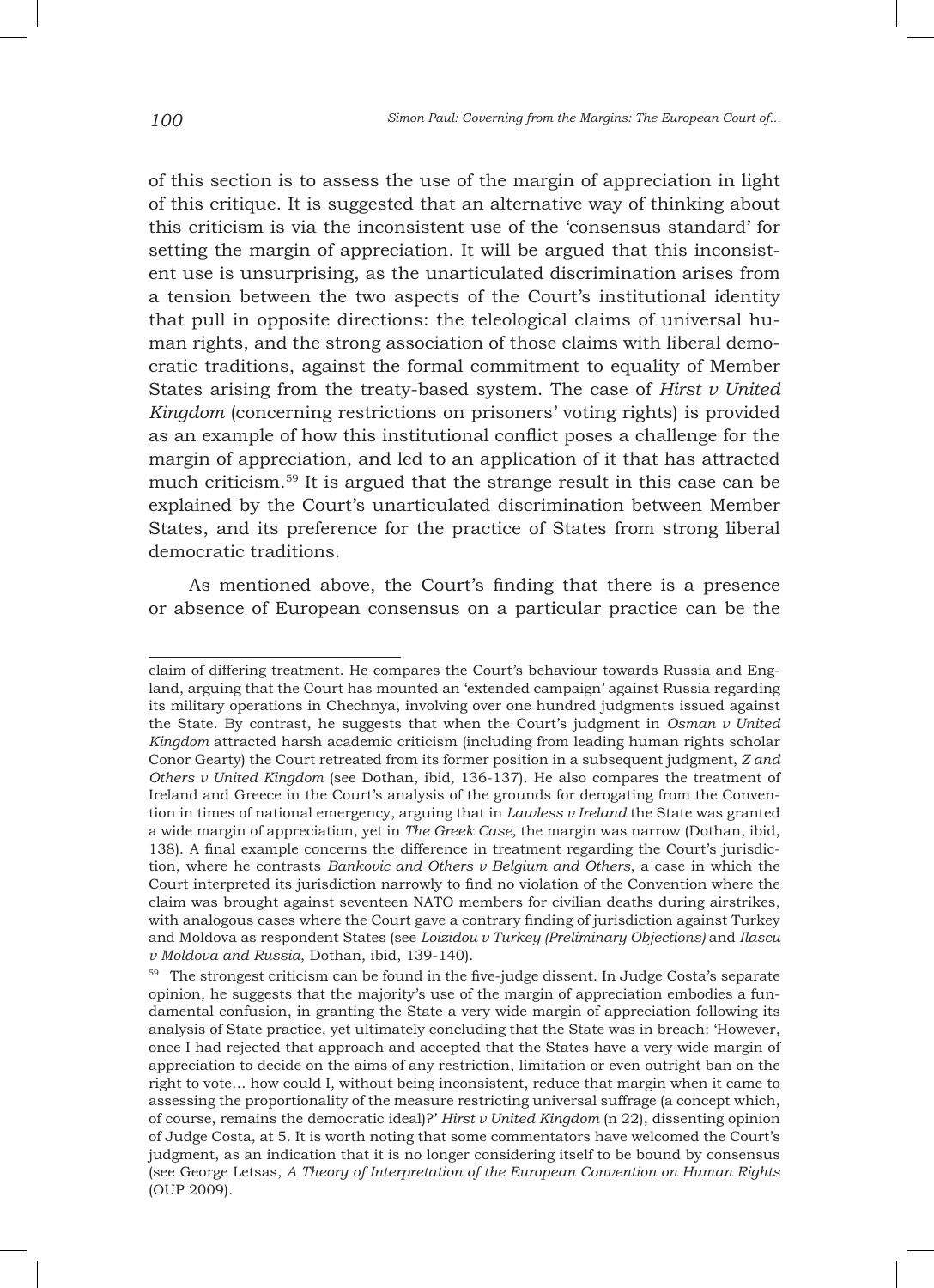decisive moment in many cases. This is because a finding of an absence of consensus leads to a wide margin of appreciation, which has almost invariably resulted in a victory for the State. Given this, it is striking that the Court has failed to develop systematic principles for its assessment of State practice to underpin the consensus justification. The reconceptualisation of the margin of appreciation as a tool suggests that the absence of a clear theoretical framework might offer the Court greater flexibility in using the margin to resolve a dispute decisively. However, this absence of principled bases might also be understood in another way: as the expression of an unarticulated, though fundamental, aspect of the Court's institutional identity via a preference for the practice of some States over that of others.

Although the margin of appreciation and the consensus justification appear to reflect the commitment to the formal equality of the Member States that underpins the treaty-based origins of the Convention system, in practice this is not the reality. This is apparent from judgments such as *Hirst v United Kingdom*. In that case, the Court found that the UK had breached Article 3 Protocol 1 of the Convention (the right to free elections) by automatically removing the right to vote from prisoners. That the majority judgment attracted a five-judge dissent and troubled many commentators arises from the fact that its use of the margin of appreciation took a novel form.

The respondent State raised the argument that the State's margin of appreciation was very wide in the sphere of electoral arrangements, and cited numerous other cases in which the Court had recognised this. It then argued that the particular practice in question (automatic disenfranchisement) was not contrary to European consensus, and in fact was supported by the practice of many other States. According to the UK Government's survey, eighteen States allowed prisoners to vote without restriction, but in twenty-five others the right was restricted in some way, including thirteen who shared the UK's practice of automatically disenfranchising all prisoners. 60 The Divisional Court in the UK proceedings found that eight Convention States imposed greater restrictions on the right than the UK (either by barring from democratic participation for

<sup>60</sup> See *Hirst v United Kingdom* (n 22) para 33: 'According to the Government's survey based on information obtained from its diplomatic representation, eighteen countries allowed prisoners to vote without restriction (Albania, Azerbaijan, Croatia, the Czech Republic, Denmark, Finland, "the former Yugoslav Republic of Macedonia", Germany, Iceland, Lithuania, Moldova, Montenegro, the Netherlands, Portugal, Slovenia, Sweden, Switzerland and Ukraine), in thirteen countries all prisoners were barred from voting or unable to vote (Armenia, Belgium, Bulgaria, Cyprus, Estonia, Georgia, Hungary, Ireland, Russia, Serbia, Slovakia, Turkey and the United Kingdom), while in twelve countries prisoners' right to vote could be limited in some other way (Austria, Bosnia and Herzegovina, France, Greece, Italy, Luxembourg, Malta, Norway, Poland, Romania and Spain)'.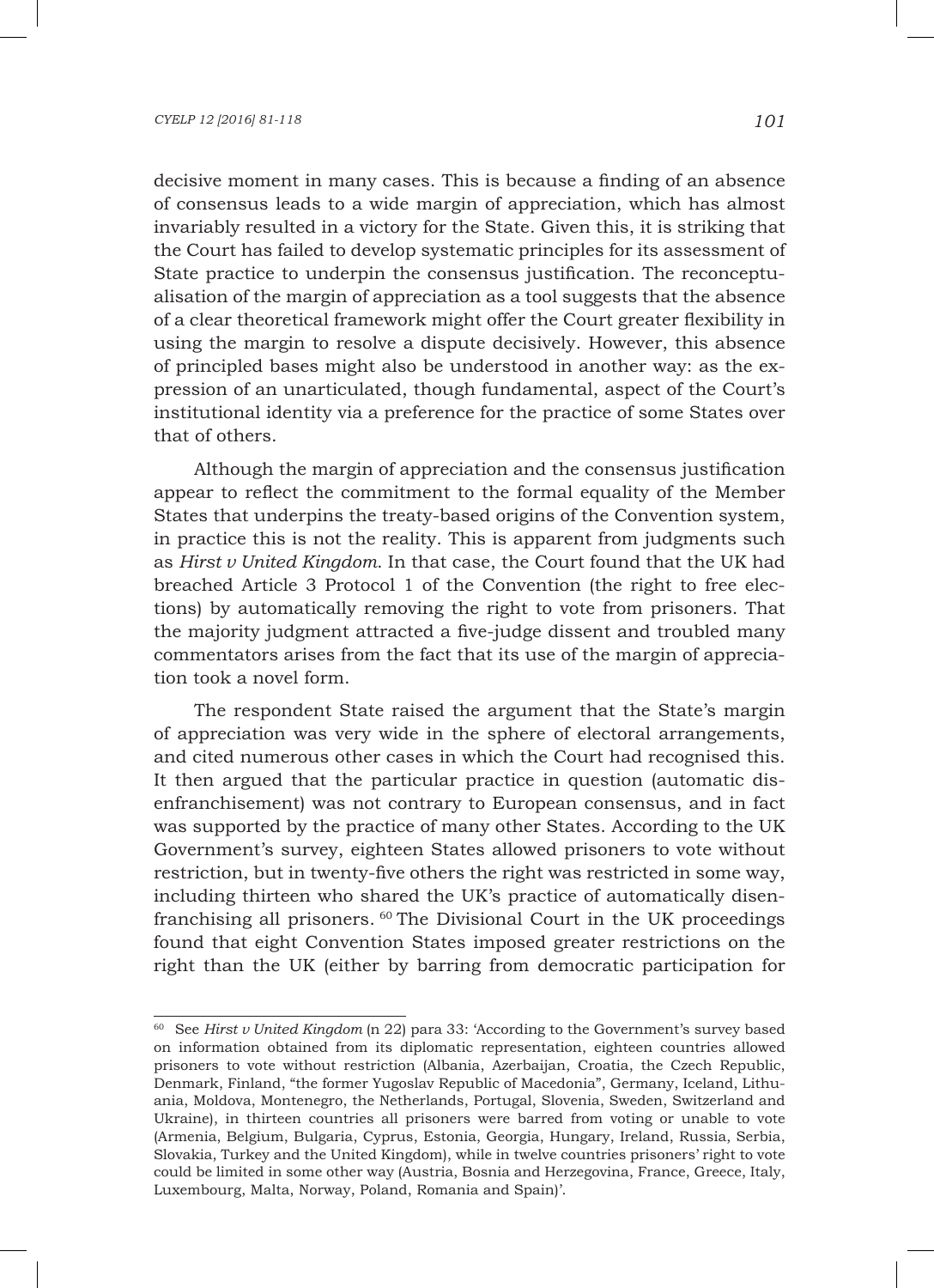life or after parole for certain offences).<sup>61</sup> As such, it was not open to the Court to find that there was a European consensus prohibiting disenfranchisement, and so it held that the State was granted a wide margin of appreciation. Notwithstanding this, the Court found that the UK had breached its obligations by adding a novel formulation to its determination of the margin of appreciation: that although it was very wide, it was not 'all embracing', and in the circumstances the UK's legislative measure constituted a breach of its obligations under the Convention. $62$ 

This approach was described in Judge Costa's dissent as 'depriving the state of all margin and all means of appreciation'.63 Yet it is not surprising that attempts to ground the margin of appreciation on the idea of European consensus led the Court into difficulties in this case. For although the UK's impugned practice of disenfranchising prisoners found support in the State practice of other members, this constituted a rare occasion in which the UK, a Western European State with a strong record for liberal democracy and human rights protection, found itself in a coalition of States with weaker reputations, including three of the four States responsible for more than half of the claims brought before the Court: Russia, Italy and Turkey.64

Thus the case represents an instance in which the two institutional commitments of the Court pulled in opposite directions, leading to a novel and controversial use of the margin of appreciation. The tension arises from the governance dilemma of seeking to secure universal human rights through transnational adjudication in the context of a system of voluntary participation of formally sovereign Member States. Seen this way, the difficulties in using State practice as a criterion for setting the margin of appreciation that can been seen in the *Hirst* judgment are obvi-

 $61$  ibid, para 15.

<sup>&</sup>lt;sup>62</sup> ibid, para 82: Therefore, while the Court reiterates that the margin of appreciation is wide, it is not all-embracing'.

<sup>&</sup>lt;sup>63</sup> ibid, dissenting opinion of Judge Costa, para 9: 'The point is that one must avoid confusing *the ideal* to be attained and which I support – which is to make every effort to bring the isolation of convicted prisoners to an end, even when they have been convicted of the most serious crimes, and to prepare for their reintegration into society and citizenship – and the *reality* of *Hirst (No 2)*, which on the one hand theoretically asserts a wide margin of appreciation for the States as to the conditions in which a subjective right (derived from judicial interpretation) may be exercised, but goes on to hold that there has been a violation of that right, thereby depriving the State of all margin and all means of appreciation'.

<sup>&</sup>lt;sup>64</sup> Bellamy provides some useful statistics highlighting the contrast between the UK and other members of this coalition (see Richard Bellamy, 'The Democratic Legitimacy of International Human Rights Conventions: Political Constitutionalism and the Hirst Case' in Follesdal, Schaffer and Ulfstein (n 51) 206. Since 1966, 97% of the cases brought against the UK have been deemed inadmissible, with only 61% of those claims admitted held to have involved a breach of the Convention. By contrast, Russia, Ukraine, Turkey and Italy (who also imposed restrictions on the right of prisoners to vote) together account for more than half the cases brought before the Court, with Russia alone responsible for 27%.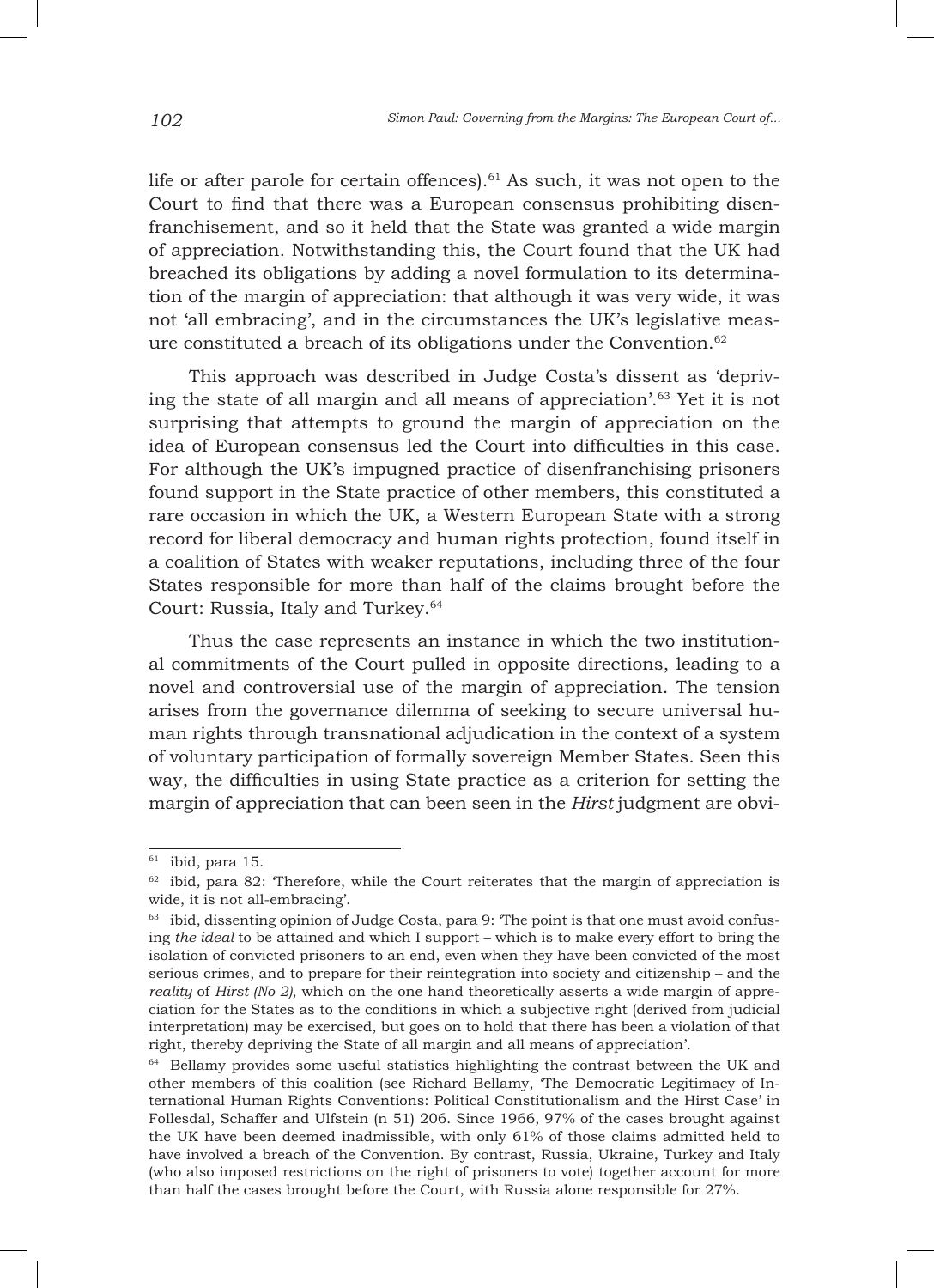#### *CYELP 12 [2016] 81-118 103*

ous consequences of the problems in balancing these two commitments. Like two oarsmen propelling the boat in opposite directions, the *Hirst* judgment shows us that any attempt to resolve this difficulty by setting the margin of appreciation on a principled basis is bound to lead the Court in circles, pushed at one moment this way, at another that, caught between the teleology of human rights theory, and respect for the sovereign autonomy and equality of its members.

One way, then, of characterising the governance effect of the margin of appreciation doctrine, and assessing the political stakes involved in the use of such a tool, might be to situate it in the context of this unarticulated preference for the practice of Member States from strong liberal democratic traditions. This might have implications for, and be informed by, theoretical debates about the universalist claims of human rights, and lead to a different assessment of whether they can be detached from social context, or whether they are firmly grounded in the particular visions of social order exemplified by the Western European states who drafted the Convention.65 It might then lead us to consider whether the Convention system, understood in such a way, embodies a 'centre-periphery' dynamic, akin to that which might be seen in the European Union, whereby the formal commitment to equality of the legal apparatus masks a deep-seated and differential treatment of Member States, broadly in accordance with the geographical fault-lines between Eastern and Western Europe.66 We might analyse the way in which flexible tools such as the margin of appreciation are deployed to mask potential clashes between the centre of the European human rights space, and those new members whose societies might embody very different visions of European liberal democracy (or those who might not be called liberal at all).

This section started with the critique that the European Court of Human Rights has discriminated against Member States by issuing harsher judgments against developing liberal democracies from the 'periphery'

<sup>&</sup>lt;sup>65</sup> Political theorist Charles Taylor argues that it is possible to detach human rights from their Western origin, by reinterpreting their claims at a higher level of generality, so as to make them compatible with non-Western forms of political communities: see Charles Taylor, 'Conditions of an Unforced Consensus on Human Rights' in The Belgrade Circle (ed), *The Politics of Human Rights* (The Belgrade Circle 1999) 101. Michael Freeden, 'European Liberalisms: An Essay in Comparative Political Thought' (2008) 7 European Journal of Political Theory 9, explores the connection between liberalism and human rights, and argues that liberalism encompasses a plurality of different modes that are found geographically dispersed across Europe. A deeper understanding of the relationship between human rights and liberal democracy might assist in identifying whether the judgments of the European Court are but one way among many of working out the implications of the abstract rights contained in the Convention, and whether that way is associated with particular, culturally specific visions of liberalism that dominated in the twentieth century.

<sup>66</sup> Damjan Kukovec, 'A Critique of the Rhetoric of Common Interest in the EU Legal Discourse' (13 April 2012) <http://ssrn.com/abstract=2178332> accessed 30 May 2016.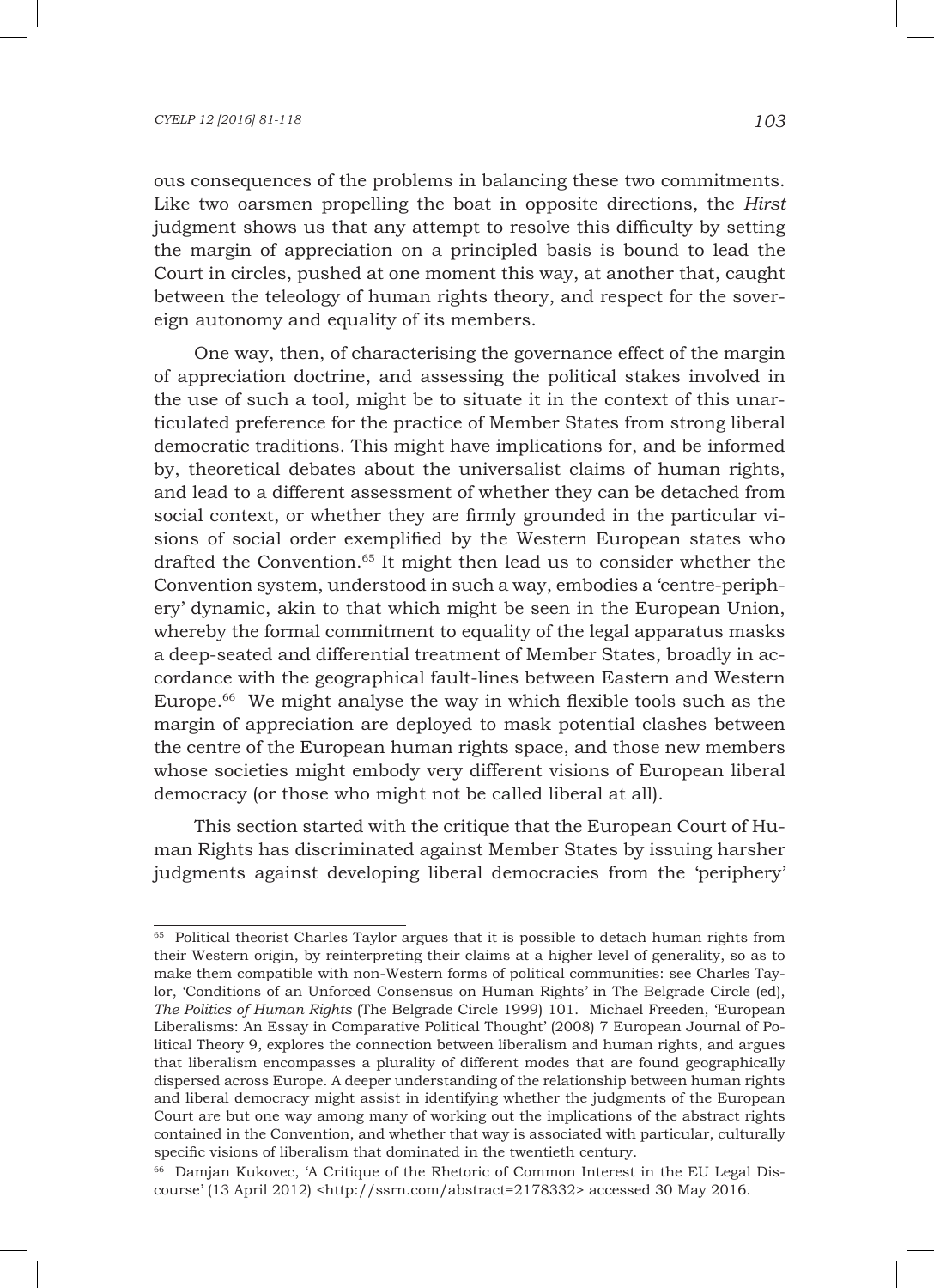and those established States with high reputations for liberal democracy and human rights from the European centre. This observation was considered in the context of the 'consensus' standard for setting the margin of appreciation, and the difficult use of the margin in the *Hirst* judgment was suggested to be an expression of this tension between the commitment to formal equality of Member States, and the teleological understanding of human rights that sees the Convention system as a 'process' with a final destination. Finally, it was suggested that this provides a way of understanding the governance implications of the margin of appreciation, and that doing so might open up new ways of assessing the politics of the work of the European Court of Human Rights, which in turn might lead to a better clarification of the *telos* of an institution caught between the competing projects of an international legal order premised on the sovereign equality of States and the universalist claims of human rights.

# *3.3 The margin of appreciation and the Court's strategy of judicial encroachment*

The purpose of this section is to situate the Court's flexible use of the margin of appreciation tool in the context of its challenge in ensuring compliance.67 This is a difficulty inherent in the institutional structure of the Court, as its foundation in a voluntary arrangement between governments deprives it of an effective enforcement mechanism. The Convention system's only institutional means of ensuring compliance with its judgments is the Committee of Ministers of the Council of Europe, which monitors the correction of violations by Member States.68 However, this procedure is less than effective, and the States responsible for the most findings of violations have a number of cases pending before the Committee.69 Despite this, many scholars regard the European Convention system as very effective at ensuring compliance, suggesting that in general States do comply with the Court's judgments.<sup>70</sup>

 $67$  Dothan (n 58) 124-125 argues that this challenge in ensuring compliance can explain both its differential treatment towards some Member States (those that might be described as 'low reputation') and the phenomenon of it steadily issuing costlier and costlier judgments. This paper seeks to apply these insights to the specific example of the margin of appreciation, and hypothesises that its flexible nature means that it can be used as a tool to achieve both these ends.

 $68$  See European Convention on Human Rights, art  $46(2)$ : The final judgment of the Court shall be transmitted to the Council of Ministers, which shall supervise its execution'. The Committee of Ministers has the power to expel a state from the Council of Europe as a sanction, but this threat has never been exercised, rending it of minimal value in generating compliance (Dothan (n 58) 119).

<sup>&</sup>lt;sup>69</sup> For example, the following States have had the highest number of cases pending for more than two years: Turkey (53), Italy (31), Bulgaria (28), Romania (23), Russia (22), and Poland (19). See Dothan (n 58) 120, fn 14 quoting from Council of Europe, *Supervision and Execution of Judgments of the European Court of Human Rights*, \*66 Annual Report.

<sup>70</sup> See Laurence R Helfer and Anne-Marie Slaughter, 'Toward a Theory of Effective Supra-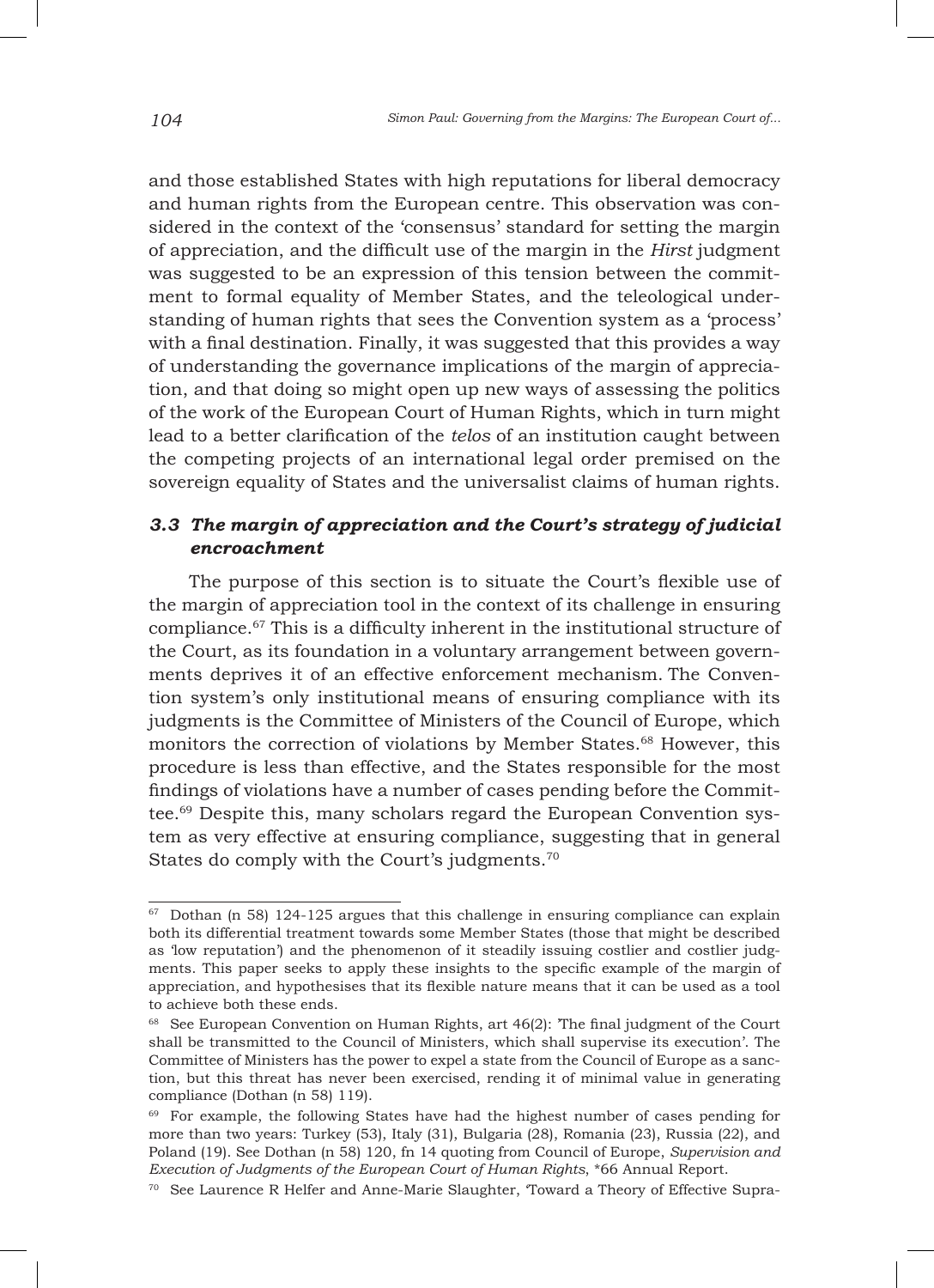The challenge in ensuring compliance is also increased by the trend, alleged by some commentators, of the Court issuing costlier and costlier judgments.71 This trend can result in a domestic backlash, even in those original Member States with strong traditions of human rights protection.72 Whilst this continued compliance poses a puzzle, one way of explaining States' willingness to comply with the Court's judgments despite the absence of an effective sanction mechanism is via the reputational cost that non-compliance might impose on the State.<sup>73</sup> As such, States can be divided into 'high-reputation', those for whom noncompliance imposes a great cost on the Court's reputation, and 'low-reputation', those States for whom noncompliance is expected, and thus imposes little cost from the perspective of other States on the reputation of the Court.74 The suggestion, then, is that the Court, when issuing its judgments, must act strategically to 'walk on the brink of noncompliance' (ie increase the costliness of its judgments), by issuing the costliest judgments that it

national Adjudication' (1997) 107 Yale L J 273, 296: 'The rate of compliance by states with ECHR rulings is extremely high'.

<sup>71</sup> See Erik Voeten, 'The Politics of International Judicial Appointments: Evidence from the European Court of Human Rights' (2007) 61 International Organization 669, 671, for the argument that aspiring EU members picked activist judges so as to bolster their State's human rights credentials as a precursor to accession.

 $72$  For example, UK Supreme Court Justice Lord Sumption has repeatedly attacked the Court's evolutive interpretive methodology as an illegitimate expansion of the scope of the rights contained in the Convention text: 'It [the European Court] has over many years declared itself entitled to treat the Convention as what it calls a 'living instrument'... This approach has transformed the Convention from the safeguard against despotism which was intended by the draftsmen, into a template for many aspects of the domestic legal order. It has involved the recognition of a large number of new rights which are not expressly to be found in the language of the treaty'. See Lord Sumption, The Limits of Law: The  $27<sup>th</sup>$  Sultan Azlan Shah Lecture' (Kuala Lumpur, 20 November 2013) 7 <http://supremecourt.uk/ docs/speech-131120.pdf> accessed 30 May 2016.

 $73$  Dothan (n 58) 119. However, the extent of this as an explanation, for compliance is limited by the observation that different governments, depending on the domestic political costs, might have strong motivations to strategically fail to comply with the Court's judgment. As such, the domestic political pay-off might outweigh the international reputational sanction arising from a failure to comply. This is easily seen in the UK context, where the failure to comply with the *Hirst* judgment since 2005 is used by the governing Conservative Party as a political badge of honour, and as part of a defence of British interests and sovereignty against the Convention system. Indeed, this is what led Prime Minister David Cameron to state in Parliament T see no reason why prisoners should have the vote. This is not a situation that I want this country to be in. It makes my physically ill even to contemplate having to give the vote to anyone who is in prison' despite the European Court already having ruled that automatic disenfranchisement was a breach of the UK's obligations under the European Convention (see HC Deb 3 Nov 2010, vol 517, col 921). Notwithstanding this, for the purposes of this paper it is enough to accept, all things being equal, that the *Court* might regard its own reputation as a factor in States' assessment of the costs of noncompliance.

<sup>74</sup> Dothan (n 58) 120, fn 14: 'Low-reputation states are less expected to comply with the court; therefore states that have a lower rate of compliance with the court will be considered low reputation states'.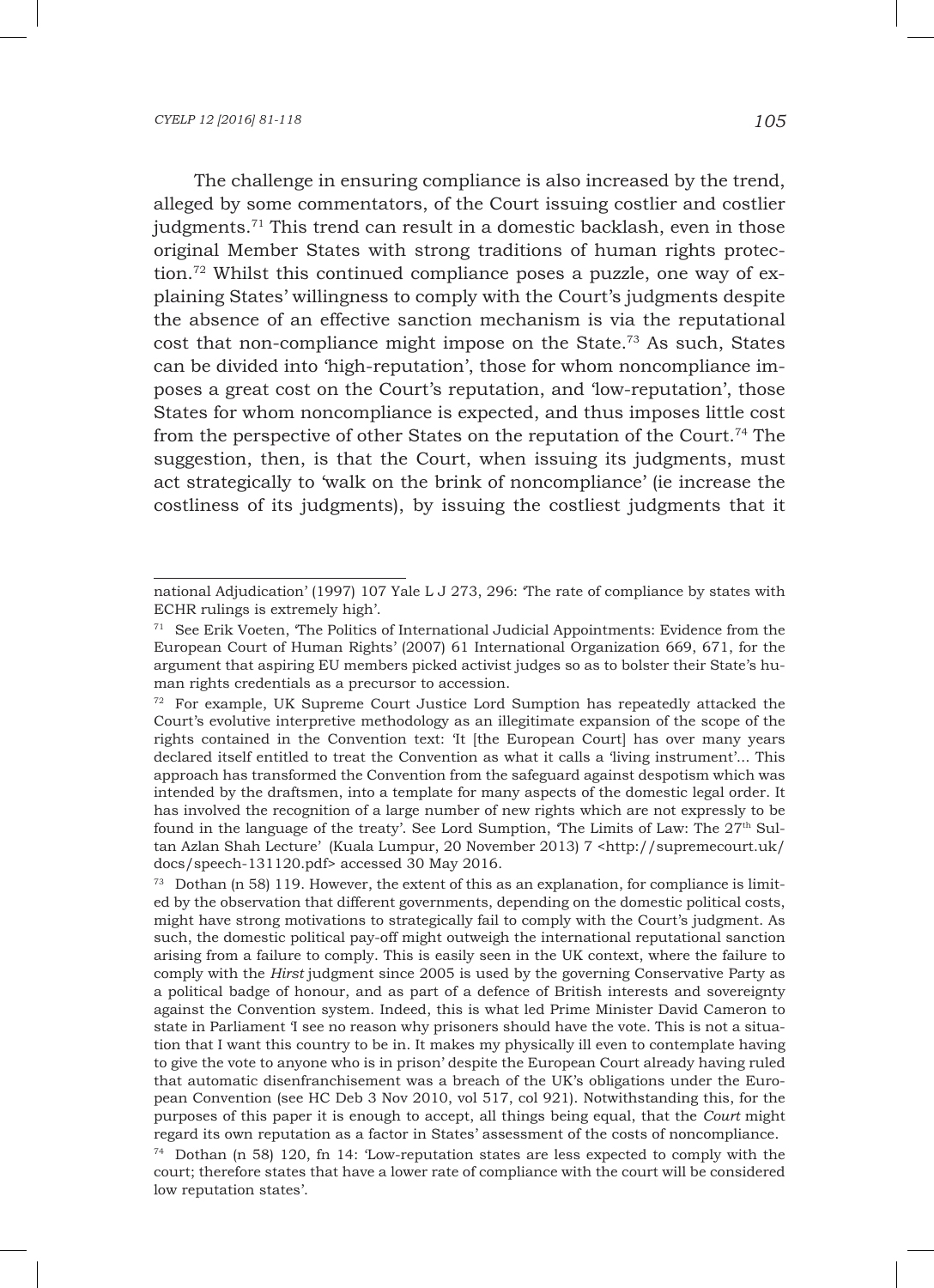believes will be complied with by high-reputation states.75 This powerful observation also helps explain the potential difference in treatment of Member States outlined in the previous section. For, if the reputational cost to the Court of non-compliance from a State with a weak tradition of respecting human rights is low, then the Court can be expected to issue costlier judgments against low-reputation states than high-reputation states, thus providing an alternative explanation for the apparent centreperiphery dynamic of the Court's adjudication.76

Seen in this context, another means the Court might employ to pursue a strategy of maximising compliance could be the development of flexible doctrinal tools that would assist it in 'walking on the brink of noncompliance'. Such tools would leave the Court the scope to decide cases in favour of the State, thus avoiding 'damaging confrontations' that might lead to noncompliance and a subsequent decrease in the Court's reputation.<sup>77</sup> Thus we might regard the margin of appreciation as a governance tool that assists the Court in charting the difficult path between issuing costly judgments against respondent States, and the reputational harm it will suffer if strong liberal states do not comply. The flexible nature of the margin of appreciation, and the failure of the Court to develop clear, predictable and consistently applied justifications for its use, suggest that it is well suited to this task.

Such an observation may seem counterintuitive, as the ordinary understanding of the margin of appreciation is that it is a doctrine of deference that imposes limitations on the expansion of the Court's jurisdiction. Yet, as suggested above, it would be inaccurate to conceptualise the margin of appreciation as a *per se* limitation on jurisdiction. Indeed, rather than issue a statement of law holding that the substantive matter is outside the scope of the Court's jurisdiction as, say, a 'political question' doctrine, or a dismissal of an application as 'manifestly ill founded' might, even a determination that the State's margin of appreciation is

<sup>&</sup>lt;sup>75</sup> ibid 126, 'The Court will try to walk on the brink of noncompliance, issuing the most demanding judgments that it expects will lead to compliance, while still maintaining a small risk of noncompliance because of the inherent uncertainty of the state's costs. As the court's reputation grows, it can demand more in its judgments while still expecting compliance and maintaining only the small irreducible risk of noncompliance. In order to continue to walk on the brink of noncompliance, the court must increase the demands of its judgments as its reputation grows'.

<sup>76</sup> Of course, one can contest the assumption that the Court as an institution seeks to maximise the costliness of its judgments in the manner that critics suggest. Yet even if individual judges differ in their attitudes as to the proper scope of the Convention, or the balance between activism and restraint, the flexibility of human rights norms, and the way the margin of appreciation fails to prevent the capture of substantive issues as *human rights* issues suggests that there are institutional qualities that have facilitated the gradual expansion of the Court's jurisdiction, notwithstanding the possibility of opposition from individual judges.

<sup>77</sup> Council of Europe (n 1).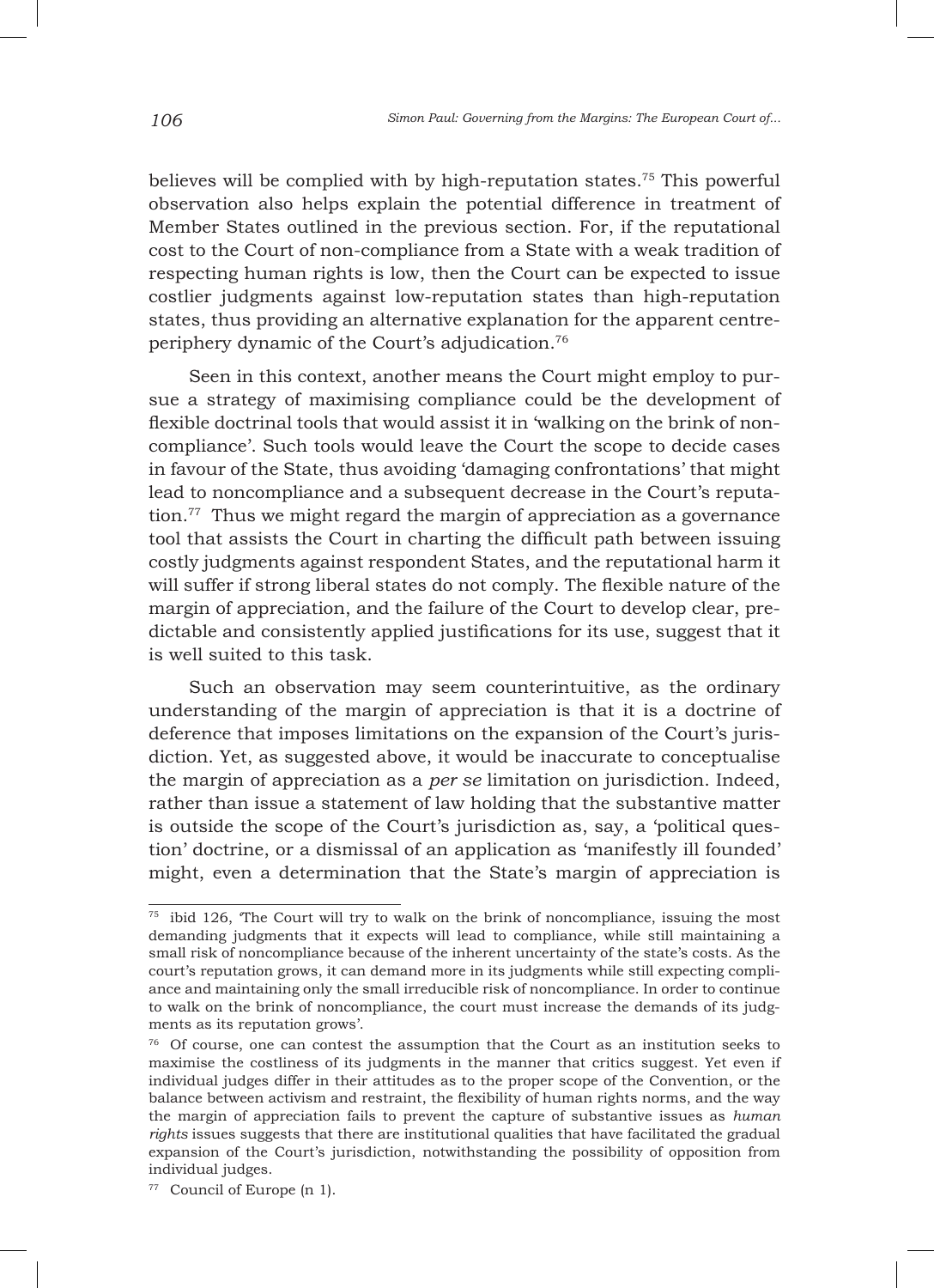very wide recognises that the issue is one that engages Convention rights, thus leaving scope for the Court to apply the margin differently in future cases, or reduce it altogether in light of an evolutive interpretation of the Convention.

This understanding might lead to a new way of contextualising some of the Court's case law. For example, the *Hirst* judgment can be seen as an instance in which the Court was caught between the two elements of its institutional identity that pulled in opposite directions: its consensusbased jurisprudence, that led to the UK being granted a very wide margin of appreciation, set against the teleological assumptions of human rights that suggested that the practice of the low-reputation States with whom the UK formed a coalition ought to be disregarded. In this particular instance, the desire to secure a finding against the UK triumphed over the countervailing interest in legal certainty from consistency with its former decisions, and the search for a principled justification for the margin of appreciation based on European consensus. Principle gave way to flexibility in the judicial calculation (although the five-judge dissent suggests it was closely fought), but the UK's continuing non-compliance suggests that the Court might be expected to resolve such a conflict differently in future cases so as to avoid further loss to its reputation from the noncompliance of a high-reputation state like the UK.78

The explanation of the margin of appreciation found on the Council of Europe's website as giving the Court the 'flexibility needed to avoid damaging confrontations between the Court and the Member States' supports this conceptualisation of it as a legal-diplomatic tool, which is sometimes used for maximising compliance. As such, an analysis of its governance effects, seen in this light, would have to weigh the potential benefits of such a flexible tool in generating compliance against the costs that might ensue in legitimacy, via the unequal treatment of different Member States, depending on how the prospects of compliance are per-

 $78$  This conceptualisation of the margin of appreciation as a 'legal-diplomatic tool', assisting the Court in its attempt to maximise compliance while issuing costlier judgments, seems plausible in light of the development of margin of appreciation jurisprudence. For example, in *Handyside*, the UK was granted a wide margin of appreciation in invoking the public morals exception that led to a finding of no breach. However, two years later in 1981, the Court found against the UK in *Dudgeon*, arguing that criminalisation of certain homosexual acts was contrary to a developing European consensus, and thus warranted a narrow margin of appreciation, despite the State relying on the same 'public morals' justification, and the existence of a European consensus being strongly denied in a dissenting judgment by Judge Zekia (six judges dissented in total): see *Dudgeon v United Kingdom* (1981) 4 EHRR 149. One can hypothesise that the margin of appreciation might have been developed in the early days as a tool to generate compliance respect, which is cashed in at crucial moments when the Court thinks the stakes are sufficiently high (such as decriminalisation of homosexuality) yet not in other cases (such as *Handyside*, concerning restrictions on the publication of a book) where the substantive issue does not warrant the risk of possible noncompliance.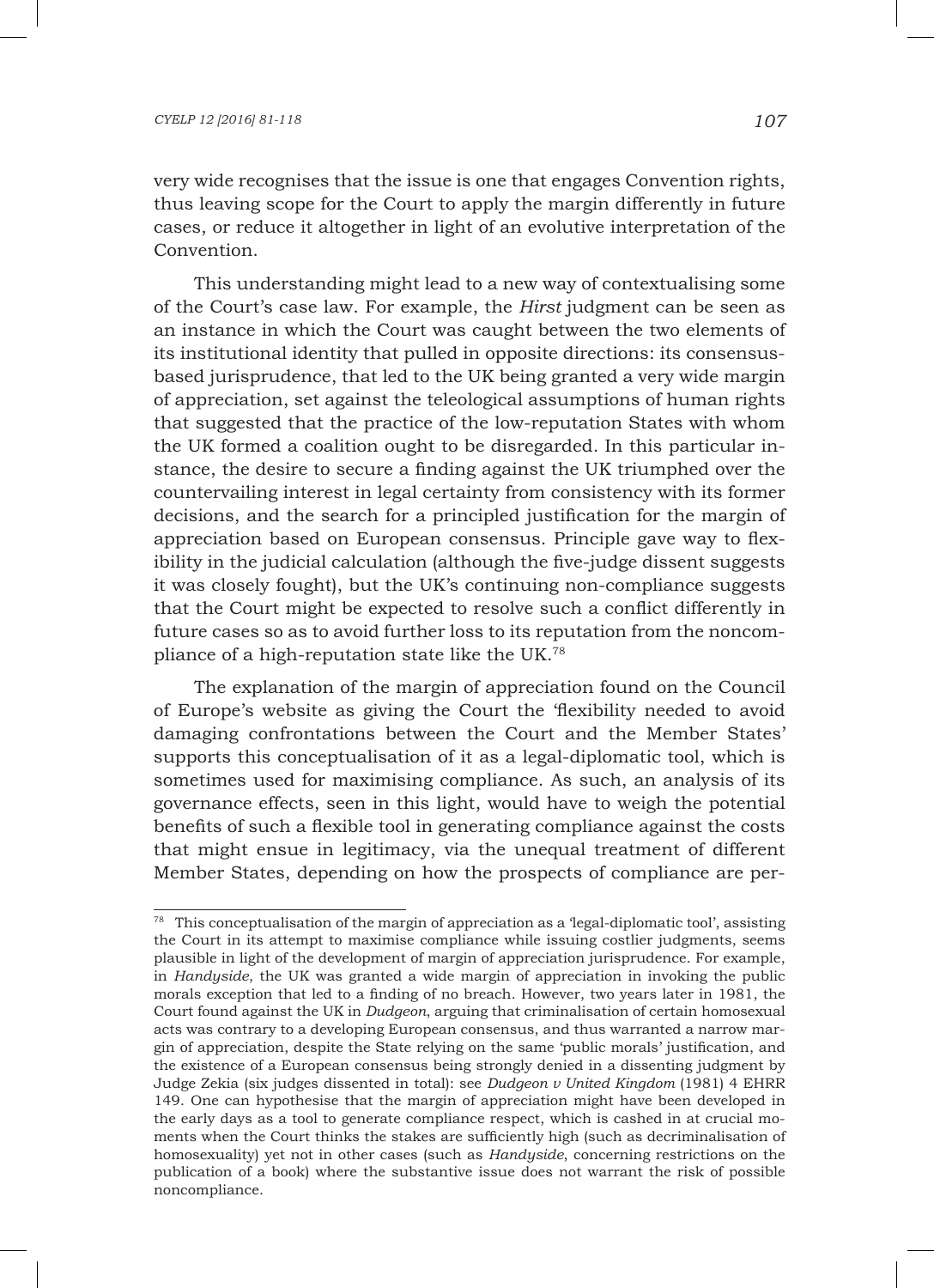ceived by the Court.79 This in turn might lead to a new understanding of what the margin of appreciation tells us about the balance of power between the two conflicting aspects of the Court's identity, accompanied by a subtle shift in rhetoric. For rather than the margin of appreciation being the space that the Court grants to the Member States, instead we might regard it as something more nuanced: a *prima facie* acceptance by the Court of the limitations on its governance power inherent in its structure, yet at the same time a flexible tool that provides the means to decrease, if not permanently transcend, those limitations. Whether or not there are other doctrinal moves that can resolve this tension without the cost that flexibility imposes on legitimacy, and how we might begin to think about those in political terms, will be considered in the final section.

# **4 Judicial rulership and the politics of separation of powers**

The purpose of this final section is to draw together the interpretations of the governance effects of the margin of appreciation offered in sketch form above, by attempting to situate the European Court of Human Rights as an institution of global governance closely associated with a particular period of legal thought, involving widespread judicialisation of constitutional and human rights norms.<sup>80</sup> The aim is to consider what impact this contextualisation of the Court has on these interpretations of the margin of appreciation, and whether an enhanced consciousness of this context might open up new possibilities for the Court's jurisprudence, which might in turn have an impact on the exercise of its governance power. 81 It is suggested that the use of the margin of appreciation as an 'escape valve' to avoid relying on the Court's own proportionality assessments involves a kind of Sartrean 'bad faith', as doing so disguises an implicit ranking of interests, yet has an equivalent governance effect. An enhanced consciousness of this understanding of the margin's

 $79$  This picture might also lead us to new ways of analysing the work of particular judges on the Court, for example as the distinction between 'activist' and 'conservative' judges would be complicated by the fact that the margin can be wielded as a short-term strategic tool for generating compliance respect by granting the state a wide margin of appreciation.

<sup>80</sup> This section follows Duncan Kennedy's tripartite periodisation of legal thought into 'Classical Legal Thought', 'Social Legal Thought' and 'Contemporary Legal Thought', each of which is characterised by different dominant methodologies, legal philosophies and governance ideas. See Duncan Kennedy, 'Two Globalizations of Law & Legal Thought: 1850-1968' (2002) 36 Suffolk University Law Review 631, 632.

<sup>&</sup>lt;sup>81</sup> The idea that an enhanced consciousness of governance power might lead to more responsible exercises of that power follows David Kennedy's suggestion. In several papers, he calls for an 'enhanced consciousness of rulership' among human rights activists, arguing that 'ambivalent rulership is often rulership denied' (see David Kennedy, 'The International Human Rights Regime: Still Part of the Problem?' in Dickinson and others (n 17) 23), and among experts participating in global governance, yet in a state of denial about their governance power (see Kennedy (n 45)). This section seeks to apply this insight to judges in the European Court of Human Rights.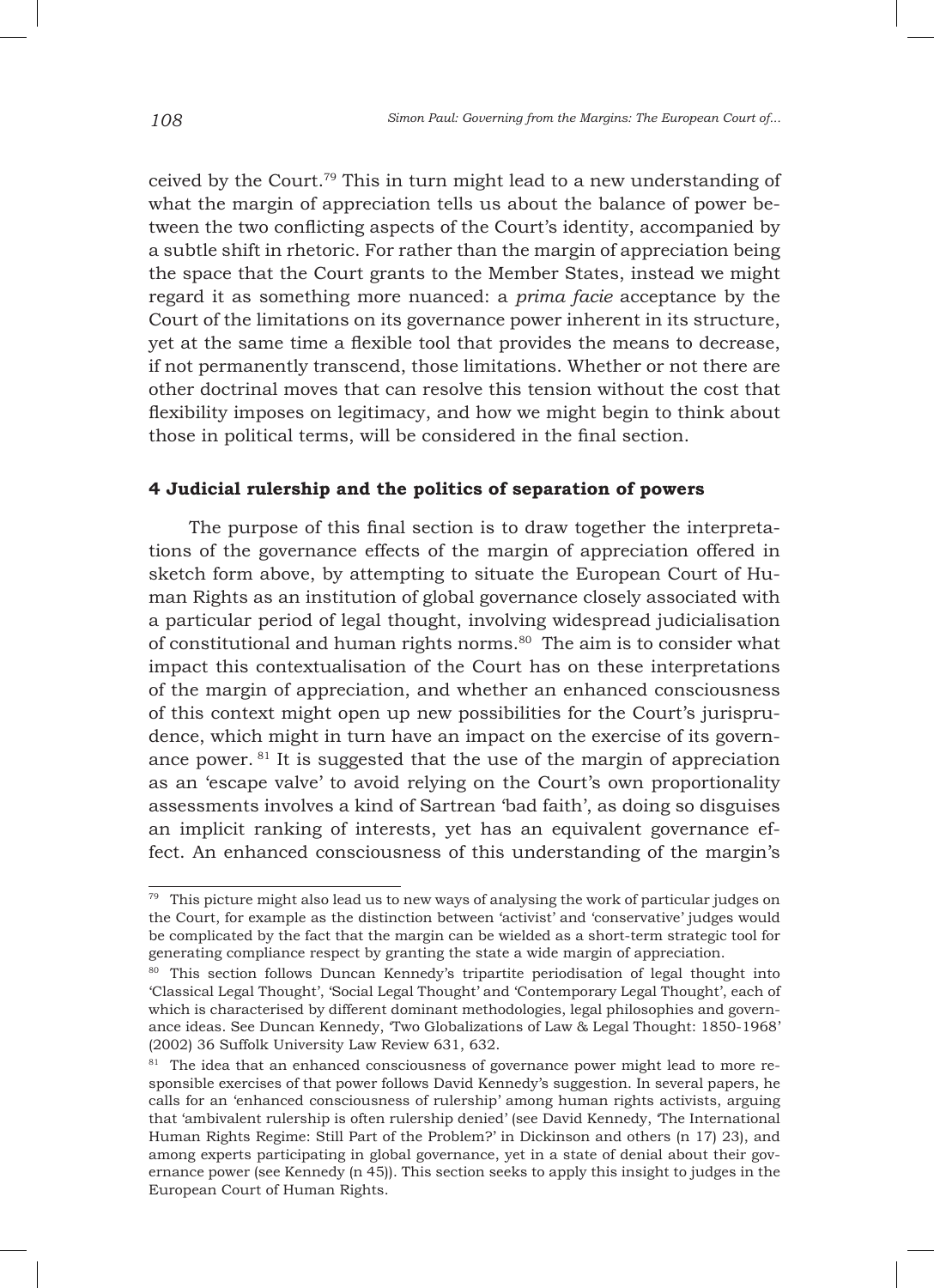governance implications might lead the Court to place greater emphasis on its own proportionality and balancing analyses, which in turn would require a renewed focus on the 'politics of the separation of powers', and the Court's legitimacy.

# *4.1 The European Court of Human Rights in contemporary legal thought*

Kennedy offers a tripartite periodisation of law and legal thought, tracing its development from 'Classical Legal Thought', through 'Social Legal Thought', to 'Contemporary Legal Thought', the current paradigm. None of these paradigms is supposed to be exclusionary, in the sense that each represents a body of techniques that can emerge to a greater or lesser extent in each period. The purpose of the periodisation is simply to identify certain legal tropes that have dominated in particular periods, as part of a complex process of reaction and counter-reaction. As such, 'Contemporary Legal Thought' is characterised by the following key features: a legal core centred on constitutional law, 'rights and policies' as a dominant normative idea, conventions and constitutions as key legal instruments, the balancing of conflicting interests as a dominant mode of analysis, and the relationship between law and politics as a fundamental problem.82

Another way of characterising the features of this paradigm might be as involving 'the adaption of law to the rationality of politics'.83 As such, law, both in terms of its methodology and promise, could be understood as political in the Weberian sense: a domain in which different values clash, with no way of maximising them all simultaneously, and the role of politics (now law) is to choose between which to prioritise in a given context, at the expense of which others.<sup>84</sup> That law might incorporate this rationality can be explained as the consequence of the juridification of social life through the growth of the administrative state, the judicialisation of that juridified regime, and the subsequent shift of power to constitutional law (and thus constitutional lawyers and judges) that accompanies constitutionalisation.85

<sup>82</sup> Kennedy (n 80) 632.

<sup>83</sup> See Teubner (n 49) 21: '...constitutional law has liberated the intrinsic logic of politics by "politicising" the law itself: teleological interpretation, policy orientation, balancing of interests, impact assessment and result-orientation are indicators of an adaptation of law to the rationality of politics'.

<sup>84</sup> See Max Weber, 'Politics as a Vocation' in P Lassman and R Spears (eds), *Weber: Political Writings* (CUP 2003).

<sup>85</sup> See Duncan Kennedy, 'Three Globalizations of Law and Legal Thought: 1850-2000' in David M Trubek and Alvaro Santos (eds), *The New Law And Economic Development: A Critical Appraisal* (CUP 2006)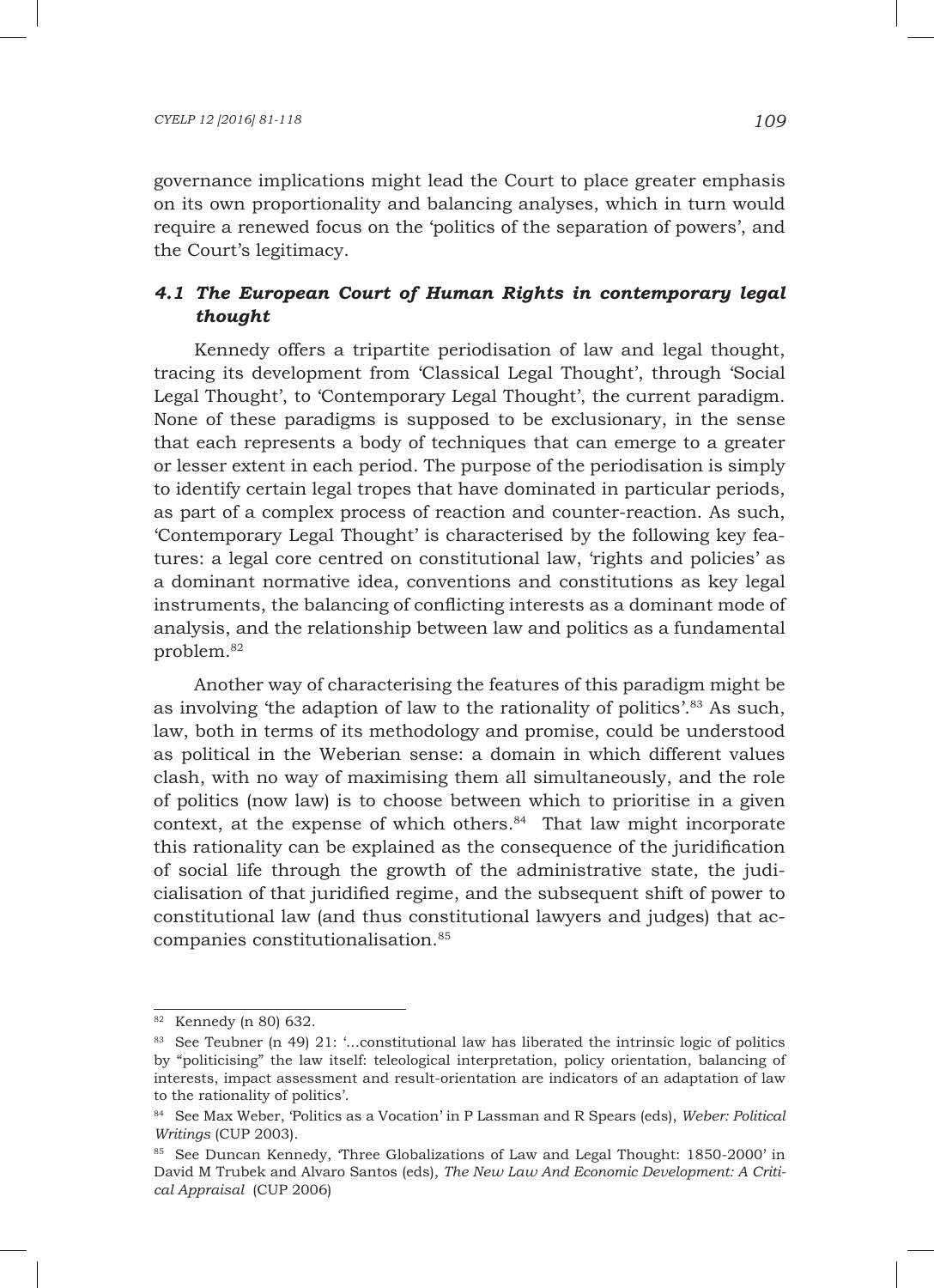A key feature of Contemporary Legal Thought, then, involves the explicit application of proportionality and balancing analyses to provide the final resolution of legal problems. For Kennedy, these techniques emerge as a 'last resort', when the legal materials fail to point to a particular solution that can be presented as legally necessary. However, the characterisation of proportionality and balancing analyses as last resorts seems at odds with the practice of the European Court of Human Rights, and suggests it might present a special case. This is because, for a Court in which the basic legal materials are a Convention text that contains a schedule of rights, with no clear hierarchy, it is unsurprising that the clash of those rights and interests that can be seen in every case would be resolved through explicit applications of proportionality and balancing of interests. The success and expansion of the European Court of Human Rights, then, might be seen as the apotheosis of this process, facilitated by the flexible qualities of human rights that make them apt tools for constitutionalisation, even in States traditionally hostile to constitutional review via human rights.86

As such, seen in this context, the European Court of Human Rights takes on a new aspect: as the institutional embodiment of Contemporary Legal Thought, and its embracing of the collapse between law and politics as separate domains, accompanied by the growing dependence on proportionality and balancing of interests as methods of resolving the cases before it. This fusion of law and politics in a heuristic that offers the potential resolution of any political problem is in keeping with both critiques of human rights that historicise human rights as the current dominating universalist ideology, and the triumphalism that can be seen sometimes in the Court's self-image, for example in descriptions of the Court as the 'crowning achievement... perhaps in the history of all law'.<sup>87</sup>

<sup>86</sup> Tom Hickman, *Public Law After the Human Rights Act* (Hart 2010) 1 provides an overview of the way in which human rights principles have 'transformed public law in the United Kingdom', both before and after the formal incorporation of the European Convention into domestic law in 1998. Hickman describes the effect of human rights as in the UK as involving the 'reconfiguration of public law so that modern civil and political rights and freedoms, as set out in post-war international human rights instruments, are at its core and radiate even into areas seemingly distant from human rights concerns, such as planning disputes, taxation and hunting with hounds, to name but a very few'.

<sup>87</sup> See, for example, Samuel Moyn, *The Last Utopia* (HUP 2010), for a historical critique of the teleological tendency of human rights theorists and supporters to trace their origins to the beginning of time, instead suggesting that human rights as the dominant universalist project of today only achieved its current form in the 1970s, facilitated by the collapse of other ideological universalist projects. That the Court itself embraces the utopianism of human rights can be seen from statements such as the following, by Michael O'Boyle, the Court's Deputy Registrar, describing the Court as 'one of the major developments in European legal history and the crowning achievement of the Council of Europe. The emergence of the authority of the European Court of Human Rights has been described as one of the most remarkable phenomena in the history of international law, *perhaps in the history of all law'* (see Anthony Lester, 'The European Court of Human Rights after Fifty Years' in Christoffersen and Madsen (n 56) 98.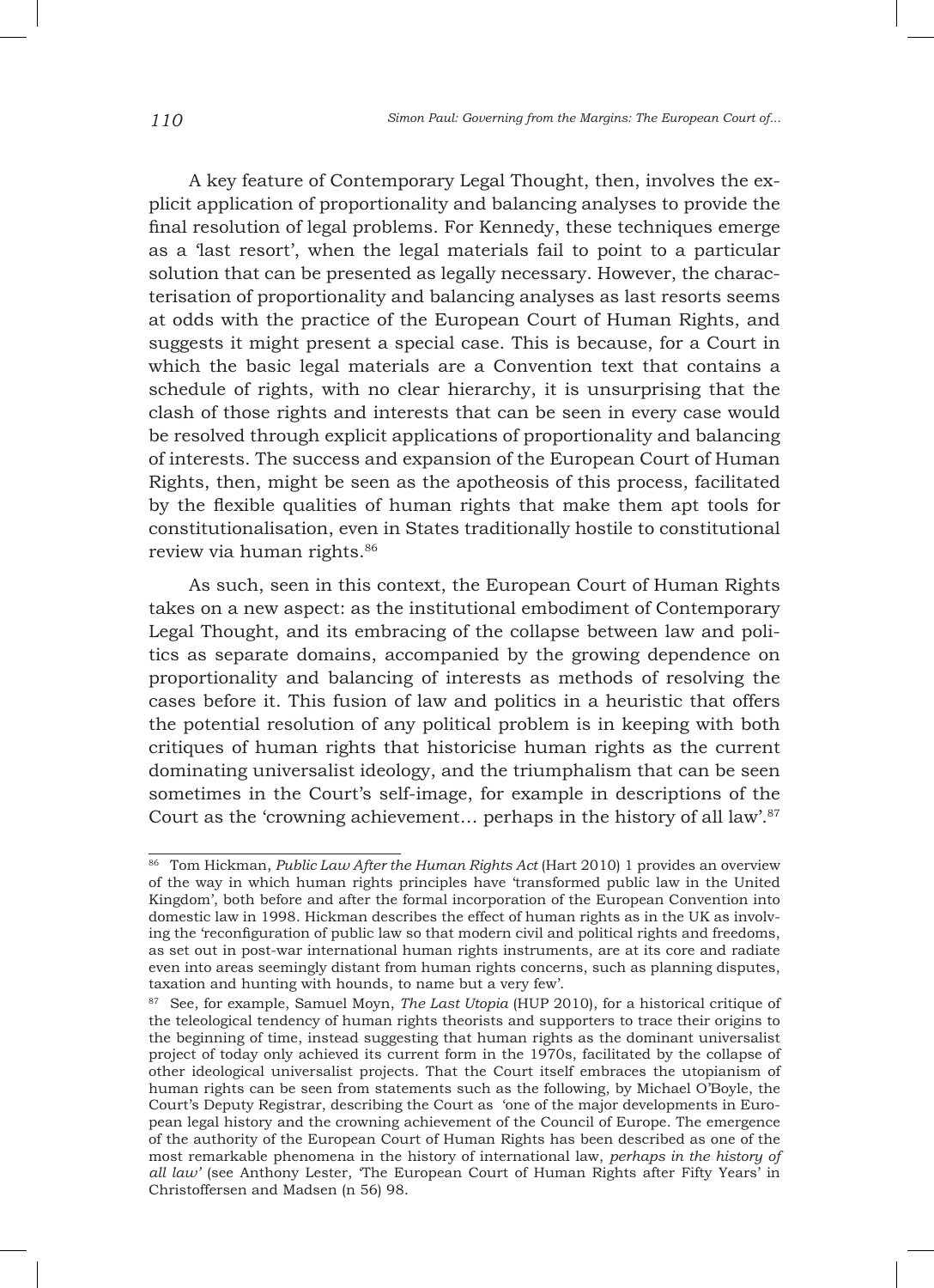But if we accept this contextualisation of the European Court as the institutional apotheosis of contemporary legal thought in a transnational context, what bearing does this have on our understanding of the margin of appreciation? What impact might a greater understanding of this have on its judges, and their approach to this tool?

### *4.2 Judicial rulership and the margin of appreciation*

One possibility is that a greater consciousness of the methodology of Contemporary Legal Thought might have an emancipatory effect, lessening the Court's dependence on the margin. The relationship between the margin of appreciation, proportionality and balancing is complex.<sup>88</sup> Notwithstanding this, the Court has attracted criticism from practitioners for using the margin of appreciation as a tool to avoid having to undertake its own detailed proportionality and balancing assessments.<sup>89</sup> As such, this institutional context makes the development of a tool such as the margin all the more curious, and seemingly at odds with the *zeitgeist* of Contemporary Legal Thought, as expressed in the European Court via the utopianism of transnational human rights.

For if the dominant characteristic of legal reasoning in this period, in keeping with the 'adaptation of law to the rationality of politics', is the emphasis on conflicting considerations, and a style of reasoning that resolves legal questions through proportionality and balancing analyses, then that these legal techniques should emerge as a key feature of the jurisprudence of the European Court of Human Rights is unsurprising. *Contra* domestic courts, its dependence on a human rights treaty suggests that the solutions to all its legal questions will be expressed explic-

<sup>88</sup> For example, Legg (n 12) 177 argues that proportionality analysis and the margin of appreciation are mutually constitutive of a comprehensive theory of human rights adjudication. Others argue that proportionality and balancing pose a threat to the very concept of human rights: see, for example, Stavros Tsakyrakis, 'Proportionality: An Assault on Human Rights?' (2009) 7 International Journal of Constitutional Law 468. For the purposes of this paper, it is not necessary to engage in great detail with these complex theoretical questions about the relationship between these concepts. However, it is suggested that it is unhelpful to posit a necessary connection between the margin of appreciation and proportionality analysis, and in fact the historical origins of both suggest that they ought to be seen as contingent doctrinal choices that push in different directions. This is evident when one considers the historical genealogy of proportionality, which suggests its emergence posed a challenge to the doctrinal precursors of the margin of appreciation, by providing a rational basis for the expansion of judicial power. See Alec Stone Sweet and Jud Matthews, 'Proportionality Balancing and Global Constitutionalism' (2008) 47 Columbia Journal of Transnational Law 72, 78: 'In most Continental systems, like France and Italy, courts used, pre-proportionality, various standards, including "manifest error of appreciation" (granting very wide deference)...'.

<sup>&</sup>lt;sup>89</sup> See Lester (n 87) 102: The problem with the Court's loose invocation of the margin of appreciation is that it removes the need for the Court to discern and explain the criteria appropriate to particular problems. What is needed is a careful, skillful, and consistent application of the principle of proportionality'.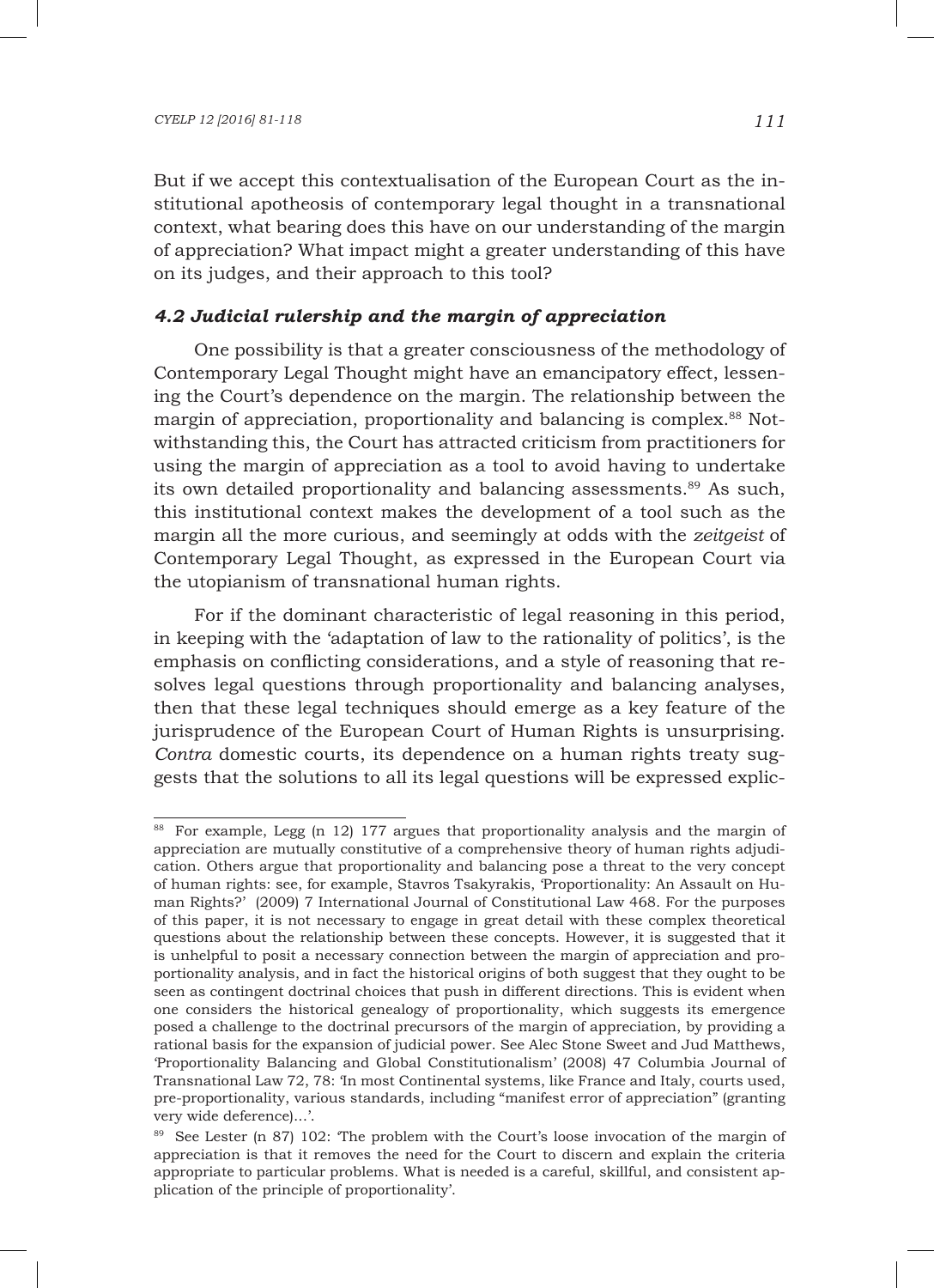itly in terms of proportionality and balancing.90 The majority, if not all, of its cases can only be resolved by the Court deciding that one particular right, or interest *qua* permitted exception to a right, was more important in a given context. This moment of decision, which is rationalised through proportionality and balancing analyses, is thus a fundamental and inescapable aspect of a Court premised on human rights derived from a treaty-based text.<sup>91</sup>

As such, the Court's preference for resolving disputes by using the margin of appreciation to defer to the Member States' own proportionality assessments, suggests a 'flight from rulership', and an unwillingness to embrace this fundamental aspect of the Court's governance function. The margin, then, might be characterised as an 'escape valve' that the Court uses to avoid it having to take a stand in substantive issues of policy, and grasp the difficult task of deciding, where the legal materials necessarily cannot point to a particular conclusion.

Of course, it might be argued that the development of a tool to avoid particularly 'damaging confrontations' with the Member States is necessary, given the treaty-based origins of the system. Yet even if this were justified as a means of retaining the States' consent to participate in the system, then, it is suggested, this would still involve a kind of Sartrean 'bad faith'.92 For not only would the judgments fail to reflect the real reasons for the margin of appreciation being applied, but its use would still involve the very ranking of interests that the Court might seek to avoid through using it. The decision that a particular case is sufficiently *controversial* to justify the use of the margin itself involves an implicit ranking

<sup>90</sup> Some legal sceptics might suggest that *all* judicial decisions, in whatever field, ultimately reduce to the application of principles similar to proportionality and balancing. Whether or not this is the case, the European Court of Human Rights is surely unique in its dependence on these techniques as the dominant and explicit ways of rationalising its decisionmaking process.

<sup>&</sup>lt;sup>91</sup> Stone Sweet and Matthews (n 88) 78 argue that proportionality emerged precisely as a means of protecting judicial decisions over constitutional matters from attacks on legitimacy. As a legal technique, then, it offers a way of rationalising a given policy decision in a judicial context: '[proportionality analysis] does not camouflage judicial lawmaking. Properly employed, it requires courts to acknowledge and defend – honestly and openly – the policy choices they make when they make constitutional choices…. not a magic wand that judges wave to make all of the political dilemmas of rights review disappear. Indeed, waving it will expose rights adjudication for what it is: constitutionally-based lawmaking'.

 $92$  'Bad faith' is taken to mean a self-deception about the necessity of acting in a certain way, and as such implies a denial of freedom, and the responsibility inherent in making a particular choice, referred to above as a 'flight from rulership'. See Jean-Paul Sartre, *Being and Nothingness* (first published 1943, Citadel Press 2001) 448: 'It should be observed first of all that the choice of total ends although totally free is not necessarily nor even frequently made in joy. We must not confuse our necessity of choosing with the will to power. The choice can be effected in resignation or uneasiness; it can be a flight; it can be realized in bad faith. We can choose ourselves as fleeing, as inapprehensible, as indecisive, etc. *We can even choose not to choose ourselves*…' (emphasis added).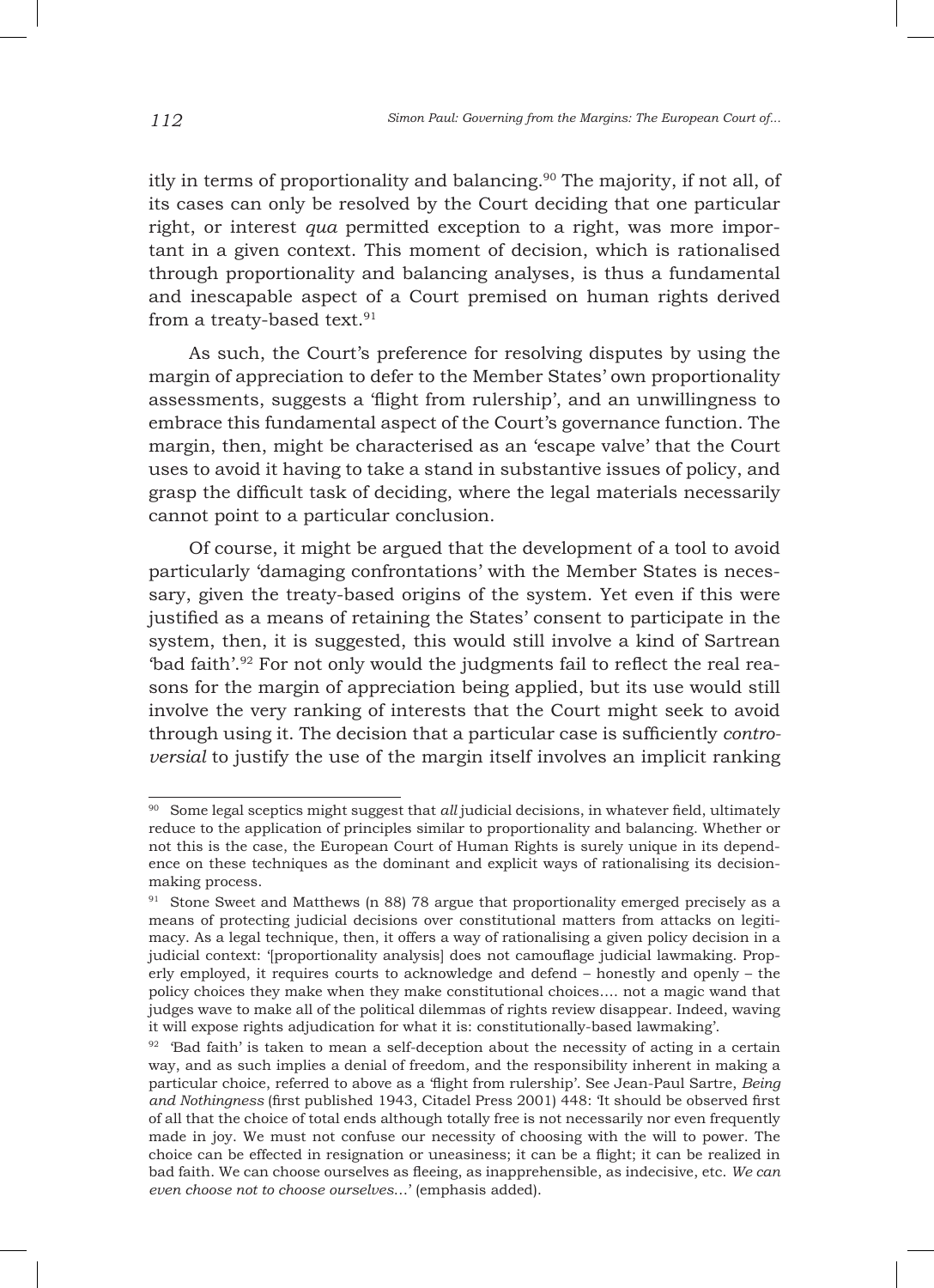of interests, as does the decision to accept the State's arguments that some issues fall under the 'public morals' exception, and others do not.

At the same time, granting the State a wide margin of appreciation still entails the significant exercise of governance power: for it resolves the issue decisively in favour of one party, and has the same legal effect in the respondent State, and throughout the Convention system, via the Court's jurisprudence. To deny this aspect of the Court's rulership is to ignore the governance power it wields when it uses the margin of appreciation, and suggests a flight from its governance function, perhaps motivated by a fear about its competence or ability to generate compliance, were it to embrace more wholeheartedly the proportionality and balancing characteristics of contemporary legal thought, of which it is the ultimate expression.

### *4.3 The politics of separation of powers in a transnational context*

What might a greater acceptance of this aspect of the Court's governance power entail? If its judges were to embrace the possibilities of this form of rulership, how might this affect our analysis of the Court, and its role in global governance? Of course, the natural and longstanding objections to these processes of judicialisation and constitutionalisation take the form of institutional competence and legitimacy arguments, which contend that courts are inappropriate institutions for the exercise of this governance function. Indeed, such objections have spawned an entire discourse in the particular context of the European Court, as theorists search for different ways to legitimate the project of transnational adjudication of human rights.93 Yet the analysis of the political stakes inherent in the Court's use of the margin of appreciation doctrine outlined in this paper suggest that its continued use might also pose challenges to the Court's legitimacy. Its flexible use, and the way it gives the illusion of the Court avoiding taking a stand on the underlying substantive issue, whilst deciding the case in favour of the State, alongside the differential treatment of Member States, suggests that the margin of appreciation itself might pose significant challenges to the long-term legitimacy of the Court that ought to play a part in our assessment. $94$ 

 $93$  See Follesdal and others (n 51) for a variety of approaches to considering legitimacy in this context.

<sup>&</sup>lt;sup>94</sup> Indeed, there is no suggestion that the consent of the Member States at present poses a threat to the system, despite the fact that the Court has issued increasingly costly judgments against Member States in a process of continual expansion. Through the Protocols, the States have added new rights, expanding the Court's governance capacity. Moreover, at the 2012 Brighton Conference, the suggestion that art 35 ought to be amended to include the margin of appreciation was rejected (instead, a reference to the margin of appreciation will now appear in the Preamble). See Spielmann (n 50) 383.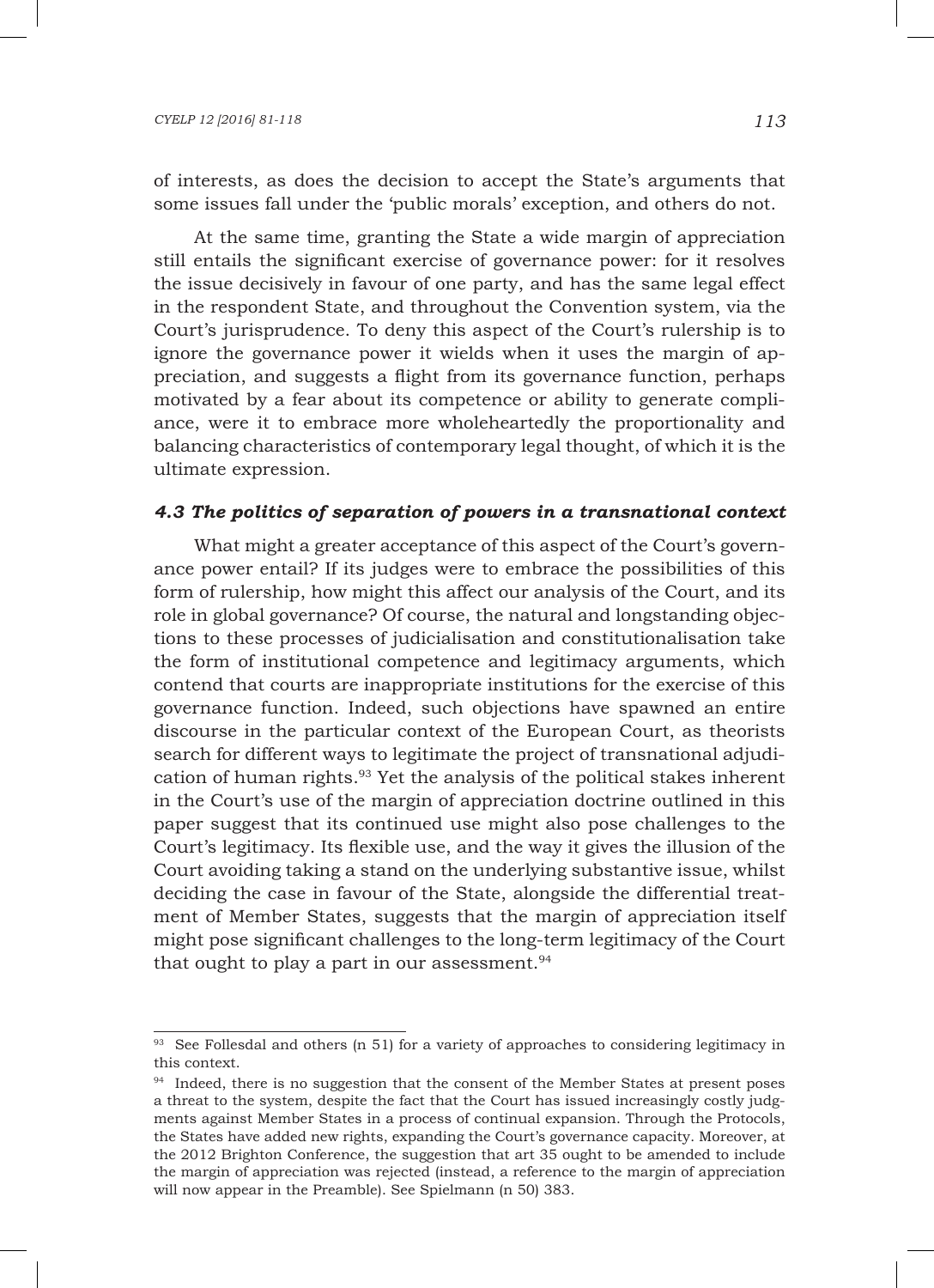One might then seek to respond to these institutional competence arguments with novel justifications that situate the Court as an institution of global governance, perhaps through the argument that separation of powers in a transnational context requires not necessarily the differentiation of governance functions *per se*, but rather institutional differentiation over the same governance functions.<sup>95</sup> A greater understanding of these sets of arguments might free the Court from concerns about settling issues decisively using its own balancing and proportionality analyses, as, rather than intruding on the rightful function of domestic governance institutions, the Court would instead be participating in a process of mutual interaction, whereby the fallibility of either institution to ensure the effective protection of human rights is checked by the participation of the Court in the same process.

Yet while this might provide judges and scholars with the argumentative tools to lessen dependence on the margin of appreciation, a deep analysis of the stakes involved in such an empowered court would be required – a 'politics of the separation of powers', understood in the context of transnational adjudication.<sup>96</sup> This new type of analysis would have to be capable of identifying the stakes involved in a more forthright exercise of this governance function by the European Court. It would not be sufficient merely to identify those stakes as a shifting of power away from domestic institutions towards the Court itself. Rather, there would need to be some way to conceptualise those stakes in substantive (not merely constitutional) political terms. Which groups would be advantaged or disadvantaged by such an empowered Court? Would some individuals or organisations be better able to mobilise this architecture than others? Does this model of developing constitutional norms tend to advantage particular sides in certain political conflicts more than others? What are the political stakes in this *form* of constitutionalisation?

Whilst this paper cannot provide full answers to these difficult questions, the possible interpretations of the governance effects of the margin of appreciation offered in sketch form above can suggest some ways of thinking about them. We might, for example, embrace an understanding of human rights *per se* as an 'ideology' that allows us to critique its limitations as a mode of resolving disputes, not from *within* human rights itself, but by elaborating the boundaries of the discourse. That might, say, lead to an understanding of the limitations involved in a technique of conflict resolution that is tightly linked to the political theory of liberal-

<sup>&</sup>lt;sup>95</sup> Indeed, this is what is often referred to both in the Strasbourg jurisprudence and the scholarship as the 'dialogue' between the Court and domestic institutions. See Slaughter (n 48).

<sup>96</sup> See Duncan Kennedy, 'The Hermeneutics of Suspicion in Contemporary American Legal Thought' (2014) 25 Law and Critique 91.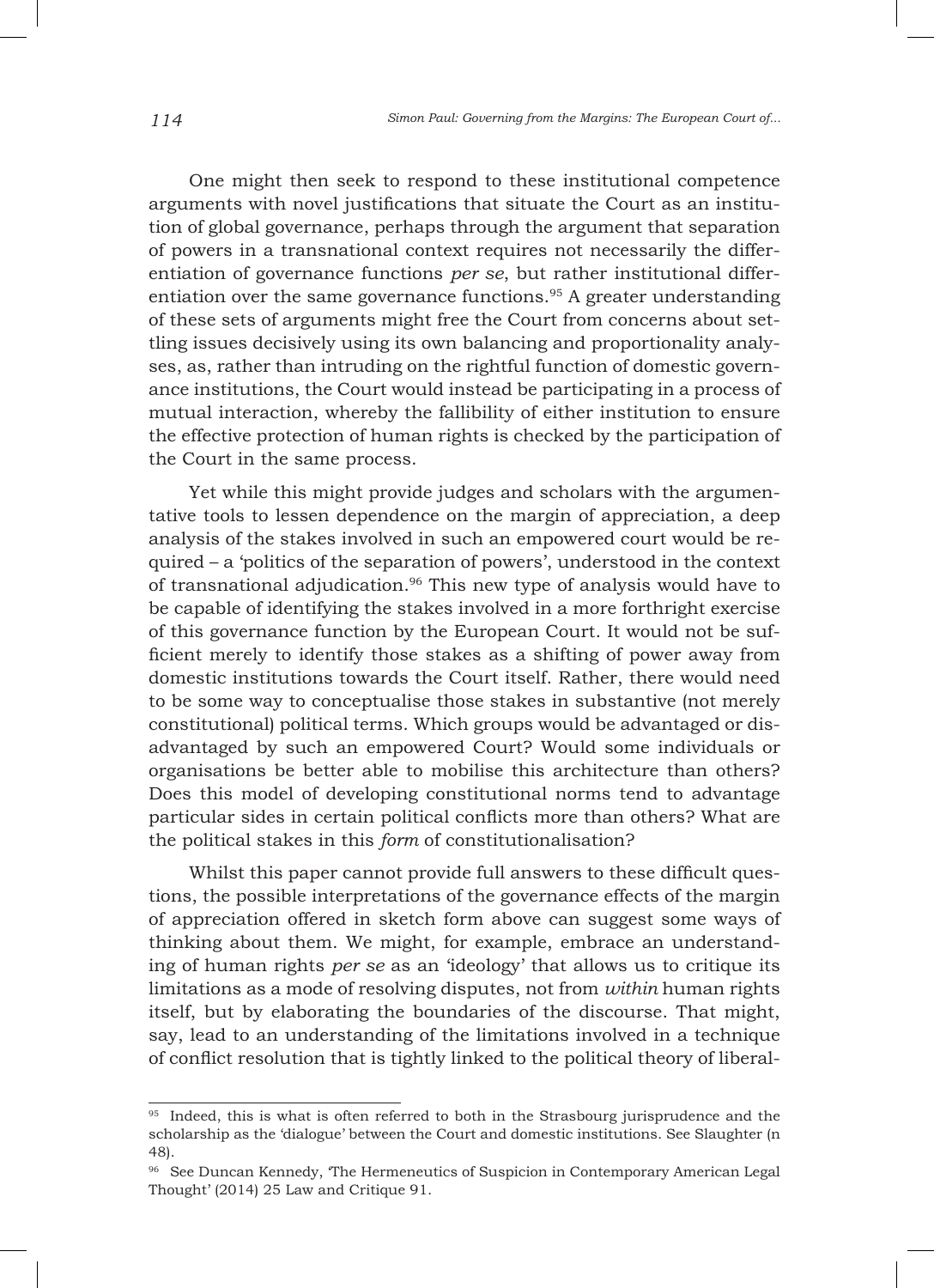ism, in its Western European form. We might, in the particular context of the European Court of Human Rights, assess the impact on different political conflicts of the capture of transnational processes of constitutionalisation by an institution that requires an individual to have suffered harm in a particular national context, and then resolves that issue by generating constitutional norms that have their purchase within that national context, before diffusing throughout the Convention system as a whole. Such an analysis might lead us to consider whether the capture of this process by an institution sitting at the apex of the traditional nationstate hierarchy of legislature, constitutional court, then international human rights court, solves the problems of the nation-state, or whether it actually enhances its limitations, pushing against the twenty-first century sociological context of disaggregation of regulatory functions among a variety of transnational public and private actors.

The politics of the separation of powers in this particular institutional context might also require us to take seriously critiques of the Court's difference in treatment of Member States. This might lead us to conceptualise the stakes in these circumstances as those suggested by the earliest critiques of the margin of appreciation – the tension between universality and pluralism, except that, rather than occurring at the abstract level of human rights *theory*, this conflict could be given a practical expression through an analysis of differential treatment, and the subsequent costs to legitimacy this might impose. We could then set this in the wider context of European integration, and assess the impact of the Court on this process, and whether the rhetoric of human rights might be shorthand for a new form of civilising mission, disguising a relationship of tutelage between the European centre and periphery. Finally, taken as a whole, the phenomenon of the Court's steady encroachment on States must *itself* have political stakes, in that its success or failure must have some purchase on the outcome of the conflicts that it is called upon to resolve. If law has adapted to the rationality of politics in the institutional setting of the European Court, and the Court were to embrace the techniques of that rationality via proportionality and balancing of interests, then this might require an intensity of focus on the composition of the bench, and the importation of tools developed in critical legal studies, starting from the assumption that if in such an institution law and politics are fused, then we ought to enhance our knowledge of *who* our rulers are, to better elucidate the politics of the separation of powers.

In summary, the Court's development of the margin appreciation as a tool is linked to its unwillingness to resolve decisively issues of political controversy using the contemporary legal thought methodologies of interest balancing and proportionality. Yet those techniques are not merely expressions of the current paradigm of constitutionalisation (that alone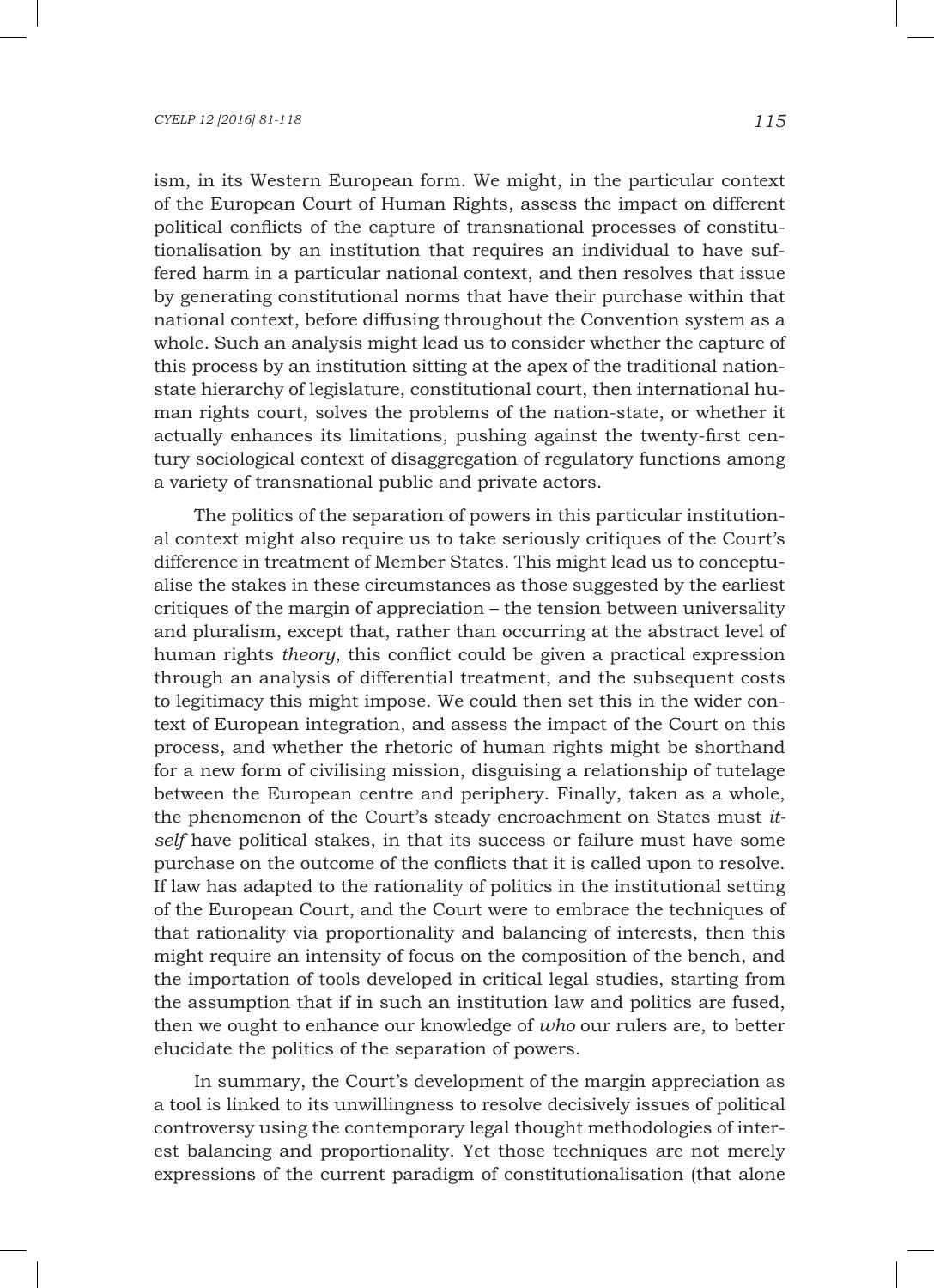would not be an argument for their use), but are also closely connected to the Court's identity as an institution exercising governance power through human rights adjudication. This institutional identity provides not only the possibility of substantive solutions to political conflicts, but also the method of their resolution, through the tools of proportionality and balancing of interests. That the Court has developed the capacity to resolve cases without relying on its own application of these tools suggests a denial of its governance power, and the victory of one of our two oarsmen in the struggle for the Court's identity, even as its power extends progressively further. This is not to suggest that judges ought to embrace wholeheartedly that expansion of the Court's reach – only that a greater consciousness of the political stakes inherent in this kind of rulership might lead to a more responsible exercise of that power, including when it takes the form of the margin of appreciation.

### **5 Conclusion**

This paper has argued that the margin of appreciation can be seen as the expression of a governance dilemma, arising from the challenge of judicialising the protection of human rights in a transnational context. The nature of the challenge involves a clash between the competing claims of two twentieth-century projects of global governance: the sovereign equality of nation-states as the foundation of international law, and the universalist claims of human rights. The presentation of the margin of appreciation by the Council of Europe as an 'inherent and permanent phenomenon', and the search for principles on which to base its use, must be seen in this light. The purpose of this paper has been to challenge the rhetoric of necessity surrounding the margin of appreciation, and instead to recapture its contingency as a solution to this governance dilemma, by suggesting ways of thinking about its governance effects, and the political stakes that arise from the use of such a tool.

The first part of this paper provided a brief overview of the current state of scholarship regarding the margin of appreciation. It was argued that the tendencies of the literature to either analyse the margin of appreciation as a judicial doctrine or as an abstract threat to the universalism of human rights both failed to capture the flexible nature and governance implications of its use. An analysis of some of the common problems with justifications for deploying the margin of appreciation led to the suggestion that it be reconceptualised as a 'governance tool'. The remaining sections sought to analyse the margin in this light, providing four sketches of its possible governance effects.

The first such sketch placed the European Court of Human Rights in the context of broader processes of transnational constitutionalisation,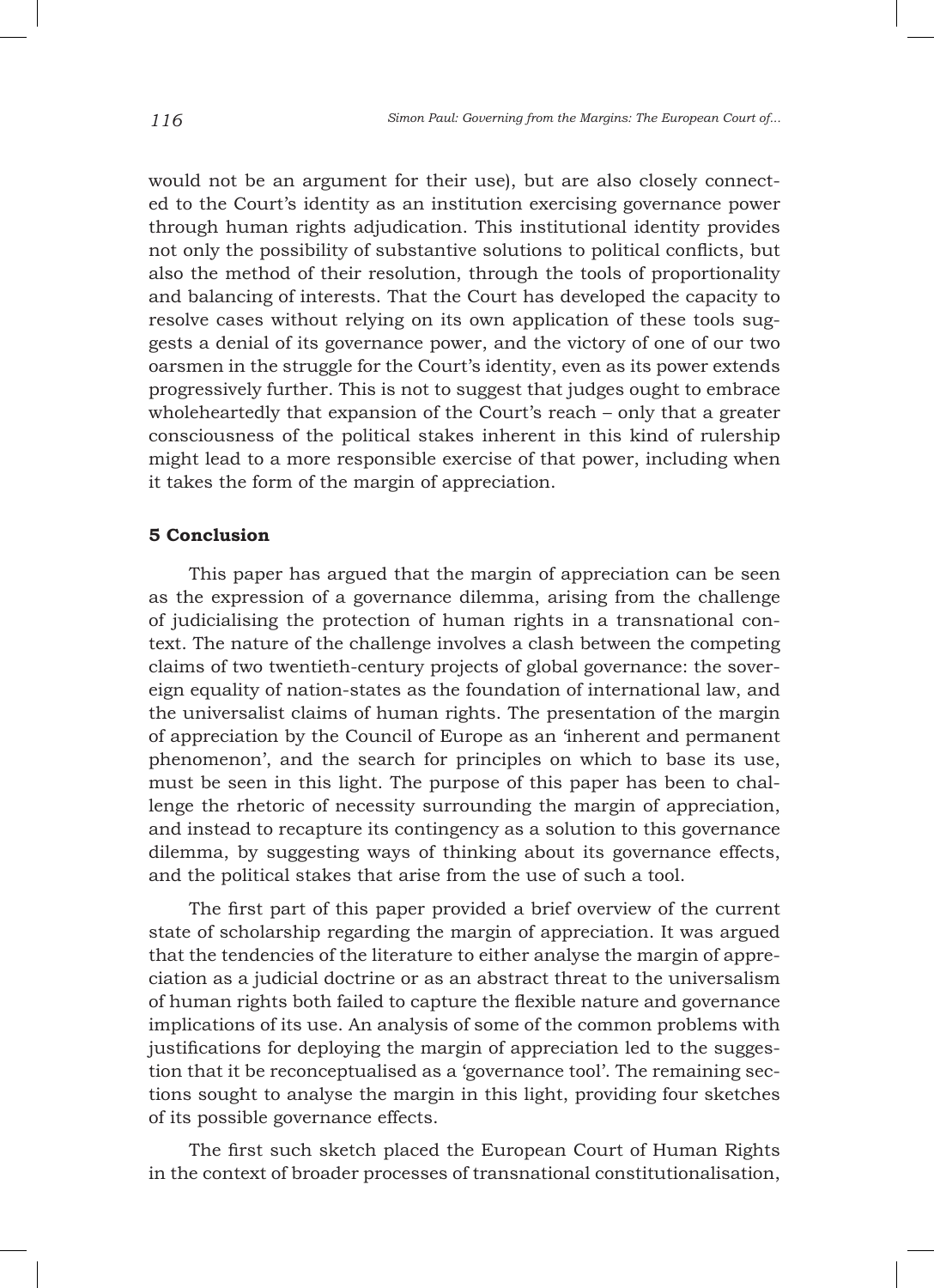and argued that the margin of appreciation takes a stake in the conflict between nation-state centric and disaggregated visions of constitutionalisation, by capturing substantive issues as human rights issues, and reverting constitutionalising capacity back to the public institutions of the Member States. The second sketch suggested that another way of understanding the Court's use of the margin of appreciation as a governance tool is as an aspect of the unarticulated discrimination between Member States. This discrimination, it was suggested, arose from the tension between the universalism of human rights, which suggested a preference for the practice of certain Member States, and the formal commitment to the sovereign equality of states arising from its treaty-based foundation. It was argued that this formal equality had little bearing on its practice, as could be seen from the Court's inconsistent use of the consensus justification for the margin of appreciation.

The third sketch then sought to situate the margin of appreciation in the context of the Court's challenge in ensuring compliance with its judgments. It was suggested that the flexibility of the margin of appreciation facilitates its use as a tool to aid in the Court's strategy of jurisdictional encroachment, by issuing costlier judgments against low-reputation States than high-reputation States, or using the margin in an ad hoc way to avoid suffering a reputational hit by issuing a costly judgment unlikely to be complied with. The final section sought to bring these other claims together, by offering an understanding of the margin of appreciation as a 'flight from rulership', and an attempted abnegation of the Court's governance power in failing to resolve certain cases using its own proportionality assessments. It was suggested that this was a kind of 'bad faith', as the use of the margin of appreciation still required the Court to take a stake in substantive issues of interest balancing, and still involved an exercise of its governance power due to the significant legal effect in Member States. Finally, it was argued that a greater consciousness of this might liberate the Court to embrace the possibilities of its rulership and exercise its governance power more responsibly – but that this in turn would lead to a renewed focus on the 'politics of the separation of powers' in a transnational setting.

Whatever the governance effects of this judicial tool, its recent inclusion in the Preamble of the Convention suggests that it is likely to remain a part of the Court's jurisprudence for the foreseeable future. This paper has not sought to express a view on whether this consolidation of the margin of appreciation *per se* is desirable, but it has attempted to remove the aura of necessity surrounding it. The complicated politics of the margin of appreciation are closely connected to the institutional identity of the European Court, an identity with conflicting strands. Whether or not we celebrate or bemoan its continued existence ought to depend on